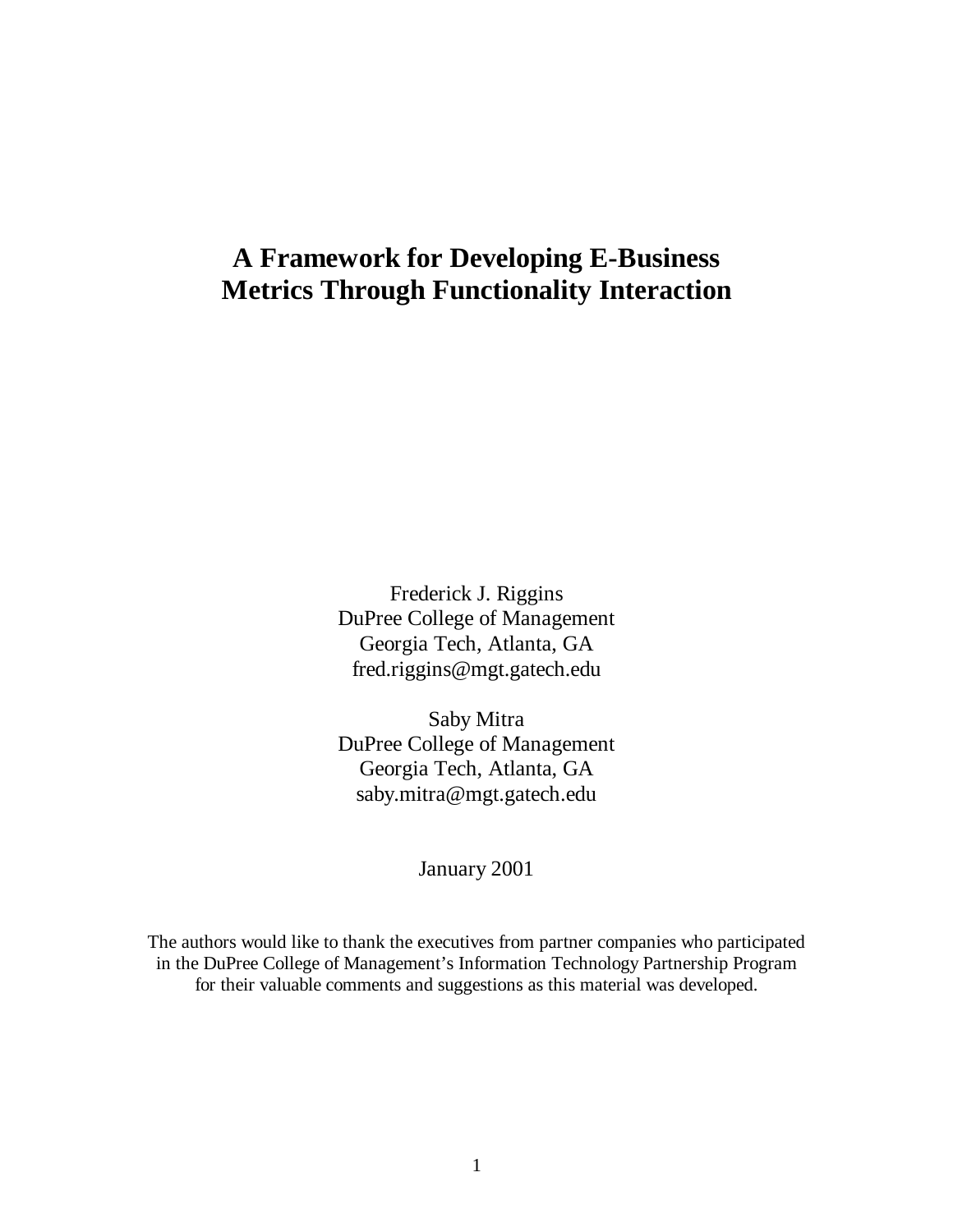## **A Framework for Developing E-Business Metrics Through Functionality Interaction**

## **Abstract**

As firms move toward a more disciplined approach to e-business strategic planning, managers are seeking metrics that will help them analyze the success of their e-business investments. Likewise, researchers require metrics to build analytical models of the impact of managerial strategy on firm performance and to validate empirical field research on specific managerial tactics. In this paper, we develop a comprehensive framework for identifying e-business applications associated with activities upstream in the value chain, that complements an existing framework for applications further down the value chain. We propose that the real value proposition in e-business applications can be found in *functionality interaction* where one application enables the successful functionality in another application. The framework provides a methodology for mapping e-business applications within the proposed frameworks, which then can be used to generate three different types of metrics that should be considered for evaluating e-business strategic initiatives. Further, a classification of e-businesses provides the basis for selecting those metrics that are important to the strategic thrusts of the organization. The methodology allows the e-business strategist to map the organization's e-business objectives into a coherent, easily understood visual representation. The framework is based on an extensive literature review of several reference disciplines.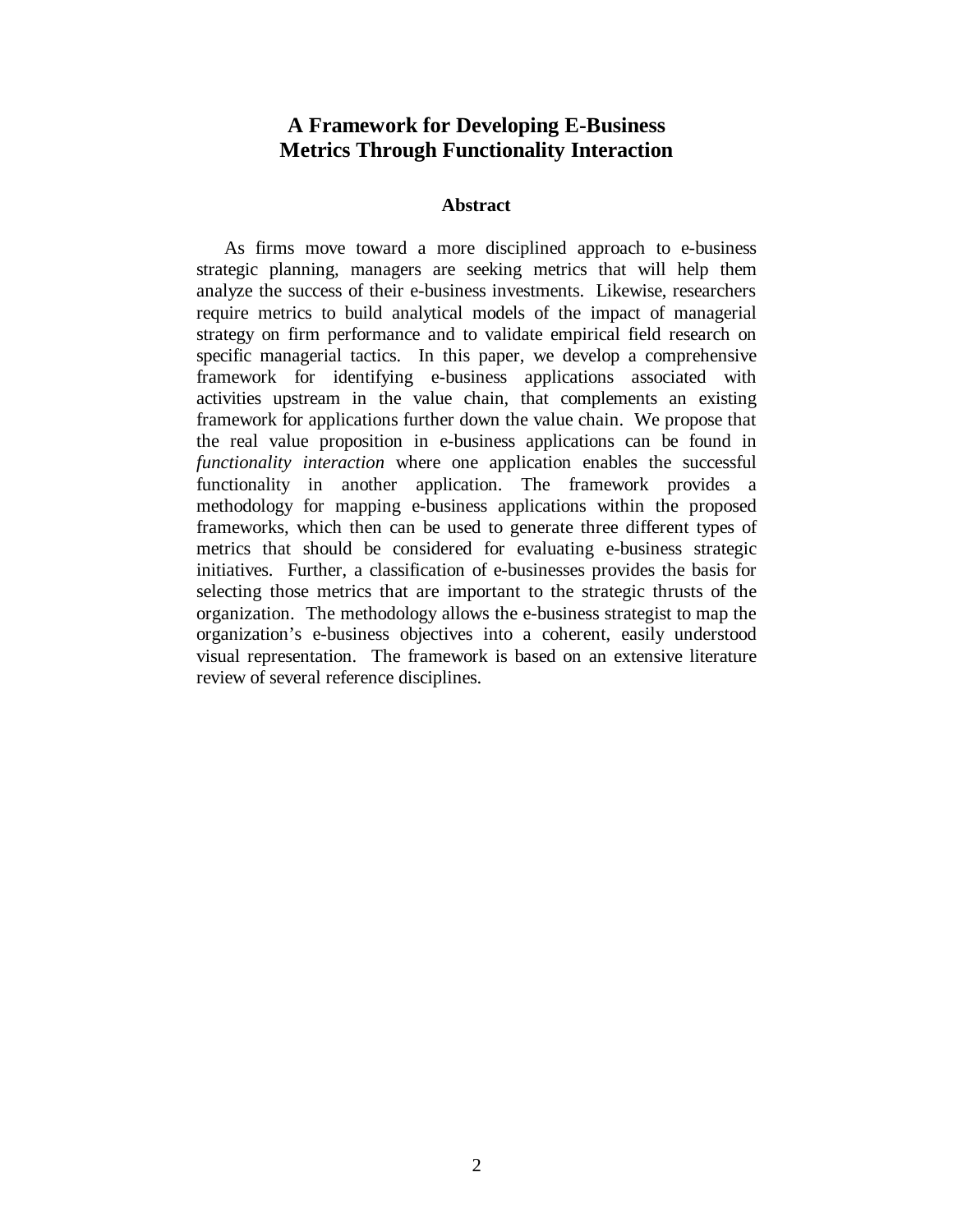# **A Framework for Developing E-Business Metrics Through Functionality Interaction**

#### **1. Introduction**

The traditional management functions of planning, organizing, leading, and controlling are as old as the management science discipline itself. These functions are based on a preconception that executives can measure what they are attempting to manage and take corrective action when necessary. The traditional management saying, "You cannot manage what you do not measure," has motivated the development of metrics in the fields of accounting, finance, human resources, manufacturing, marketing, and management information systems (Measuring Business Value of IT 1988; Kaplan and Norton 1992; Hauser and Katz 1998). Managers rely on established metric tools to validate assumptions about their business environment and judge the results of managerial practice. Researchers rely on accepted metrics to build analytical models of the impact of managerial strategy on firm performance and to validate empirical field research on specific managerial tactics. The importance of metrics in any field of study can hardly be argued.

Until now, researchers and practitioners have approached the emerging and fastpaced field of e-business with ad hoc metrics of firm success (Novak and Hoffman 1997). Today, corporations operate in a complicated electronic environment, competing simultaneously against dot-com e-commerce start-ups and established companies seeking to transform their organizations into lean e-businesses. As the early days of frantic Internet technology investments give way to a more disciplined approach to e-business strategic planning, today's managers are seeking metrics that will help them analyze the success of their e-business initiatives. A recent report by NetGenesis (2000) stated an ebusiness addendum to the traditional saying, "You cannot measure what you do not define."

In developing a set of e-business metrics, it is important to make a distinction between "electronic commerce" and "electronic business". The online glossary whatis.com defines electronic commerce as "the buying and selling of goods and services on the Internet, especially, the World Wide Web." In contrast, they define e-business using a much broader construct that incorporates "the conduct of business on the Internet,

3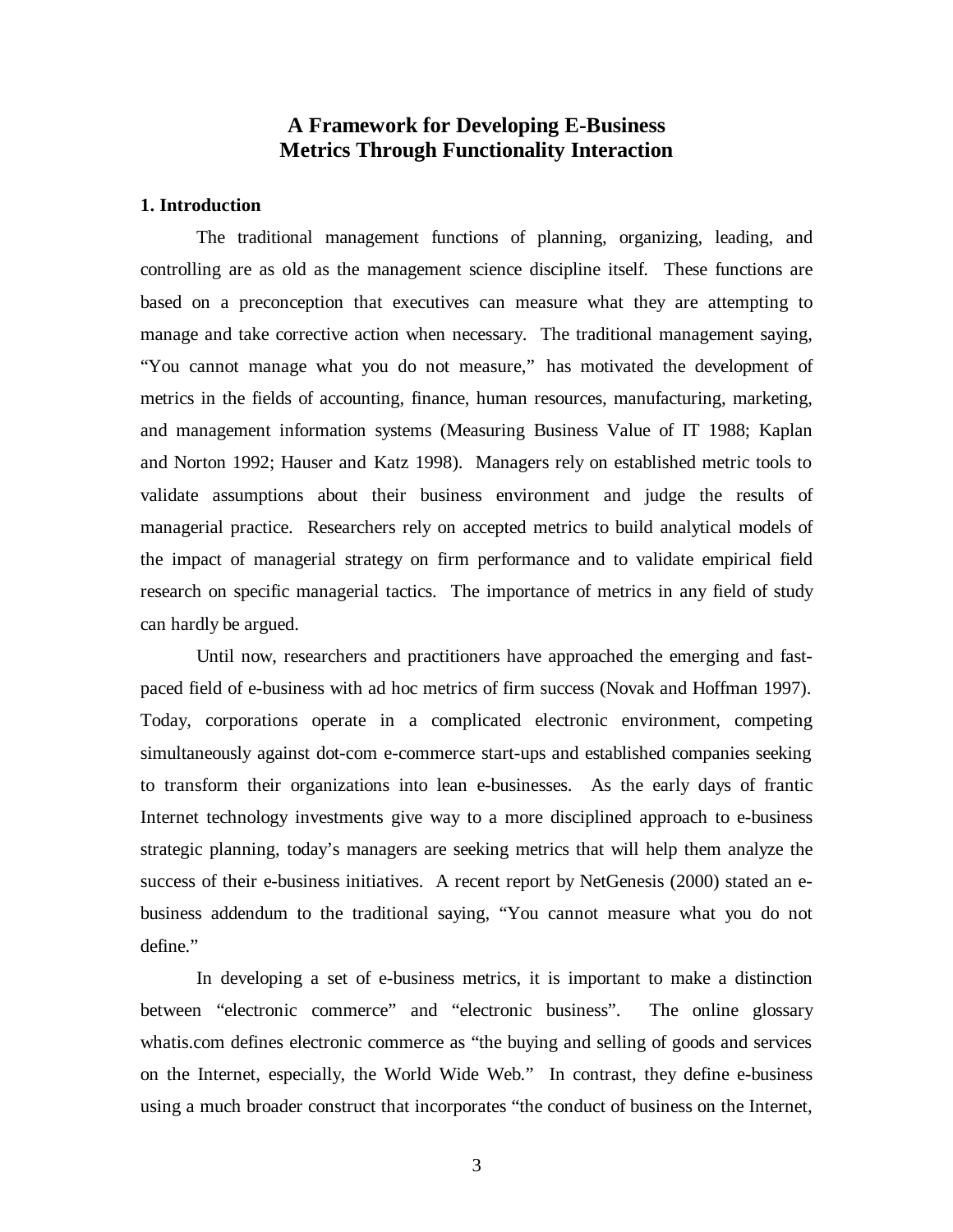not only for buying and selling, but also servicing customers, and collaborating with business partners." Any set of "e-metrics" should extend beyond e-commerce to incorporate the various aspects of e-business including internal Intranet applications, business-to-business (B2B) extranets, and business-to-consumer (B2C) Internet applications (Applegate, et al. 1996; Riggins and Rhee 1998).

In this paper, we provide a new framework for developing e-business metrics. The framework is developed with the following three objectives in mind. First, we must clearly define what we want to measure. The framework achieves this through a comprehensive categorization of e-business applications that considers both upstream and downstream value chain activities. Existing and future e-business applications can be mapped within this categorization. Second, e-business metrics should incorporate the *functionality interaction* that occurs when an e-business application is enabled by the functionality of other e-business applications within the framework. The framework achieves this by defining three types of metrics that capture the important functionality interactions that occur between e-business applications. Third, the set of metrics that managers choose to measure success will depend, to a large extent, on the overall strategic thrusts of the firm and the industry. The IS literature has often highlighted the importance of linking IS and corporate strategy to achieve measurable benefits of system implementations (Broadbent and Weill 1993; Konsynski 1993; Chan et al. 1997). We incorporate this in the framework through a proposed categorization of e-businesses and their strategic thrusts, based on the benefits they can derive from e-business applications. This allows us to define the metrics that are important for each e-business category. When combined together, the business categorization and strategic thrusts, the e-business application categorization, and the concept of functionality interaction provide a comprehensive framework for identifying e-business metrics.

We believe that the contributions of the paper are as follows. The paper provides a new and comprehensive framework for systematically identifying e-business metrics based on IS, e-commerce, and strategy literature that has important implications for managers and researchers. For the e-business manager, the framework allows the mapping of the organization's e-business objectives into a coherent, easily understood visual representation. It aids in the definition of precise metrics that capture all aspects of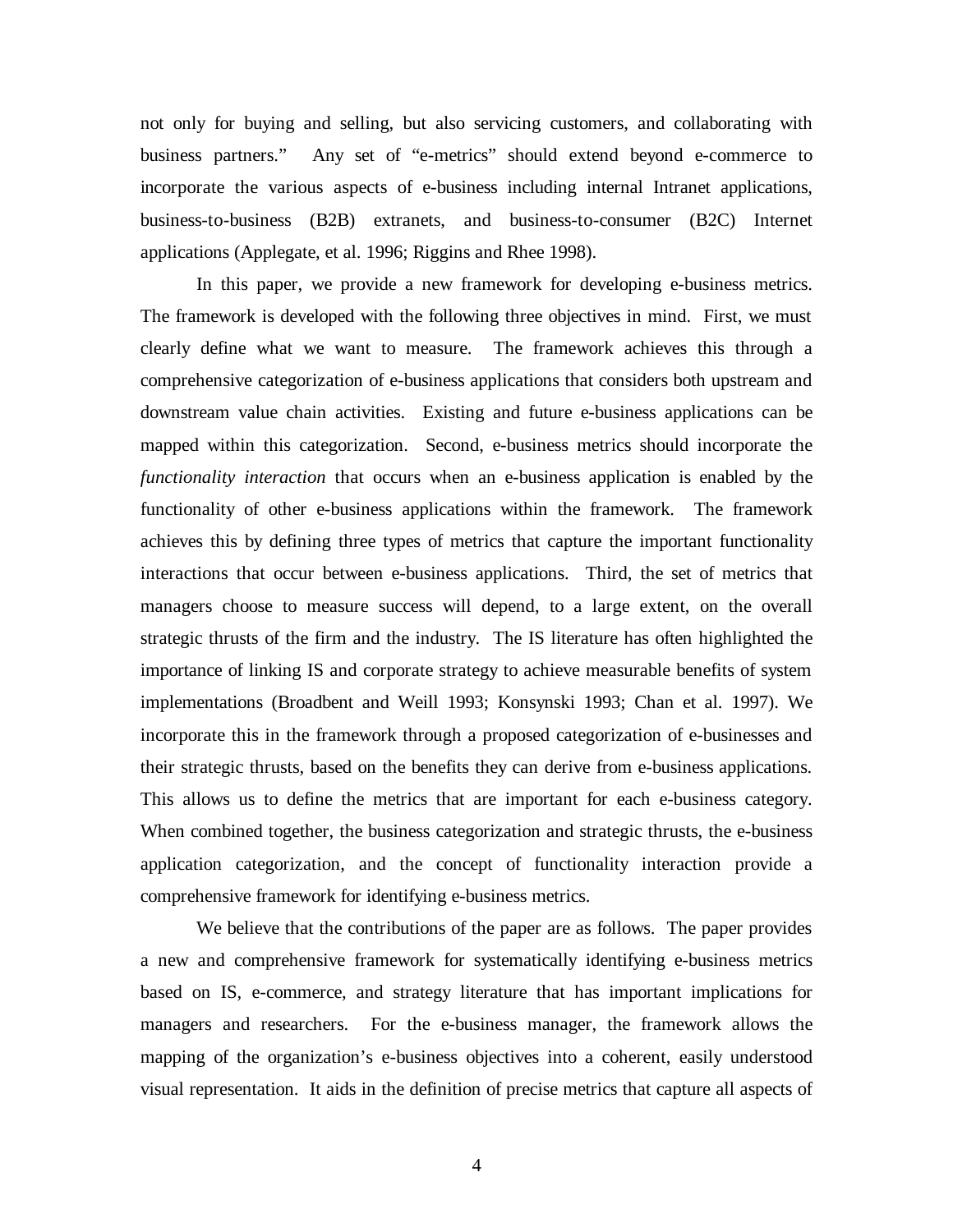the firm's e-business endeavors. For the researcher, the framework provides several benefits in the rigorous investigation of e-business and e-commerce strategy and applications. For case studies of specific organizations, the framework identifies the major application areas of interest and provides a structured methodology for understanding the interaction between various e-business applications. For empirical analysis of the impact of e-business on firm performance, the framework aids in the more precise definition of the hypotheses and the identification of specific metrics for analysis. The framework also provides guidance for future research by outlining the basis for the development of more detailed metrics within each category of the framework.

The paper is organized as follows. Section §2 explains the basic framework and the underlying philosophy of the approach. This is followed in section §3 with a background description of an existing e-commerce framework that has been used to identify areas where organizations can use their Web presence to add value to the Web site user and achieve advantage over their rivals. We explain how a slightly modified version of this framework can be used for any Web-based application where the Web browser acts as the main interface device. Section §4 develops a second, complementary framework for back-end e-business applications that is particularly useful in defining B2B uses of the Internet. In §5, we introduce a methodology called *functionality interaction* where the e-commerce and e-business application frameworks can be used in tandem to define an organization's e-business strategic thrusts. Functionality interaction is based on the idea that a given e-business application is enabled and made more effective by interaction with other e-business applications. The methodology allows the e-business strategist to map the organization's e-business objectives into a coherent, easily understood visual representation and defines relevant metrics to measure success. In §6, we develop a business classification scheme where eight different categories of businesses can be differentiated along three dimensions: B2B versus B2C, location along the value chain, and physical versus information products. We also explain how the ebusiness classification and the strategic objectives of the company impact its choice of emetrics to measure success. Then in §7, we discuss how functionality interaction mapping generates three different types of e-business metrics and how these metrics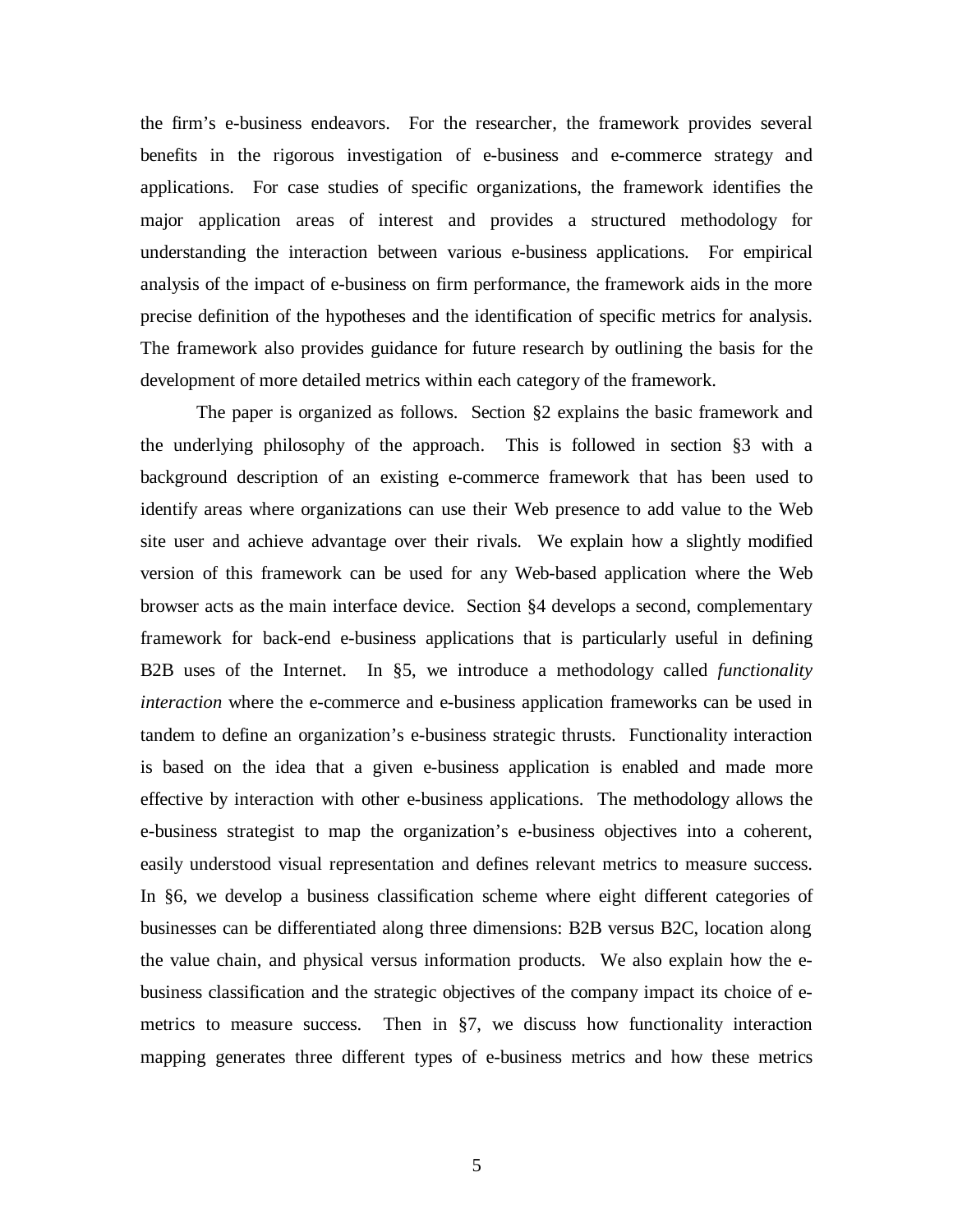impact each of the eight categories of e-businesses. We conclude in §8, with a discussion of future research issues.

#### **2. The Basic Framework**

Figure 1 depicts the basic framework at a conceptual level. The framework is organized into three levels – *organization, application* and *metric.* At the organization level of the framework, the e-business type determines the organizational strategic thrusts for its e-business applications. The type and strategic thrusts of the organization, in turn, determines the desired functionality of its e-commerce (front-end) and e-business (backend) applications. The desired functionality of these applications affects the choice of metrics that measure the effectiveness of online applications.



Figure 1: The Framework Overview

Although simple, the framework has a few salient features that emphasize its underlying philosophy. Implicit in the framework is the assumption that the choice of metrics must be based on the overall strategic objectives of the firm. Clearly, the firm must focus on only those e-commerce and e-business applications that support and strengthen its strategic objectives. Further, front-end e-commerce applications are often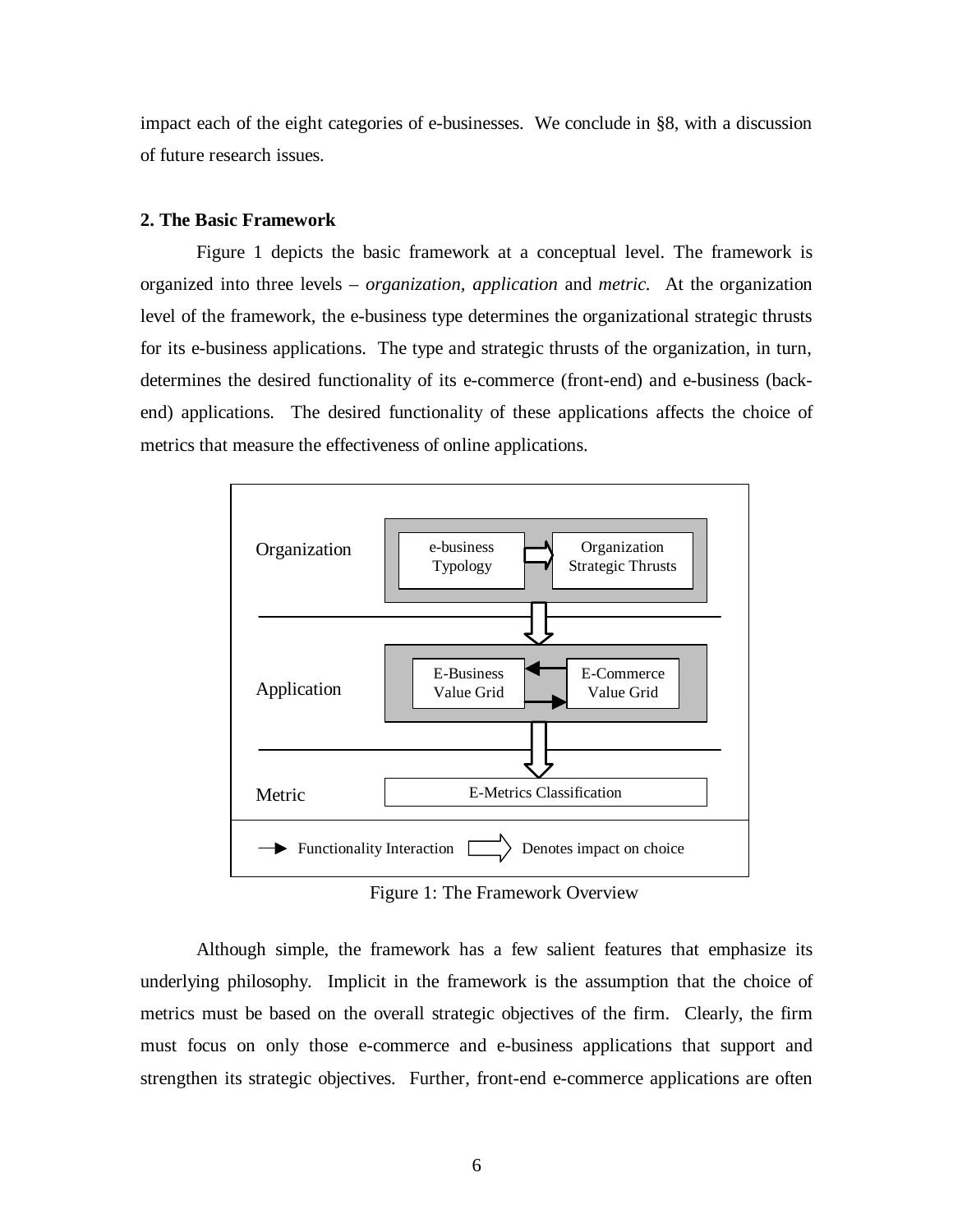enabled through the functionality of the back-end e-business applications. For example, the ability to provide an instantaneous delivery promise date to the customer (a front-end activity) is enabled through the access to detailed inventory, production and vendor data (a back-end activity). In addition, many of the back-end e-business applications are enabled by front-end functionality, for example when the Web interface is used to collect data that populates the back-end data warehouse. In the remainder of the paper, we develop each construct of this basic framework in more detail.

#### **3. The E-Commerce Value Grid**

In an effort to categorize different e-commerce applications, Riggins (1999) developed the Electronic Commerce Value Grid. The grid is based on the concept that businesses compete along five "dimensions" of commerce. By using various modes of *interaction*, firms compete over both *time* and *distance* in order to provide some *product* or service through a chain of *relationships* eventually ending with the end customer. Hammer and Mangurian (1987) focused on the use of communications technology to impact time, geography, and relationships. Riggins (1999) expands on this to include the impact on altering the nature of the interaction, the potential to offer entirely new products and services, and the application of the framework to a Web-based e-commerce environment.

Each row in the grid is based on a different dimension of the firm's competitive environment. First, companies compete on "Internet time" to develop, produce, and market new products to customers. Using Internet technology, companies implement intranets to service users inside the organization, extranets to allow external trading partners to access information inside the organization, and Web-based storefronts to promote products to outside customers. Second, geographical distance takes on a very different meaning in cyberspace. Firms can achieve a global presence by developing strategic alliances with Web-traffic control sites that generate valuable traffic to the company's home page, and order fulfillment partners to physically deliver goods to distant locations. Third, the Internet presents opportunities to alter the structure of relationships in both B2B and B2C commerce. Dis-intermediation, re-intermediation, personalized service, and lock-in via network effects are important issues that need to be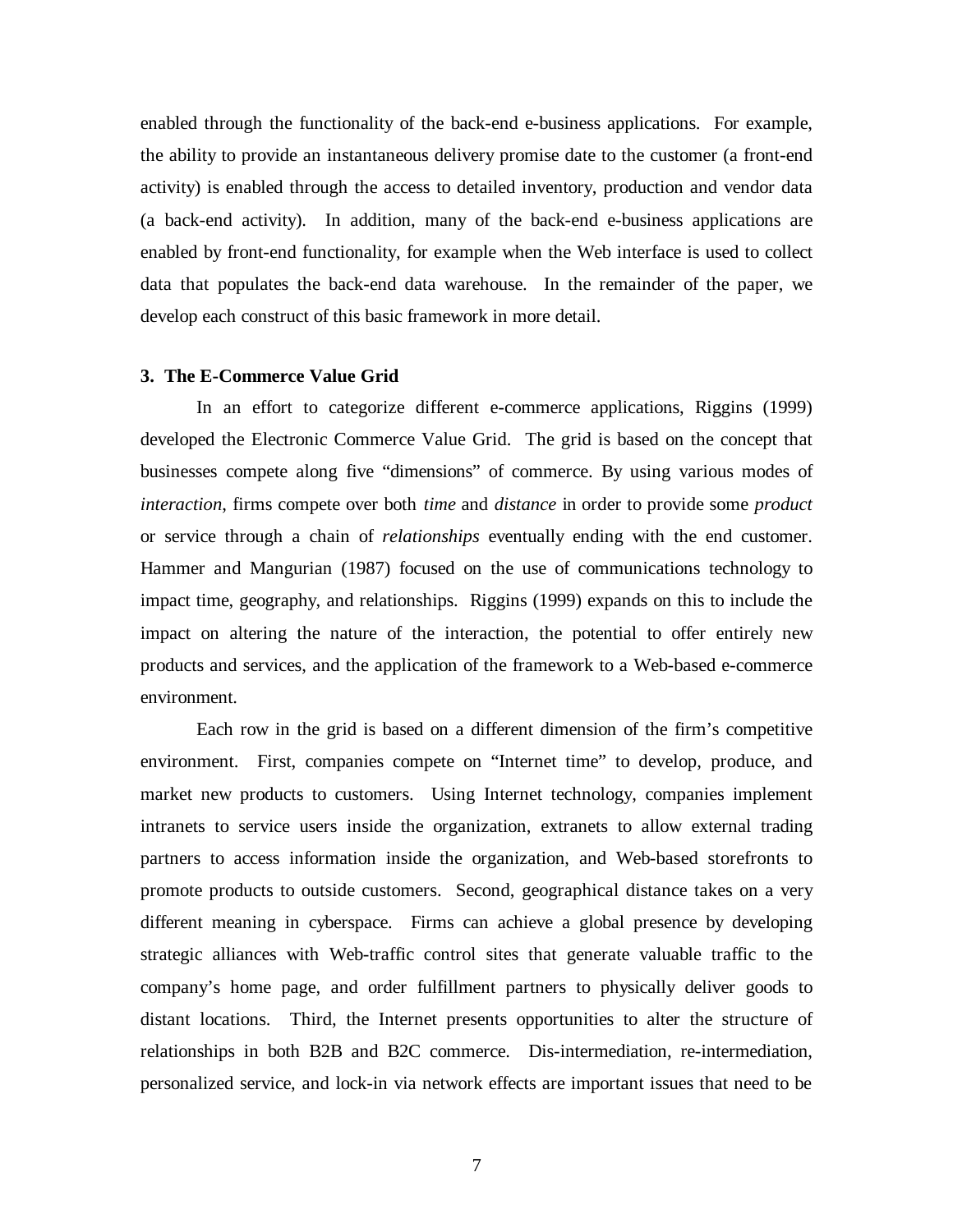considered as the Internet alters relationships. Fourth, the Web changes the nature of communication by allowing interactive two-way dialog, Web-based customer selfservice, or online communities of interaction. Finally, the Web allows entirely new types of products and services to be created such as online intelligent agents, online decision support systems, and rich interactive multimedia applications.

The columns in the grid are based on the three ways in which information technology (IT) investments are traditionally justified: *efficiency* benefits, *effectiveness* benefits, and *strategic* benefits (Gorry and Scott Morton 1971; Hammer and Mangurian 1987). Improving efficiency has traditionally been the primary use of information technology. Even before the Internet, companies engaged in electronic commerce using electronic data interchange (EDI) to improve the efficiency of coordinating with external trading partners (Riggins, Kriebel and Mukhopadhyay 1994). The opportunity to improve the effectiveness of decision-makers by getting the right information, to the right person, in the right format, at the right time, forms the basis for management information systems and decision support systems. Finally, the Web can be used for strategic purposes if it results in increased revenues by opening up new markets, new products and services, or allows firms to gain an advantage over competitors by developing customer loyalty.

By combining the three types of justification or value creation with the five dimensions of electronic commerce, the grid identifies fifteen different areas where managers can use Web-based electronic storefronts to add value to their customers to create a unique online buying experience. In particular, the grid can be applied to many Web-based applications where the browser acts as the main interface device. The slightly modified version of the grid shown in Figure 2 incorporates more generic terminology that can represent a complete portfolio of Intranet applications, a B2C portal/community site, a Web-based information news site, and an online storefront selling physical or information goods. In this way, the EC Value Grid can be used to describe the scope of both internally focused Web sites as well as externally oriented sites.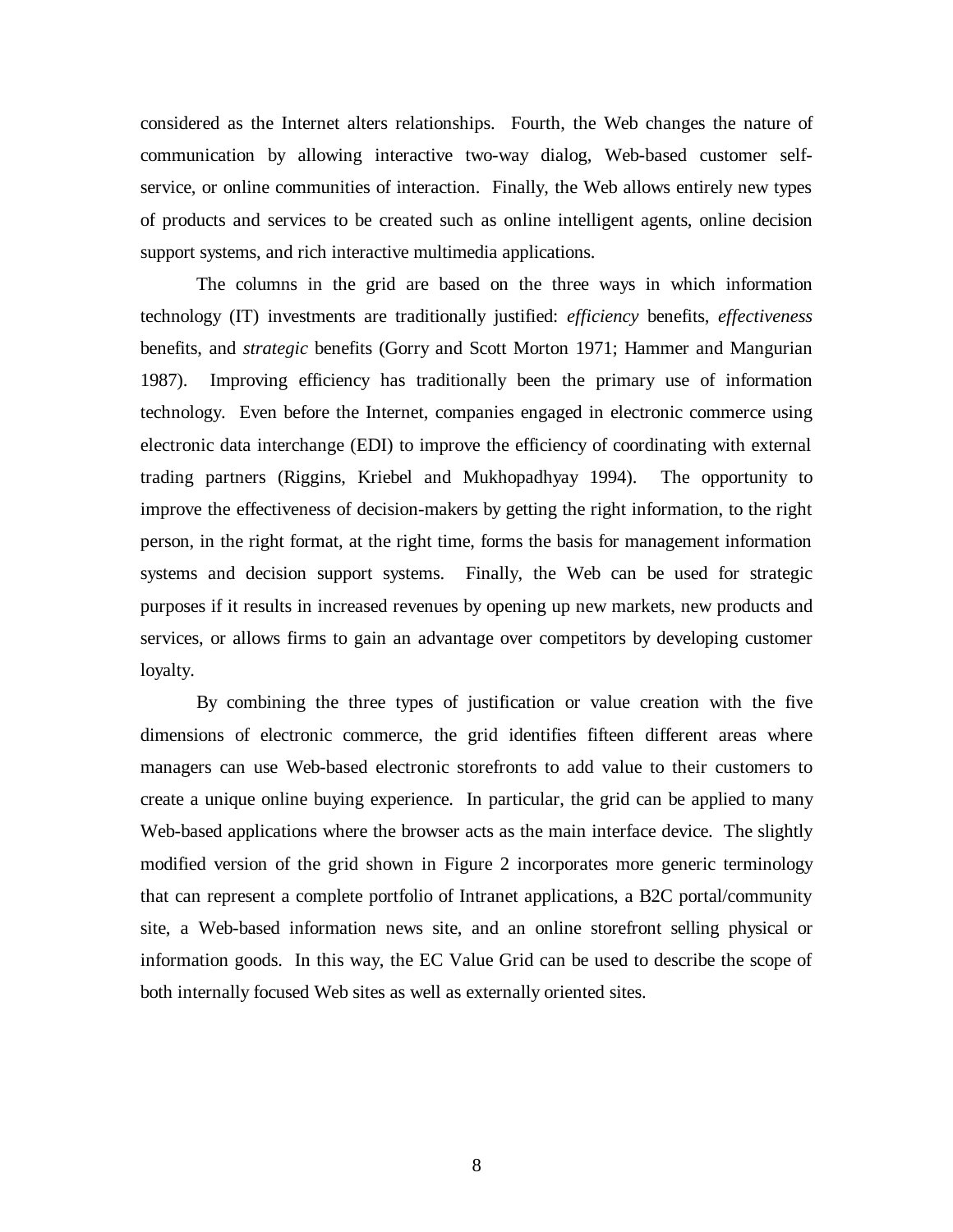| <b>Value Creation</b>                                       |                                                                                 |                             |                               |  |  |  |  |
|-------------------------------------------------------------|---------------------------------------------------------------------------------|-----------------------------|-------------------------------|--|--|--|--|
| Dimension                                                   | Efficiency                                                                      | Effectiveness               | Strategic                     |  |  |  |  |
| Time                                                        | Accelerate                                                                      | Eliminate                   | Establish 24/7                |  |  |  |  |
|                                                             | <b>User</b>                                                                     | Information                 | Integrated                    |  |  |  |  |
|                                                             | <b>Tasks</b>                                                                    | Float                       | Service                       |  |  |  |  |
| Distance                                                    | Present<br>Improve<br><b>Single Gateway</b><br>Scale to<br>Access<br>Look Large |                             | Achieve<br>Global<br>Presence |  |  |  |  |
| Relationships                                               | Alter                                                                           | Engage in                   | Create                        |  |  |  |  |
|                                                             | Role of                                                                         | Personalization             | Dependency to                 |  |  |  |  |
|                                                             | <b>Intermediaries</b>                                                           | to Look Small               | Lock-in User                  |  |  |  |  |
| Interaction                                                 | Make Use                                                                        | <b>User Controls Detail</b> | <b>Users Interact</b>         |  |  |  |  |
|                                                             | of Extensive                                                                    | of Information              | via Online                    |  |  |  |  |
|                                                             | <b>User Feedback</b>                                                            | Accessed                    | Community                     |  |  |  |  |
| Product                                                     | Automate                                                                        | Provide Online              | <b>Bundle Diverse</b>         |  |  |  |  |
|                                                             | <b>Tasks Using</b>                                                              | Decision Support            | Content with                  |  |  |  |  |
|                                                             | Software Agents                                                                 | <b>Tools</b>                | Rich Multimedia               |  |  |  |  |
| Figure 2. E-Commerce Value Grid (adapted from Riggins 1999) |                                                                                 |                             |                               |  |  |  |  |

However, while many e-business applications are Web-based in their interface design, others utilize the Internet to transmit server-to-server information to support process oriented tasks such as inventory flow or logistics coordination, or are based on back-end database technologies linked to the browser front-end. Therefore, for many ebusiness applications, particularly many B2B applications, the EC Value Grid is insufficient to represent a comprehensive e-business strategy. Consider some of the traditional activities of the firm's value chain: inbound logistics, operations, outbound logistics, marketing and sales, and service (Porter and Millar 1985). The EC Value Grid is useful for defining marketing/sales and service applications because it is primarily concerned with functionality using the browser interface, however it does not address issues related to the activities further up the value chain. In the next section, we introduce a complementary E-Business Value Grid that takes into account these upstream activities.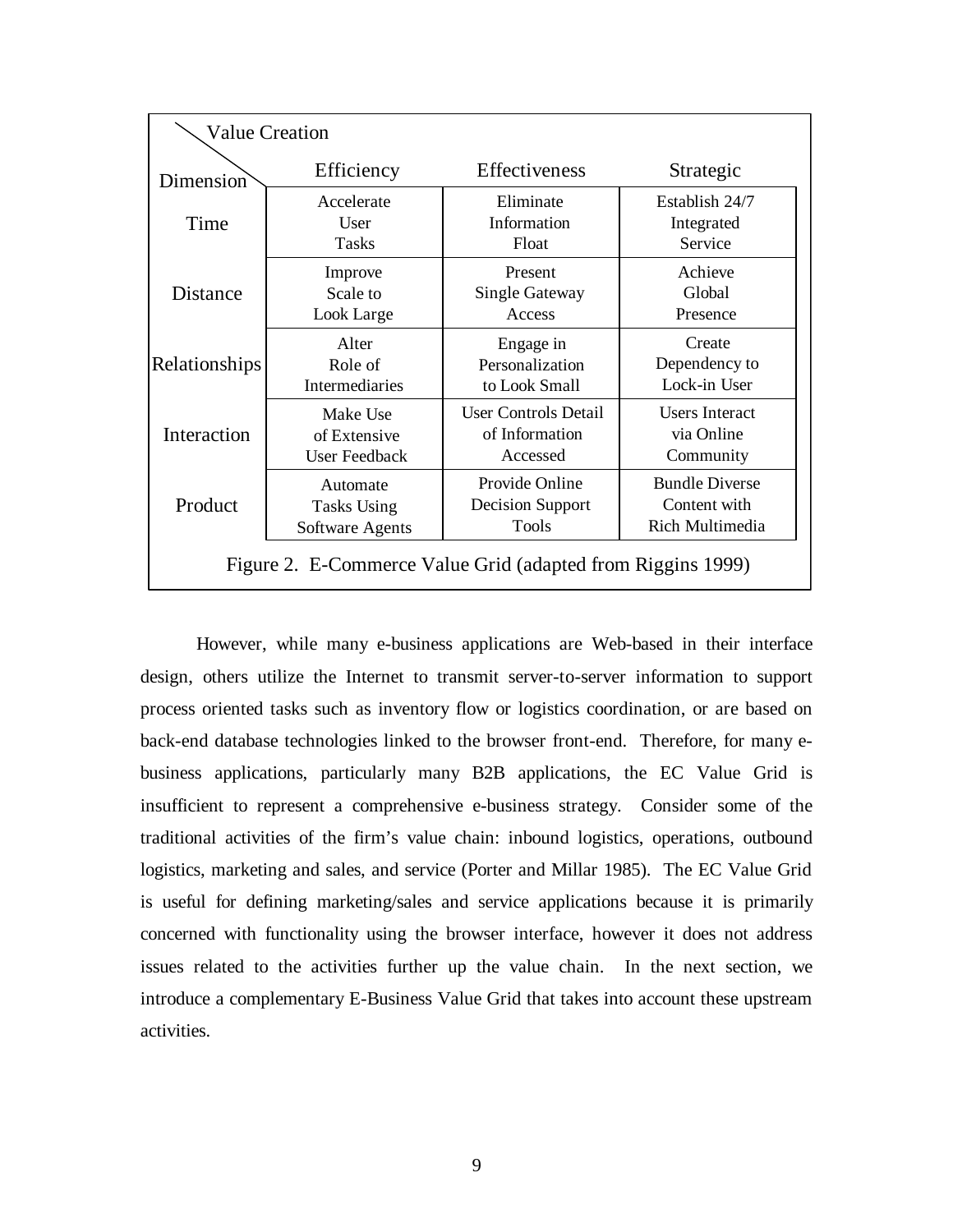## **4. The E-Business Value Grid**

In developing the E-Business Value Grid, we adopt the same three columns used in the EC Value Grid to identify the justification or the type of value created by the application. However, where the EC Value Grid incorporates activities down the value chain, we now introduce five additional dimensions associated with activities further up the value chain. The upstream activities normally associated with the value chain are *inbound* logistics, internal *production* systems, and *outbound* logistics (Porter and Millar 1985). However, even before considering these activities, two preliminary support activities include *planning* the overall value chain strategy and technology *development* through R&D. Planning the value chain involves analyzing market conditions to determine market potential, putting the right team of knowledge workers together to plan and execute strategy, and converting intellectual capital into concrete product plans. Technology development involves basic research, product design, prototype development, and product commercialization. Using the three types of justification and the five upstream supply chain activities, we can identify fifteen additional back-end Internet applications as shown in the E-Business Value Grid in Figure 3. We now address each of these applications in turn.

|                                 | Efficiency                                                            | Effectiveness                                                 | Strategic                                                                                                                                                                                            |  |  |  |
|---------------------------------|-----------------------------------------------------------------------|---------------------------------------------------------------|------------------------------------------------------------------------------------------------------------------------------------------------------------------------------------------------------|--|--|--|
| Plan                            | <b>Implement Rich</b><br>Media for Company<br>Wide Interaction        | Provide<br>Online Executive<br><b>Information Systems</b>     | <b>Facilitate Knowledge</b><br>Management<br><b>Between Partners</b><br><b>Enable Concurrent</b><br>Design Across<br>Virtual Organization<br>Offload Replenishment<br>Responsibility to<br>Suppliers |  |  |  |
| Develop                         | Standardize<br><b>Platform for Cross-</b><br><b>Functional Design</b> | Achieve<br>Design for<br>Manufacturability                    |                                                                                                                                                                                                      |  |  |  |
| Inbound                         | <b>Support Electronic</b><br>Transactions with<br>Suppliers           | Generate Supply<br>Flexibility through<br>E-Hub Communities   |                                                                                                                                                                                                      |  |  |  |
| Produce                         | Integrate<br>Shop Floor<br>with ERP System                            | Exchange<br><b>Production Data</b><br><b>Between Partners</b> | <b>Optimize Utilization</b><br>of Global Production<br>Capacity                                                                                                                                      |  |  |  |
| Outbound                        | Support Electronic<br>Transactions with<br><b>Customers</b>           | <b>Furnish Online</b><br><b>Order Status</b><br>Information   | Institute Seamless<br>Integration with<br><b>Fulfillment Partners</b>                                                                                                                                |  |  |  |
| Figure 3. E-Business Value Grid |                                                                       |                                                               |                                                                                                                                                                                                      |  |  |  |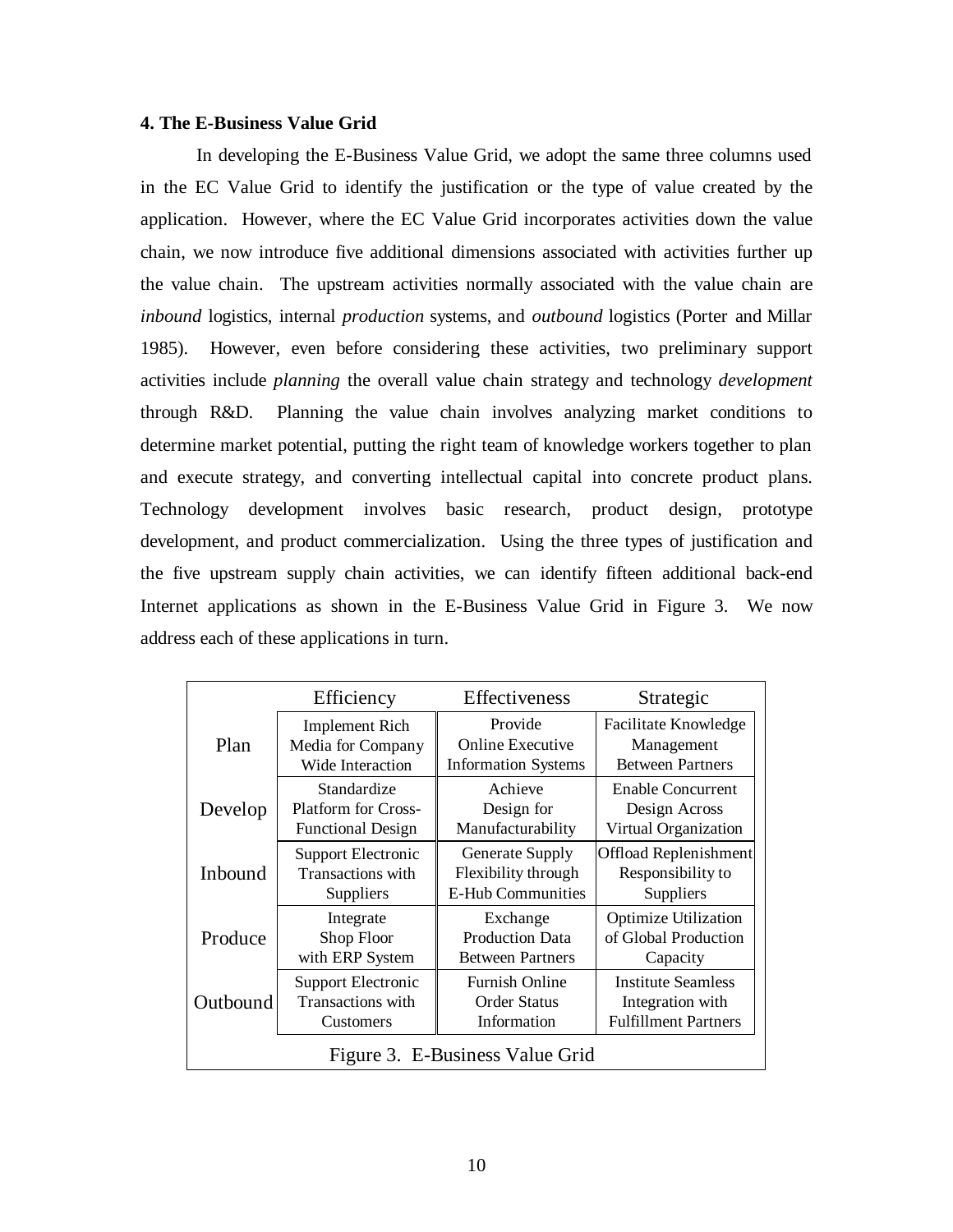#### *Planning the Overall Value Chain Strategy*

Implement Rich Media for Company Wide Interaction. E-business efficiency benefits are derived when the Internet provides a backbone on which to automate tasks and quickly exchange high bandwidth information across functional areas within the organization. In formulating an overall value chain strategy, managers need to be able to communicate across functional boundaries in real time and using a rich medium such as videoconferencing, white-boarding, and on-demand presentation Web-casting. These tools can be used to formulate and negotiate the Master Production Schedule (MPS) which must be based on the sales forecasts provided by the sales managers and must be constantly updated as new information about customer orders become available. Updated manufacturing capacity information must also be evaluated in modifying the MPS. Achieving this communication is critical in developing an integrated plan and responding to changing conditions.

Provide Online Executive Information Systems. Effectiveness benefits are those that aid decision-makers by presenting the right information, at the right time, and in the right format to the appropriate person. In overall value chain planning, executives in the organization need to have Web-enabled access to executive information systems that integrate internal and external data on industry trends, competitors, market analysis, and industry forecasts from multiple sources. In addition, providing access to online expert and decision support systems can aid the high-level decision-maker and, in some cases, automate certain decision tasks.

Facilitate Knowledge Management Between Partners. In today's environment, only a consortium of cooperative business partners, or a "business ecosystem" is suited to assemble creative ideas necessary to develop complex new products, achieve manufacturing agility, and maintain a long-term customer focus (Moore 1997). Riggins and Rhee (1999) shows how different types of B2B extranets can be used to create a learning network environment across the ecosystem. Huber (1991) states an "entity learns if, through its processing of information, the range of its potential behaviors is changed". He goes on to state that this definition applies to a wide range of entities,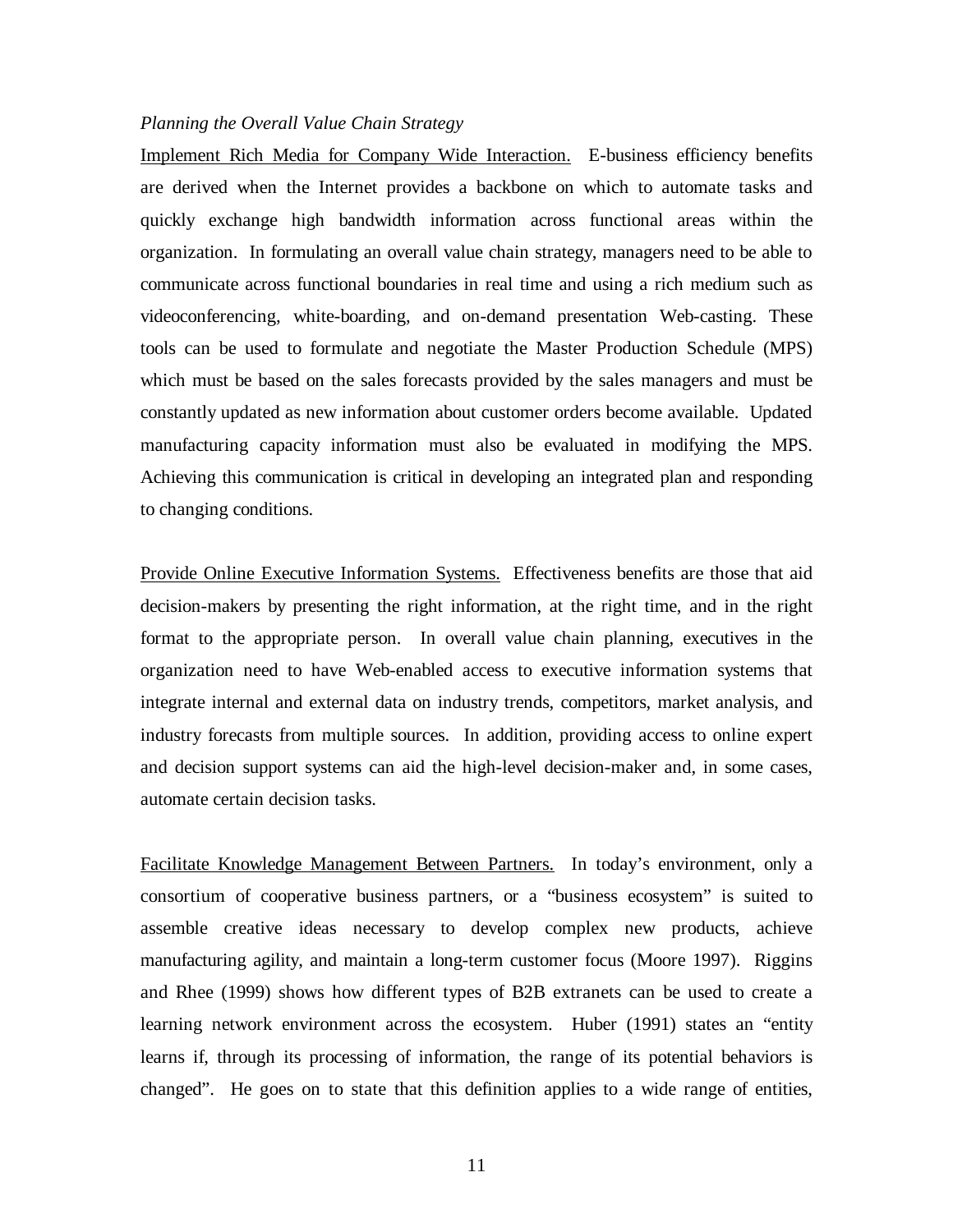including an entire industry. The processing of information includes acquiring information, distributing information, or interpreting information. In addition, Huber identifies memory, or what we refer to as retaining information, as a fourth idea related to learning. Based on this, Riggins and Rhee (1999) define a learning network as:

"a group of trading partners that purposely coordinates their efforts to acquire, distribute, interpret, and retain information about its members, competitors, customers, and other external entities for the purpose of altering its range of potential actions."

By using e-business extranet applications, advantage can be gained when an innovative, learning culture is fostered across the entire consortium, not just within an organization. For example, such a culture will facilitate the joint planning of new product launches with partners, to achieve time-to-market benefits and seamless integration across the virtual enterprise.

## *Developing New Products Concurrently Across the Virtual Organization*

Standardize Platform for Cross-Functional Design. According to Peter Drucker (1998), new product development is a critical activity that, along with marketing and sales, forms the core of an organization. Globalization, increased competition, and shorter product life cycles have made this task much more complex and demanding. Efficiency benefits are achieved in new product development when the Web is used as a standardized, universally accessible platform to support geographically dispersed, cross-functional teams. This standardization is necessary for the efficient exchange of engineering CAD/CAM documentation. Many technology companies such as HP, Microsoft and Intel have design facilities around the globe to facilitate 24-hour work on critical projects to achieve faster time-to-market. As the product development is underway, extranet applications allow trading partners to access engineering documentation and product specifications as they evolve.

Achieve Design For Manufacturability. Designers often make component choices for technical and engineering reasons that can have a negative impact on the supply chain (Huang and Mak 1999). Design for manufacturability emphasizes the importance of taking supply chain and manufacturing issues into consideration while making design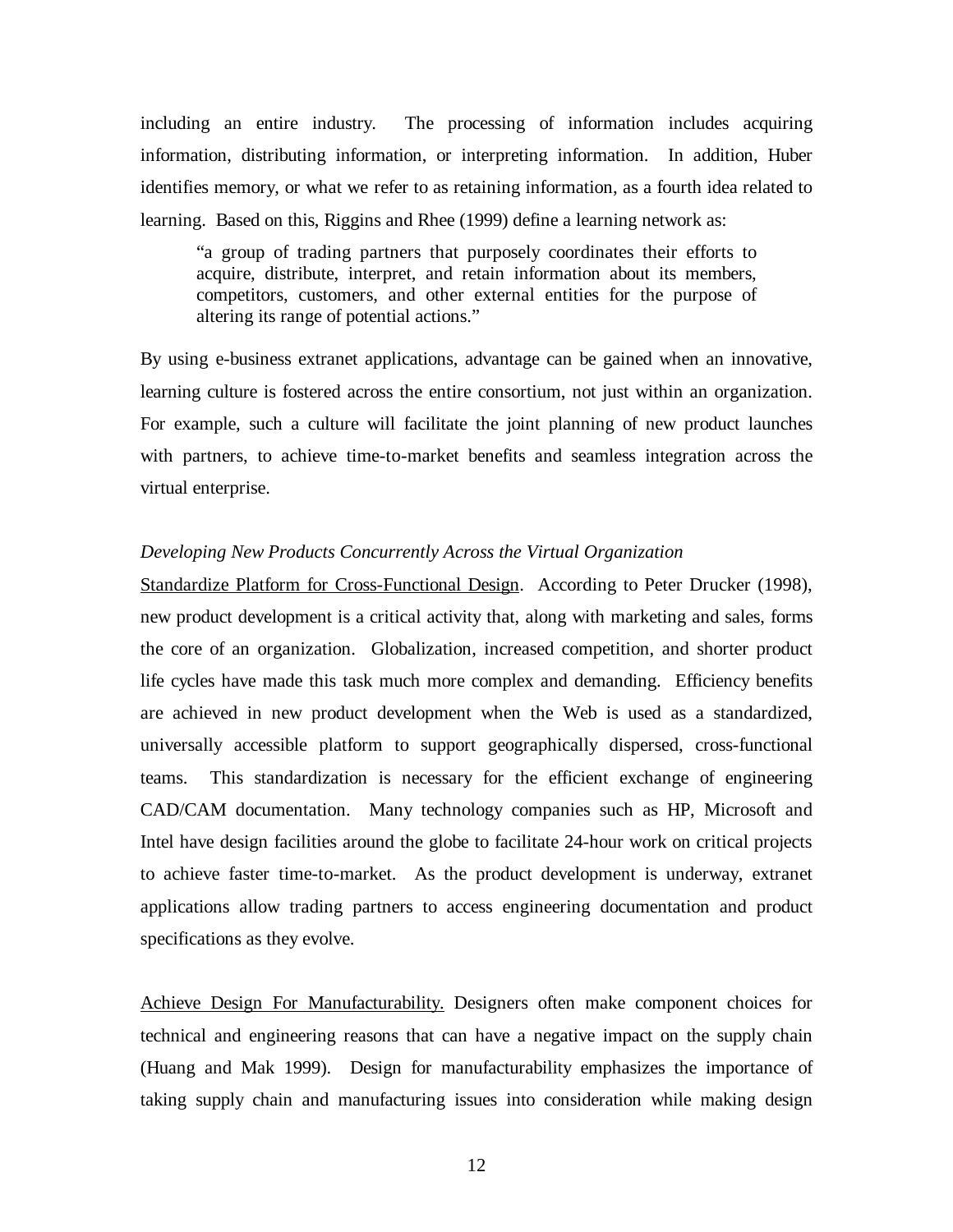choices. Effectiveness benefits occur when the designer has Web-enabled access to supply chain information while making critical design choices, or can communicate with potential suppliers to exchange complex product definitions and technical specifications at the time of design. For example, a designer may choose a slightly inferior part from a vendor with an excellent record of on-time delivery.

Enable Concurrent Design Across the Virtual Organization. As companies concentrate on their core competencies, they rely more on their value chain partners to perform critical tasks. For example, in the electronics manufacturing industry many companies rely on offshore manufacturing facilities that are owned and operated by third party contract manufacturers. Strategic benefits are obtained when the company uses Web technology to jointly design the product with the contract manufacturer, which enables them to optimize total delivered cost and features of the product. Concurrent design by partners also reduces time-to-market and identifies integration problems early in the design. Using the Web interface, authorized external users can be given permission to alter drawings and post them back on the Web site, creating a powerful virtual product design environment.

## *Managing Inbound Logistics*

Support Electronic Transactions With Partners. Efficiency benefits are realized when companies use the Web to facilitate electronic transactions with their suppliers. Early interorganizational systems such as EDI have allowed manufacturers to significantly streamline their inbound logistics operations. More recently, new Internet technologies such as eXtensible Markup Language (XML) that promote server-to-server communications, promise to further improve supply chain management (SCM) processes. XML provides for the standardization of quotations, orders, invoices and payment transactions for vertical industry segments. Thus, the next phase of SCM will be to link disparate enterprise resource planning (ERP) and other business systems at partner facilities through standardized interfaces in XML. By creating an inter-ERP system that cuts across the virtual enterprise, manufacturers will achieve unprecedented efficiency gains as the consortium functions as a single entity.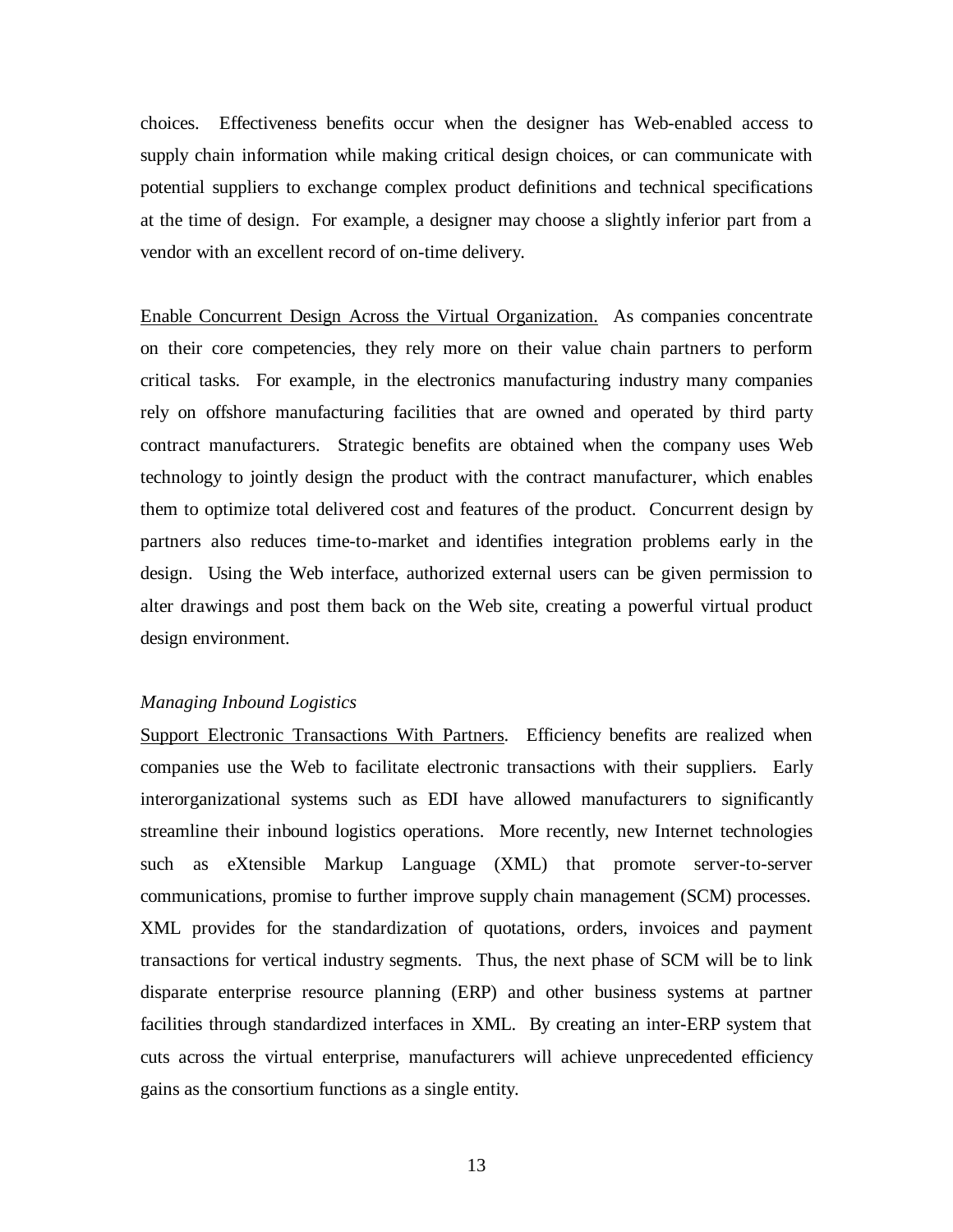Generate Supply Flexibility Through E-Hub Communities. E-Hubs are vertical portals and B2B exchanges that bring together players from within and outside the industry. Kaplan and Sawhney (2000) provide a useful classification of e-hubs based on what and how buyers purchase goods on these exchanges. They discuss how E-Hubs allow a company to optimize its sourcing arrangements by posting requirements and technical specifications on-line, setting up alternate suppliers, switching easily between suppliers to obtain supply flexibility, and selling obsolete inventory to other members of the business consortium.

Offload Replenishment Responsibility to Suppliers. Companies have achieved significant strategic benefits by offloading the responsibility for inventory management directly to their suppliers. By providing a direct link to their point-of-sale terminals, retailers reward or coerce suppliers to take direct responsibility for stocking store shelves (Hammer and Champy 1993). In some cases, the supplier is considered to be leasing space on the retailers' shelves and retains ownership of the goods until purchased by consumers. In just-in-time manufacturing environments, suppliers are responsible for their parts until the point of assembly. When suppliers have an incentive to deliver goods only at the last minute, inventory levels are dramatically lowered for the manufacturer and quality improves because the supplier maintains control of the item until it is required on the factory floor.

## *Operations Management for the Production of Goods and Services*

Integrate Shop Floor with ERP Systems. Companies can achieve significant efficiency benefits by integrating their entire shop floor operations with their ERP systems. Because ERP systems are only as good as the information that goes into them, integration with manufacturing execution systems and shop floor data collection systems is necessary for smooth ERP operations (Chalmers 1999). Seamless integration of several business systems (accounting, order management, warehouse management, and production planning) with shop floor scheduling and manufacturing execution will enable better inventory management, order tracking, and more responsive manufacturing execution based on incoming customer orders from the e-commerce front-end.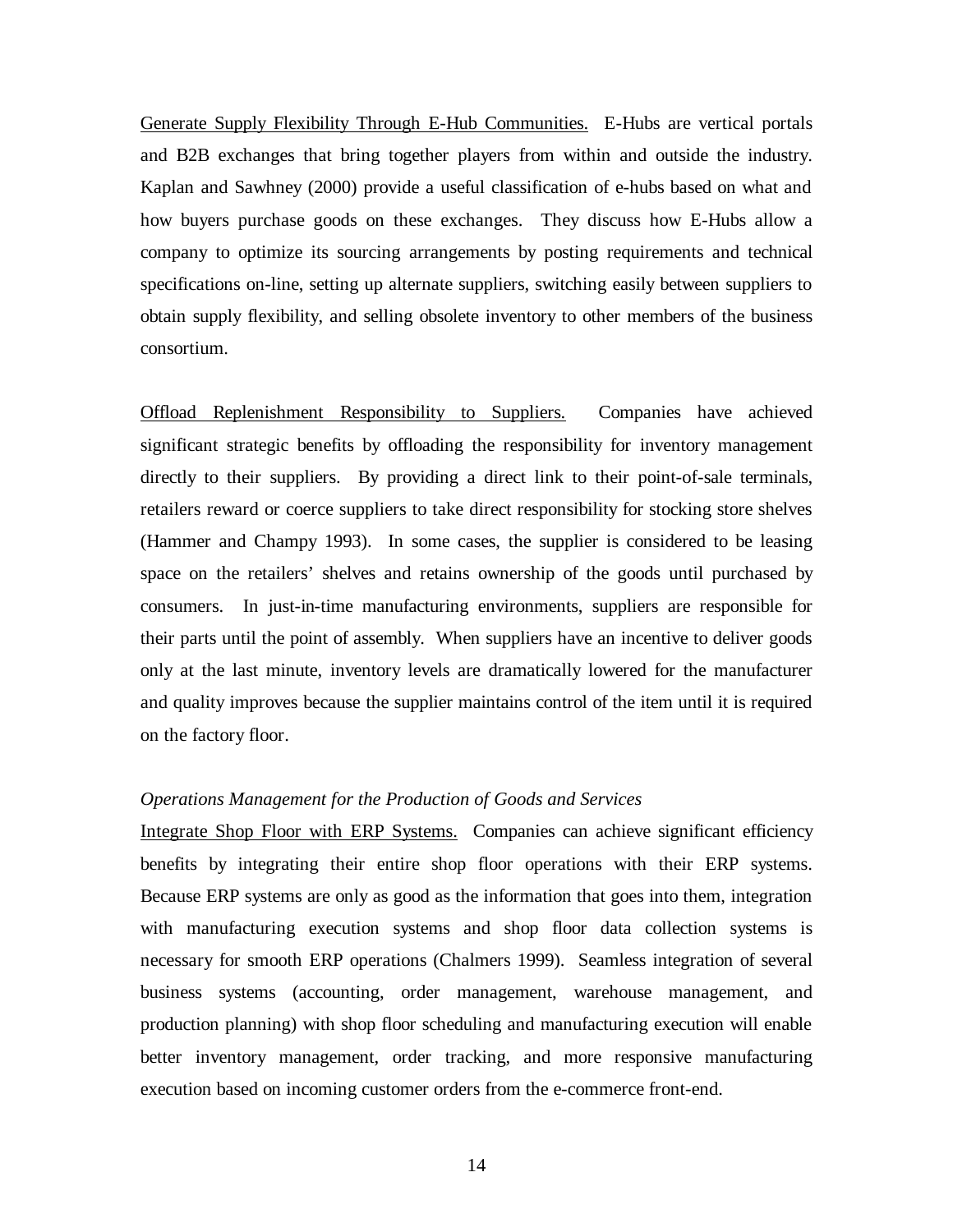Exchange Production Data Between Partners. By integrating shop floor and ERP systems, the company will be able to provide real time access to production plans and operations scheduling data to suppliers so that they can better plan their production and delivery schedules. This will enable inventory management schemes such as automatic replenishment and supplier managed inventory. Further, real-time data from partners can be used to control the production process as well. For example, consider a manufacturer that has implemented lights-out manufacturing using significant factory automation. The major variable in this manufacturer's operations is the fluctuating power costs from a major utility company. This manufacturer has implemented a system where the power company sends real-time pricing information to the manufacturer's automated system. When the power pricing reaches a certain high threshold, perhaps due to excessive home consumption during a heat wave, manufacturing operations are automatically shut down temporarily. Operations are then resumed when prices are lowered or when demand dictates that operations commence regardless of energy prices.

Optimize Utilization of Global Manufacturing Capacity. While manufacturers have been moving in this direction for well over a decade, the emergence of secure Internet technology makes this proposition much more cost effective, particularly when linking multiple manufacturing facilities dispersed around the globe. By combining the public Internet infrastructure with secure tunneling protocols, companies can link their manufacturing operations regardless of location. This provides a seamless global manufacturing capacity planning system that can be controlled through the business ERP systems, thereby allowing for optimal use of manufacturing resources and load balancing.

#### *Managing Outbound Logistics*

Support Electronic Transactions With Customers. Another component of supply chain management is managing the outbound logistics process. Electronic transactions through new Internet technologies such as XML (described earlier) will result in significantly lower transaction costs, reduced order fulfillment times and better on-time delivery performance.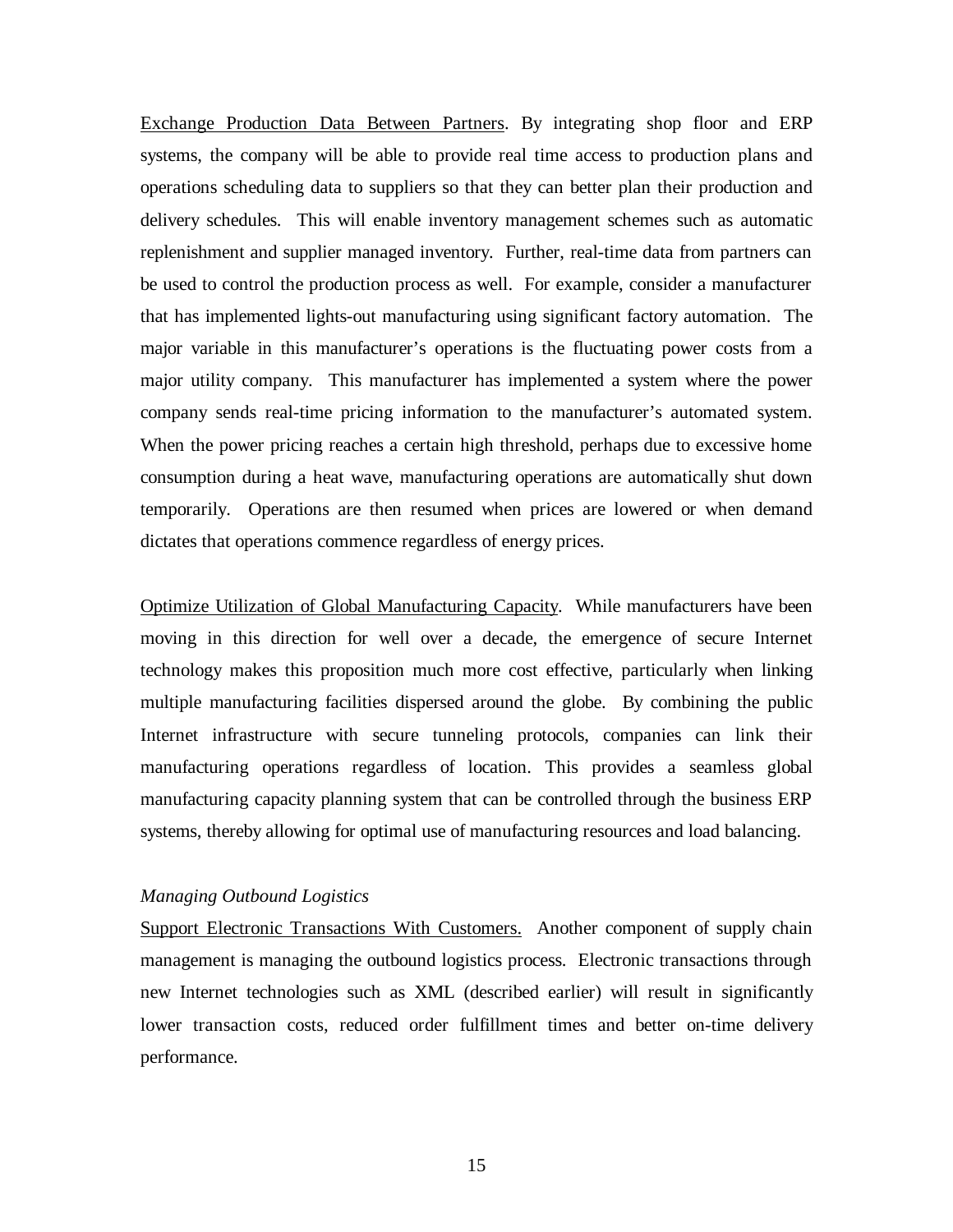Furnish Online Order Status Information. An important part of personalization of the Web is the ability to provide current order and delivery status information to customers. Through the seamless integration with fulfillment partners and the linking of their information database with the front-end Web site, companies can provide instantaneous order status via the Web browser. Companies such as Dell (Dell Online 1998) and OfficeDepot have set up B2B personalized sites for each corporate customer, allowing them to track current order status and access archived purchase history. In this way, buyers of frequently purchased items such as office supplies can offload the responsibility for maintaining historical documentation to their vendor. In return, customers are more loyal due to the effectiveness benefits of aggregating this information on one partner's site.

Institute Seamless Integration with Fulfillment Partners. Package delivery carriers such as UPS and FedEx are capitalizing on new opportunities to deliver items to customers' home when ordered online. E-commerce companies that have invested heavily in regional warehouse facilities, such as Amazon.com and Webvan, are moving toward using these facilities to act as third party logistic providers for other e-commerce companies. For example, Amazon is using its warehouse facilities to store and ship toys for ToyRUs.com. Companies that seamlessly integrate their front-end ordering system with their fulfilling partner's back-end inventory and logistics systems, will be in a position to gain significant efficiency benefits as each partner focuses on their core competency. Further, an important strategic role that these third party logistic providers play is in the delivery coordination of multiple system components originating at multiple facilities. For example, Dell monitors do not originate at Dell's manufacturing facilities, but rather from external partner facilities (Dell Online 1998). It is the responsibility of the shipper to ensure that the computer, monitor, and printer all arrive at the customer's premises at the same time regardless of originating company or facility. Clearly, a seamlessly integrated information system is necessary to ensure this capability. Ebusinesses are turning to Internet technology to enable this delivery process.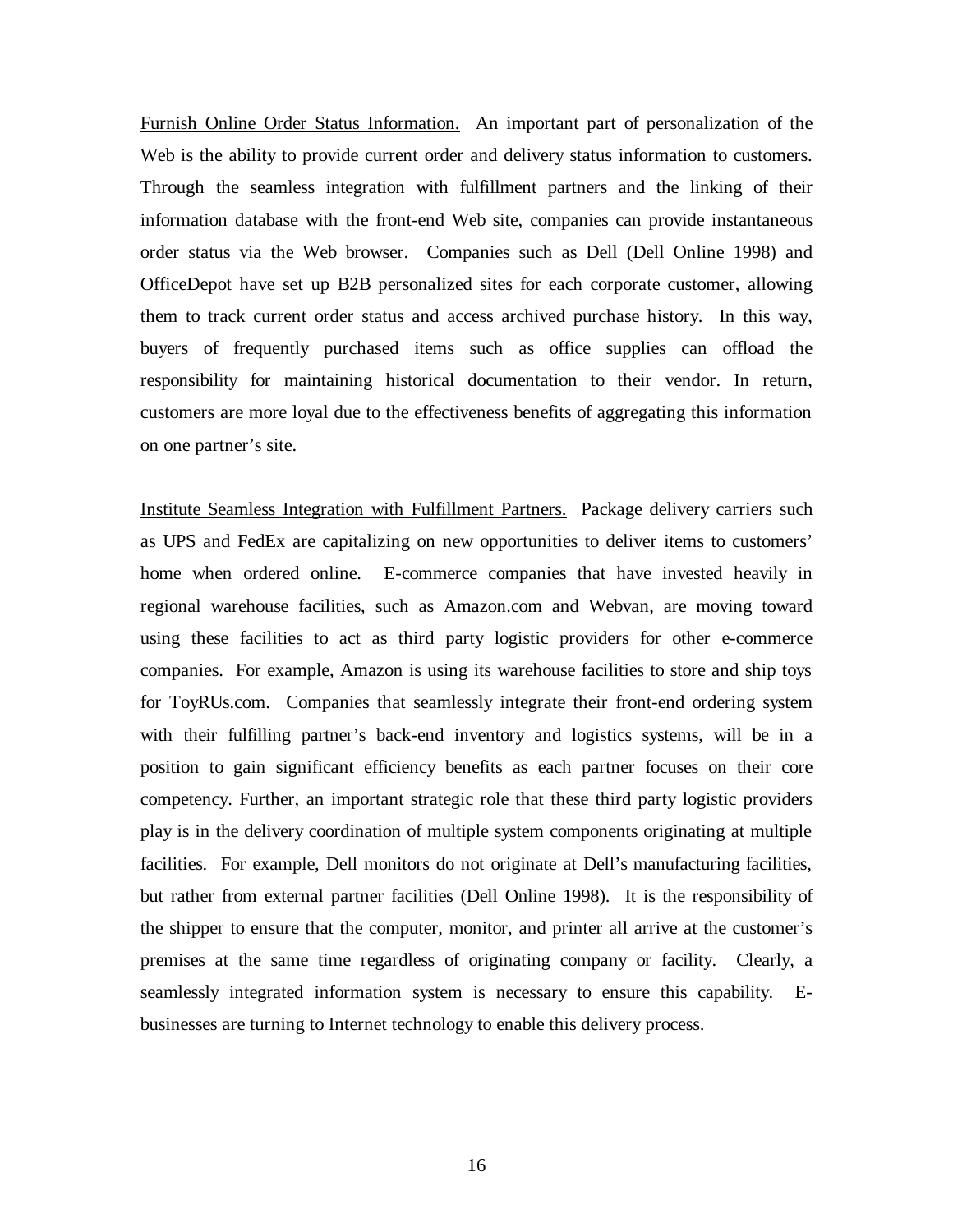#### **4.1 Literature Classification Based on the Value Grids**

Several leading e-businesses have incorporated various parts of the functionality outlined in both the E-Commerce Value Grid and the E-Business Value Grid (Dell Online 1998; Cisco Systems 2000). However, academic researchers have investigated the implementation, usage, and contributions of this functionality with varying levels of completeness. In Table 1, we highlight the relevant academic literature for each cell in both grids. While not meant to be a complete reference list, this table provides a starting point for researchers seeking to understand and investigate the application of each cell to the firm's overall e-business strategy.

## **5. Functionality Interaction**

Implementing any application from either the E-Commerce Value Grid or the E-Business Value Grid in isolation will meet with limited success. This is because each application outlined in these frameworks is enabled and aided by functionality in other cells. For example, to engage in personalization to look small requires the collection of user information, tracking of user activities on the Web site, and information drawn from back-end data warehouses that predict needs and wants of each type of user. Eliminating information float requires the establishment of 24/7 integrated service with linkages to back-end databases, innovative knowledge creation between multiple trading partners, and the provision of instantaneous order status information. In other words, *functionality interaction* increases the value proposition for a given application because information generated from functionality in one cell flows into the applications in other cells.

We can identify information sources and information sinks to illustrate how the flow of information creates functionality interaction. Suppose an information news site has as one of its main e-business goals to increase switching costs through innovation in order to create dependency to its Web site and thereby lock-in users. Figure 4 illustrates this strategy using five information sources (enabling functionality) and one information sink (create dependency to lock-in users). When information on the news site is updated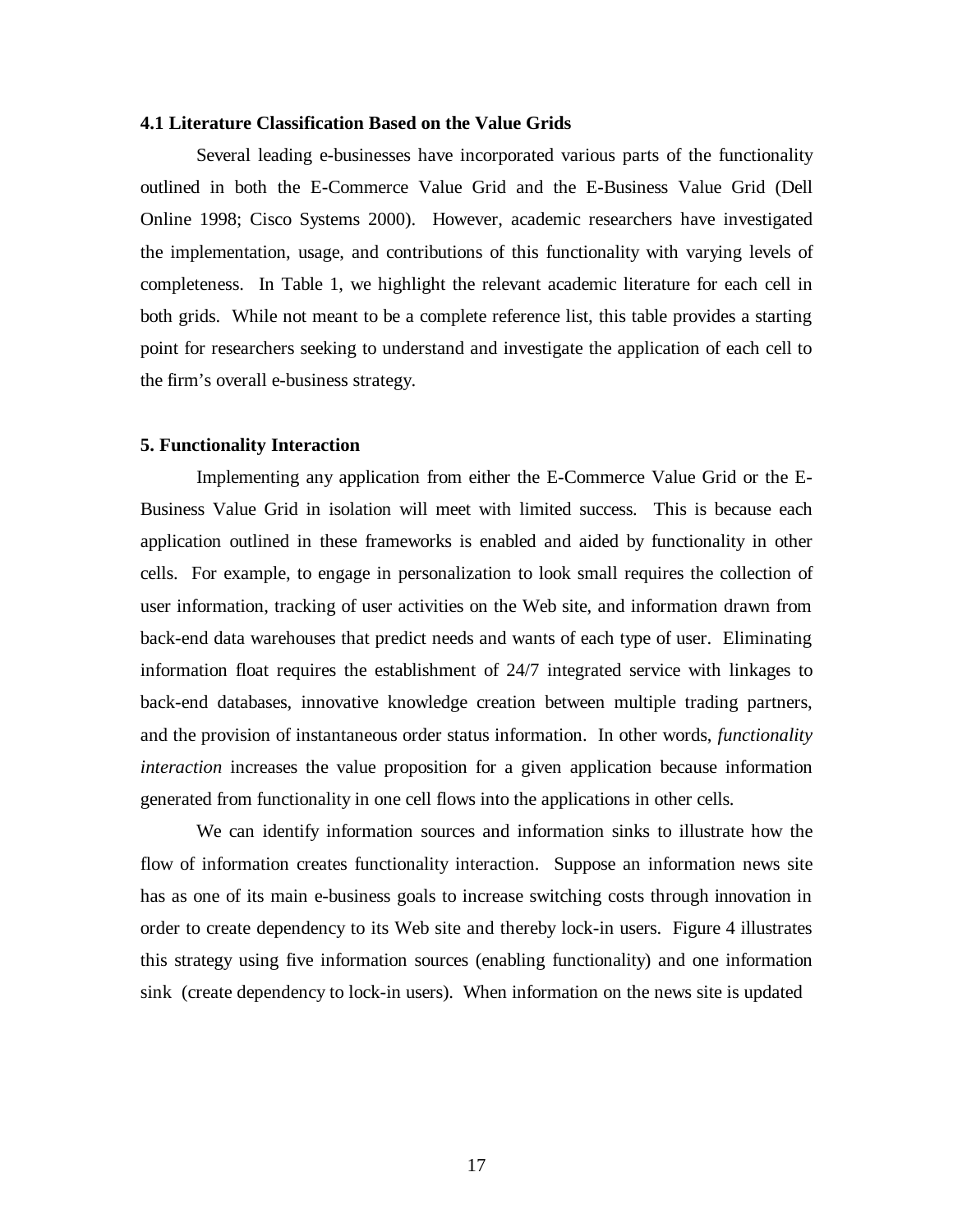|               | Efficiency                                                                                                          | Effectiveness                                                                                                        | Strategic                                                                                        |
|---------------|---------------------------------------------------------------------------------------------------------------------|----------------------------------------------------------------------------------------------------------------------|--------------------------------------------------------------------------------------------------|
| Plan          | Webster 1998; Dennis, Pootheri, and<br>Natarajan 1998                                                               | Houdeshel and Watson 1987; Watson,<br>Rainer, and Koh 1991; Young and<br>Watson 1995                                 | Scott 2000; Chau, Au, and Tam 2000;<br>Riggins and Rhee 1999                                     |
| Design        | Componation and Byrd<br>2000; Shin, Han, and Bae 2000<br>Miller 1999;                                               | Hatch and Badinelli 1999; Huang and<br>Mak 1999; Chang and Visser 1998                                               | Scott 2000; Miller 1999; ; Componation<br>and Byrd 2000; Hatch and Badinelli<br>1999; Roche 1999 |
| Inbound       | 1994; Lee, So, and Tang 2000; Chau, Au<br>Srinivasan, Kekre, and Mukhopadhyay<br>and Tam 2000; Buvik and John 2000  | 2000; Kambil, Nunes, and Wilson 1999<br>Lee, So, and Tang 2000; Kaplan and<br>Sawhney 2000; Wise and Morrison        | Tang 2000; Mukhopadhyay, Kekre, and<br>Lee, Clark, and Tam 1999; Lee, So, and<br>Kalathur 1995   |
| Produce       | Kim, and Park 1998; Ghalayini, Noble,<br>Howells 2000; Chalmers 1999; Kang,<br>and Crowe 1997                       | Mukhopadhyay, Kekre, and Kalathur<br>1995; Chang and Visser 1998                                                     | Lee, Clark, and Tam 1999; Cachon and<br>Fisher 2000                                              |
| Outbound      | and Tam 2000; Hart and Saunders 1998;<br>Barua, Ravindran, and Whinston 1997<br>Lee, Clark, and Tam 1999; Chau, Au, | Dell Online 1998; Cisco Systems 2000                                                                                 | Walker 2000; Gurin 1999; Trunk 2000;<br>Dell Online 1998; Cisco Systems 2000                     |
| Time          | Ramanlal 1999; Chau et al. 2000; Bakos<br>Chaudhury, et al. 2001; Grover and<br>1997; Jarvenpaa and Todd 1997       | Grover and Ramanlal 1999; Chau, et al.<br>2000; Dewan, Freimer, and Seidmann<br>2000; Cortese and Stepanek 1998      | Gulati and Garino 2000; Chau, Au, and<br>$\mathrm{Tam}\,2000$                                    |
| Distance      | Malone, Yates, and Benjamin 1987;<br>akos 1997<br>Bailey and B:                                                     | Bradlow and Schmittlein 2000; Dewan,<br>Freimer, and Seidmann 2000; Beckert<br>2000                                  | Balasubramanian 1998; Bakos 1997;<br>Riggins 2001                                                |
| Relationships | Chau, Au, and Tam 2000; Bakos 1997;<br>Malone, Yates, and Benjamin 1987;<br>Bailey and Bakos 1997                   | Essegaier, and Kohli 2000; Kenney and<br>Grover and Ramanlal 1999; Ansari,<br>Marshall 2000                          | Katz and Shapiro 1994, 1986; Grover<br>and Ramanlal 1999                                         |
| Interaction   | ifts 2000<br>Haubl and Tr                                                                                           | Chau, Au, and Tam 2000; Shapiro and<br>Varian 1998                                                                   | Armstrong and Hagel 1996; Stepanek<br>2000                                                       |
| Product       | Haubl and Trifts 2000; West et al. 2000;<br>2000; Copler 1996;<br>Peterson 1996<br>Nelson et al.                    | Whinston 1996; Haubl and Trifts 2000<br>Todd and Benbasat 1999; Sharda and<br>Steiger 1996; Kalakota, Stallaert, and | Lim, Benbasat, and Ward 2000; Bakos<br>and Brynjolfsson 1999                                     |

Table 1. Relevant Literature for E-Business and E-Commerce Functionality Table 1. Relevant Literature for E-Business and E-Commerce Functionality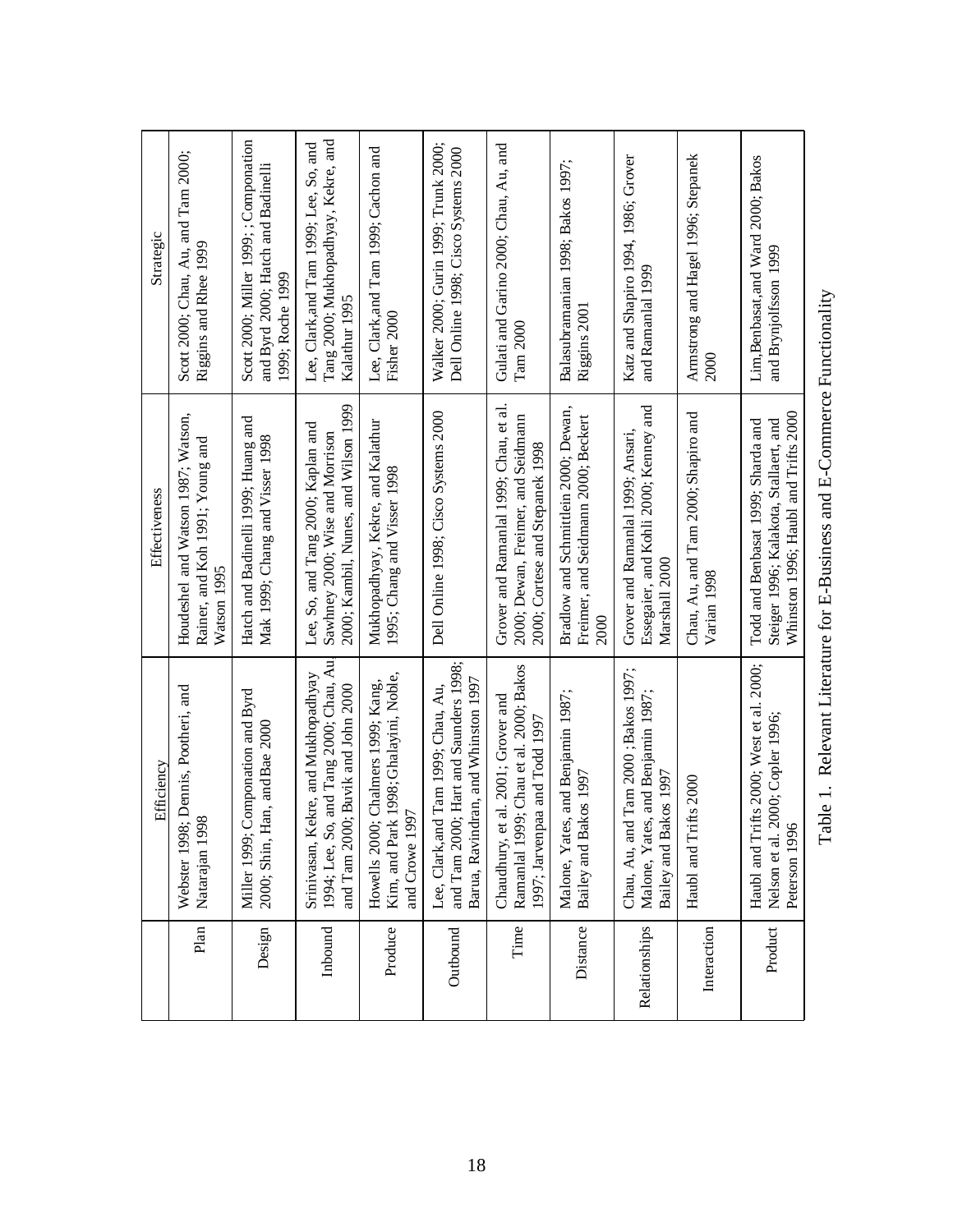in real time, users find that they can gather news information faster on this site than they could anywhere else. The site engages in personalization by allowing users to customize their own news home pages and by making suggestions about other related news stories. Using a sophisticated proprietary intelligent software agent, the site e-mails registered users when breaking news occurs that would be of interest to the users. Breaking financial news is fed into online decision support tools that advises individual users about investment options they should consider. Finally, by making use of its highly rated cable television news channel, the news site makes use of rich multimedia capabilities by providing live video streaming feeds of news reports, live press conferences, and archives of interviews with today's news makers. While much of this functionality could be duplicated by other sites, the combined effect of utilizing many information source applications creates a news site that is superior to competitors – thereby locking-in users to the Web site. Of course, many of the information sources in Figure 4 are also enabled by the functionality in other cells. This creates a cascading effect whereby a particular functionality could simultaneously be an information sink and source. By using this graphical notation within and across the grids, an entire e-business strategy can be mapped.

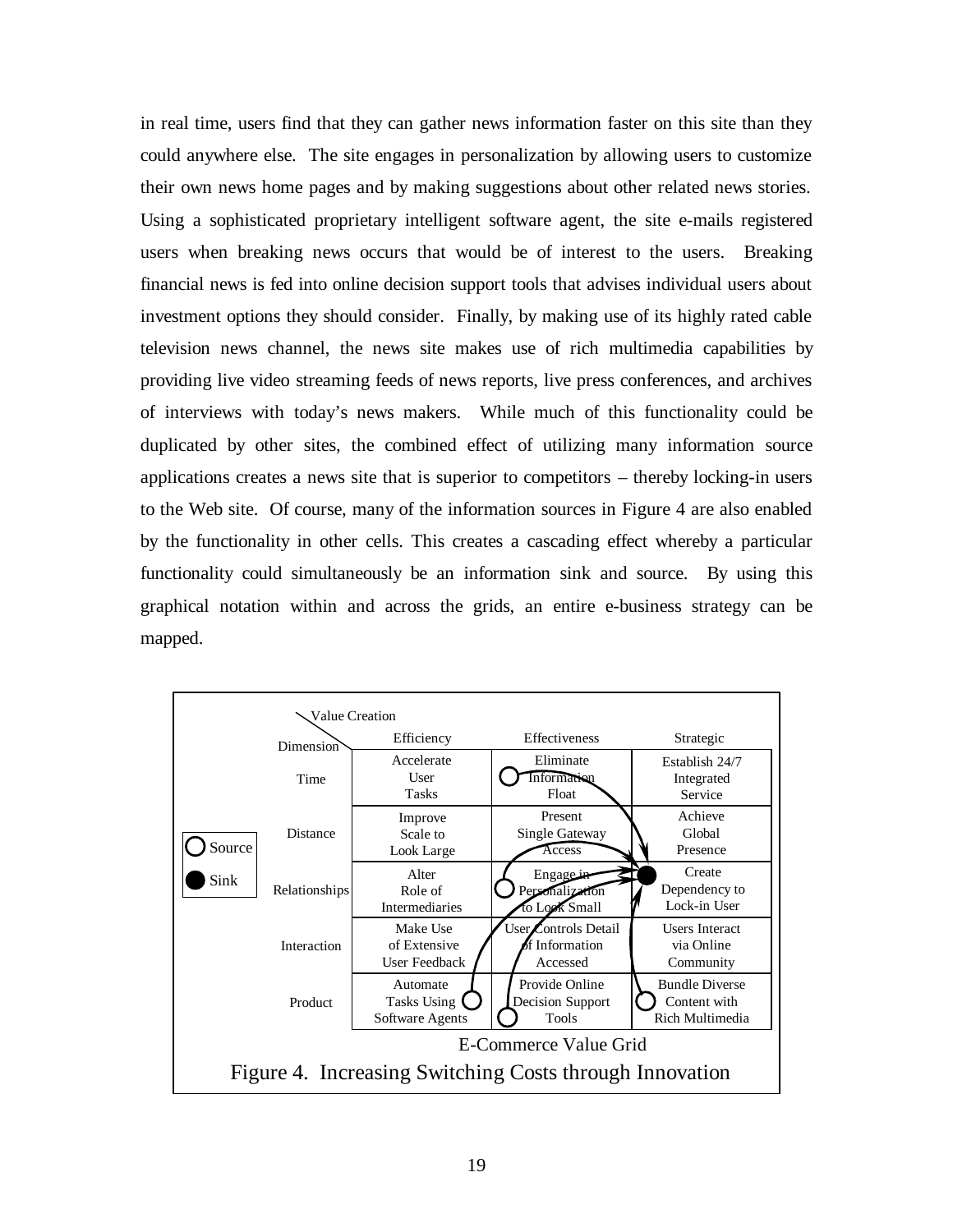Let's consider a more far-reaching example of functionality interaction. Dell Computer Corporation has been one of the most innovative established companies to take advantage of the unique features of Web-based commerce (Dell Online 1998; Dell 1999). Outlining all of the Web-based applications available on Dell.com is certainly beyond the scope of this paper. Instead, let's consider one important aspect of their Web-based strategy – their ability to take advantage of the continuous price drops inherent in the personal computer industry. By incorporating a unique build-to-order manufacturing process and their strategy of allowing end consumers to order directly off their Dell.com Web site, Dell is able to pass on price drops to their customers much faster than their competitors. This ability to eliminate information float by continuously updating their prices is illustrated in Figure 5.

By altering the role of intermediaries and going directly to consumers, Dell has disintermediated the marketplace, allowing them to the pass price cuts immediately to customers. Dell provides a type of online decision support tool where users can configure their own PC. Potential customers can do what-if scenarios by altering the monitor size or processing speed to determine the impact on the total price. Also, by providing a fast, convenient online storefront, Dell accelerates other user tasks such as receiving price quotes related computer equipment. By tracking the user activities and changes in considered configuration, Dell is able to amass considerable detail about user price sensitivity. This information is used to determine what prices should be updated as soon as possible. Also, Dell achieves a legitimate global presence by making the Dell.com Web site available in country-specific versions taking into account local language, currency, and delivery capabilities.

However, Dell's success is not simply due to its successful front-end Web site. The company's primary competitive advantage is found in the smooth integration of its back-end manufacturing system with its front-end ordering storefront. By integrating the back-end with the Dell.com front-end, Dell has created a fully integrated 24/7 customer service site that is able to deliver on quickly discounted merchandise. In terms of process integration, Dell has created a seamlessly integrated virtual organization linking their manufacturing facilities with suppliers, which minimizes on-hand inventory. Also, suppliers have complete visibility of Dell's customer order status and are responsible for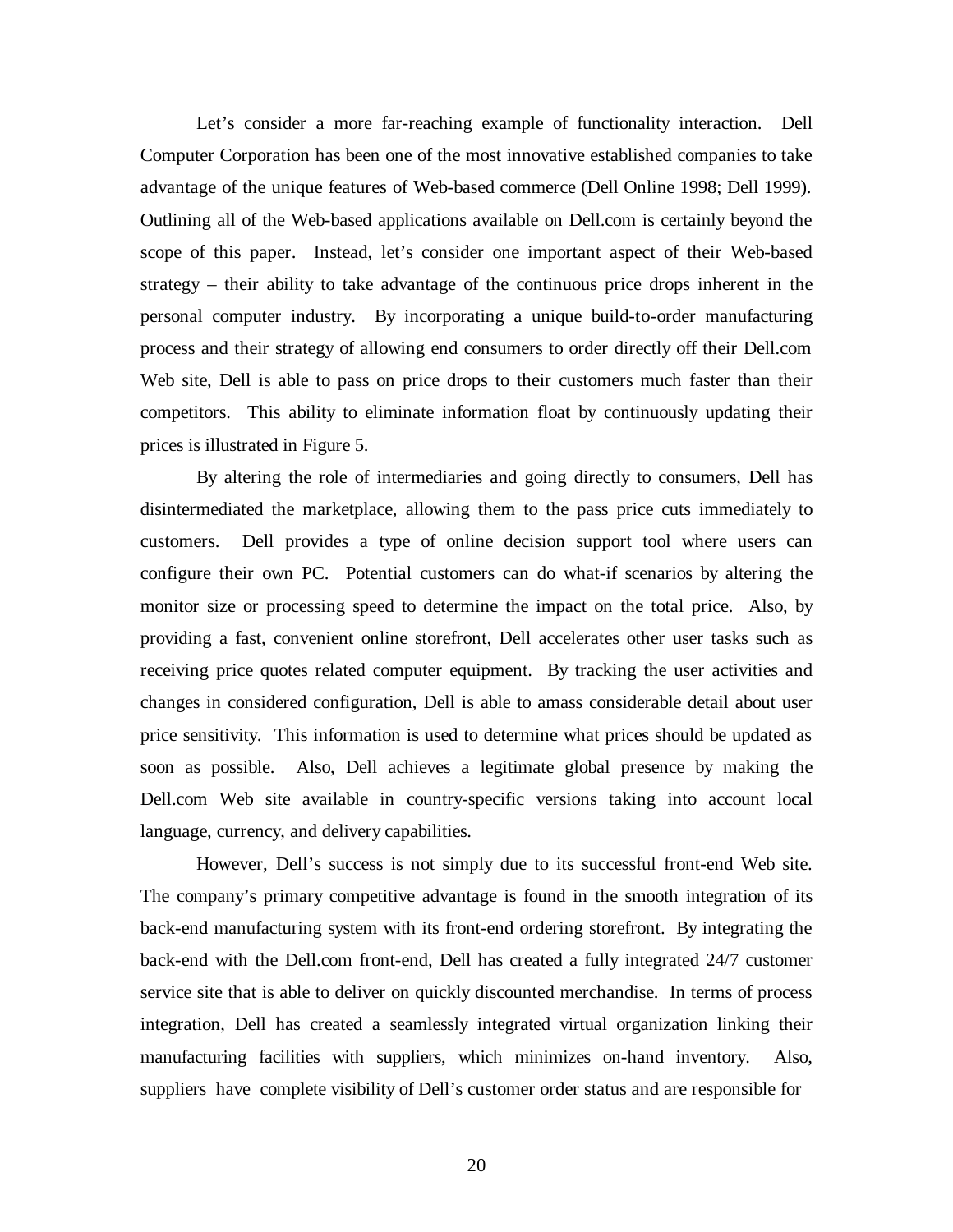

inventory management up to the point of assembly. In terms of manufacturing the PC, build-to-order systems integrate the order process directly to the factory floor. In addition, computer accessories, such as monitors, are shipped directly from the trading partner's facility, whereby the logistics carrier is responsible for assembling the entire order at the customer's doorstep regardless of origination point. Customers are able to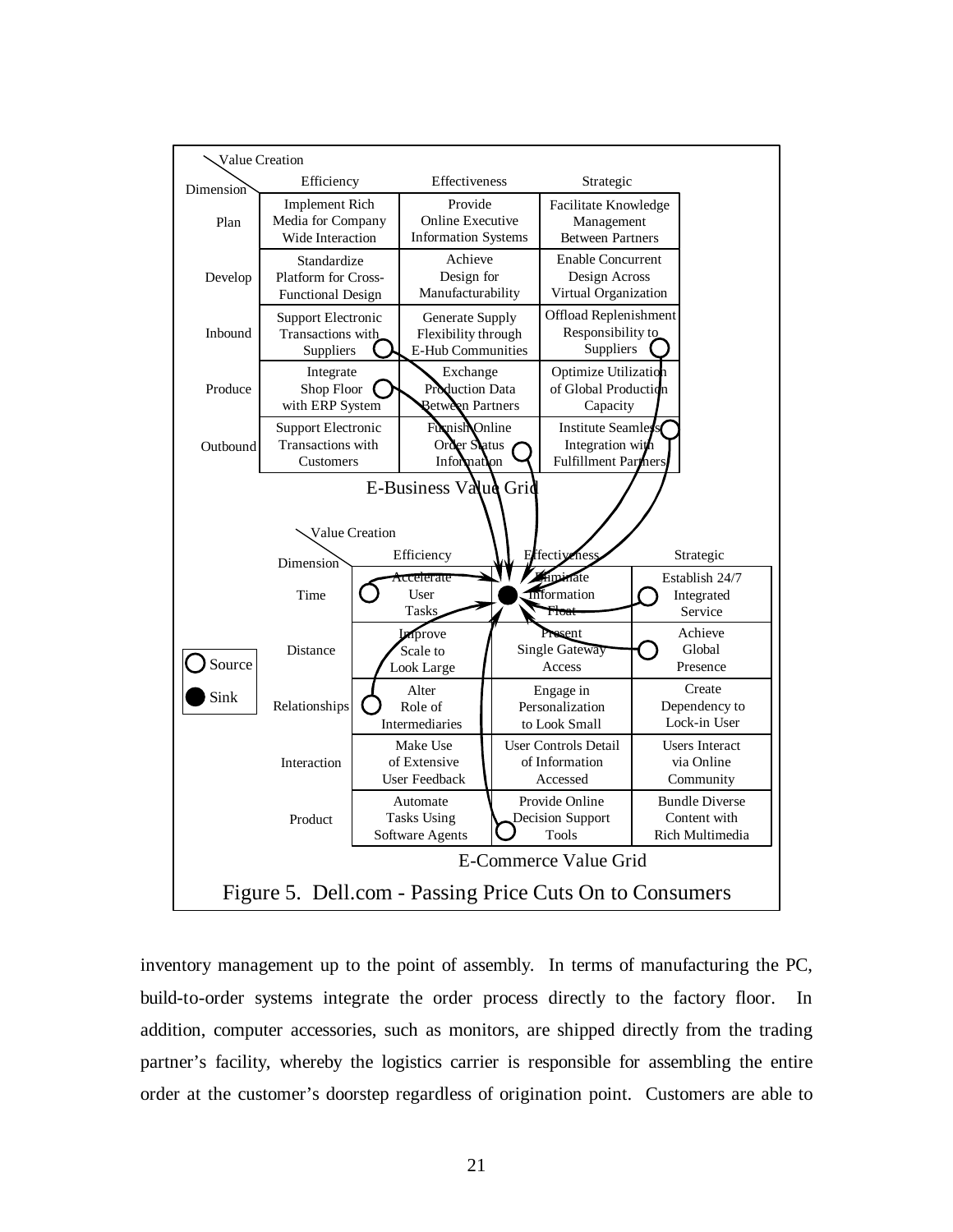download up-to-the-minute order status and delivery information. All of these innovations are due to a tightly coupled, Internet-based information system that uses server-to-server linkages on the back-end and the Dell.com storefront on the front-end.

By using the two frameworks in tandem and taking into account that the E-Commerce Value Grid can be applied to external users or internal intranet "customers", an organization's overall e-business strategy can be mapped using functionality interaction. This mapping identifies the primary e-business and e-commerce applications for the organization (information sinks), and the secondary applications that can enable the primary applications (information sources). By developing a series of mappings similar to Figure 5, an organization's entire e-business strategy can be mapped into a visual representation. However, what applications are critical to a particular type of ebusiness? How can the strategist know where her organization should focus its attention within these frameworks? In the next section, we develop an e-business classification scheme based on three different criteria: customer target, value chain position, and type of good. Each of the resulting eight categories of e-businesses should focus their attention on different applications within the E-Commerce Value Grid and the E-Business Value Grid.

#### **6. A Classification Scheme Identifying Categories of E-Businesses**

Hoffman, et al. (1995) categorized different types of Web sites as either destination sites or Web traffic control sites. Peterson, et al. (1997) categorize eight different types of products and services and discuss their suitability for Web-based commerce. Hackbarth and Kettinger (2000) outline how organizations can be transformed into e-businesses using SWOT analysis. While these classification schemes are useful within their particular domain, the derivation of e-metrics requires a high-level classification of different types of e-businesses. E-businesses can be classified along numerous dimensions, such as the degree to which they are virtual versus physical, the type of product produced or sold, traditional versus dot-com start-ups, type of customer targeted, entertainment versus industrial, degree to which they control the marketplace, etc. In an effort to be parsimonious, we limit ourselves to categorizing e-businesses along three high-level dimensions.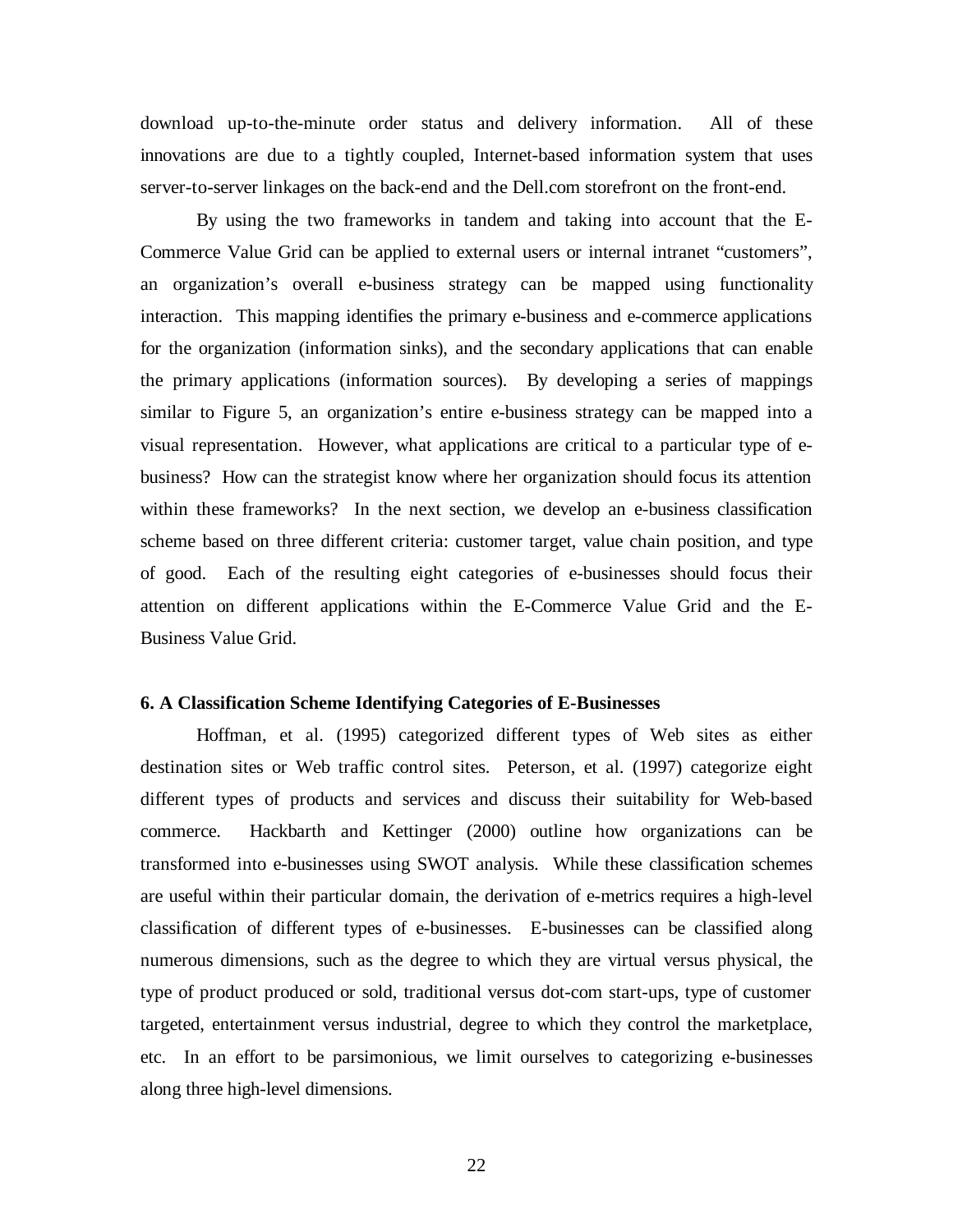The most generic classification of e-businesses is whether they are primarily B2B versus B2C in terms of their customer focus (Applegate, et al. 1996; Riggins and Rhee 1998). For our purposes, B2B companies are companies whose primary customers are other businesses. These e-businesses have little, if any, contact with end consumers, often deal in industrial manufacturing and more traditional settings, and provide the infrastructure that allows other companies to serve end consumers. These companies may focus on nurturing tightly coupled relationships with a limited number of customers, such as an airplane manufacturer, or may produce and create brand awareness for products aimed at end consumers, but choose to allow other companies to sell and distribute their products, such as Proctor and Gamble. These companies are normally more concerned with back-end e-business issues such as new product development and integration, manufacturing and production capabilities, and back-end supply chain management. On the other hand, B2C companies are more focused on e-commerce issues such as developing user-friendly online storefronts, providing prepurchase and postpurchase customer service, providing up-to-date information, maximizing Web site traffic, and entertaining their users. While not being exclusive to one or the other, B2B companies will be more focused on activities within the E-Business Value Grid, while B2C companies will more often develop applications found in the E-Commerce Value Grid.

While the first dimension has to do with customer focus, the second dimension has to with the company's relative position within the value chain. Specifically, firms can be primarily producers of goods and services or resellers of the same. Producers are typically higher up the value chain, and can often have a B2B customer focus such as first and second tier automotive suppliers, management consulting companies, and suppliers of office and industrial supplies. However, the Web allows producers of goods to bypass intermediaries and sell directly to end consumers creating a B2C customer focus, such as several major airlines, personal computer manufacturers, and many news organizations. Producers have a greater need to generate output from knowledge workers for new product development, integration of components into corporate systems solutions, and generation of new ideas, patents, and copyrights. Resellers are usually in a more competitive selling environment requiring customer service differentiation and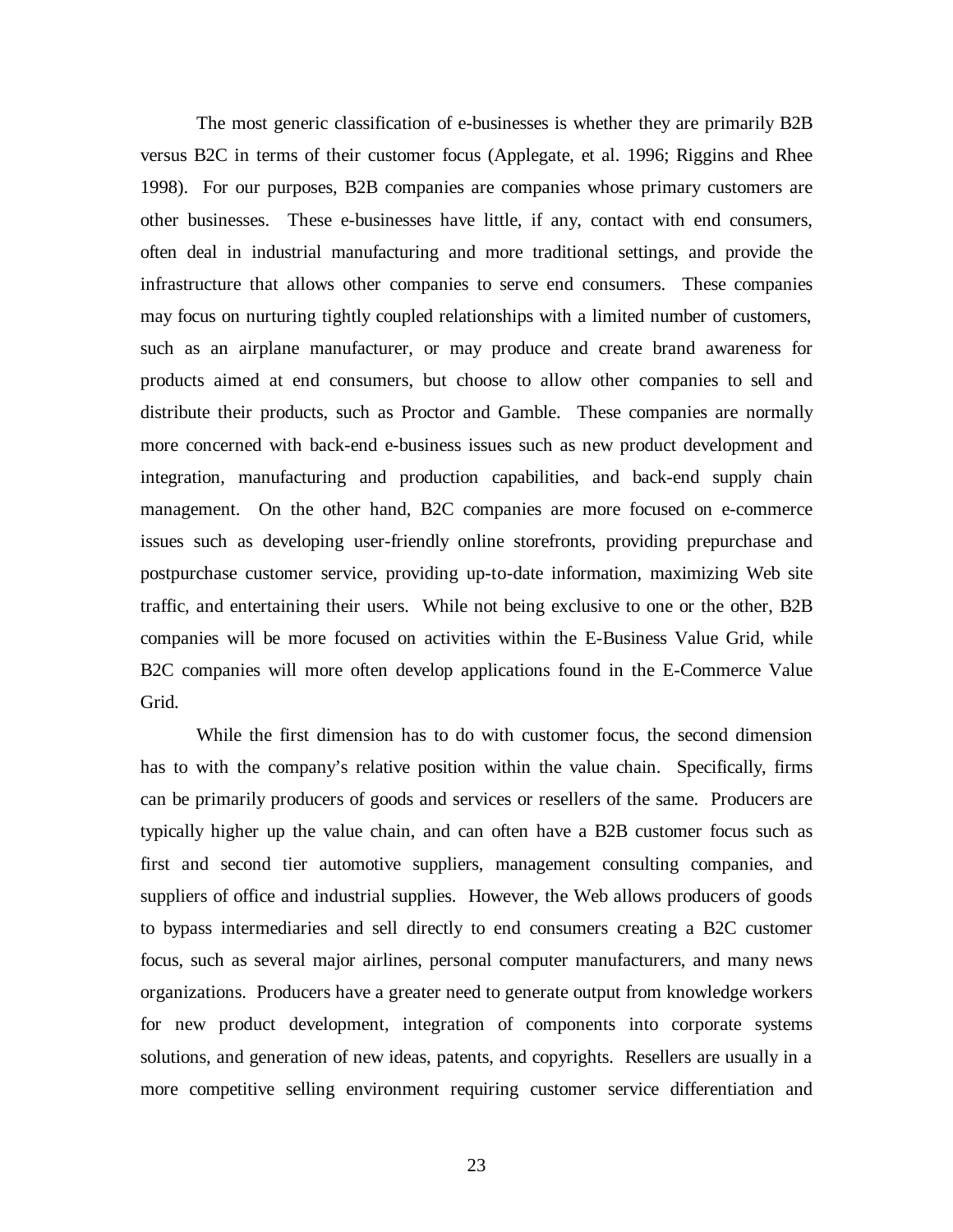sophisticated customer relationship management efforts such as decision support systems, personalized service, and brand creation. Because they deal with end consumers, resellers must also focus on delivery logistics and timely order fulfillment.

Finally, companies vary widely in the type of product or service they provide. Peterson, et al. (1997) characterize three dimensions: frequency and expense of purchase, differentiation potential, and physical versus informational. Low outlay, frequently purchased items are usually B2C oriented, while high outlay, infrequently purchased items are more often associated with B2B transactions. The need for differentiation is in part captured by the seller's position in the value chain. Resellers need to focus on marketing and customer service for differentiation, while producers can differentiate their products in terms of quality or uniqueness of the good itself. While these dimensions are useful, many "products" in the e-commerce setting are informational goods that often end up being provided for free – forcing the organization to seek revenues from other business models. The opportunity to download copyrighted material from peer-to-peer Internet services threatens to make copyright law irrelevant. Therefore, in the online setting, the most important product characteristic is whether the good is physical or informational in nature. Information producers must be concerned with enabling their knowledge workers with sophisticated intranet and collaboration applications. Producers of physical goods need to make use of computer-aided-design and computer-aidedmanufacturing tools and other product design applications. On the other hand, information resellers need to find a way to maximize site traffic using non-proprietary information that often generates little direct revenue. These B2B and B2C portal sites must find a way to integrate content, commerce, and community to attract initial site traffic, lock-in repeat traffic, and generate productive traffic that provides revenues.

Although these three dimensions are actually continuous, we treat them as dichotomous to derive the eight different categories of e-businesses shown in Figure 6. The figure also includes examples of each e-business type, their primary focus based on the discussion in this section, and the resulting critical applications for each category. While each category can be broken down further into more sub-categories, we briefly describe each category below:

24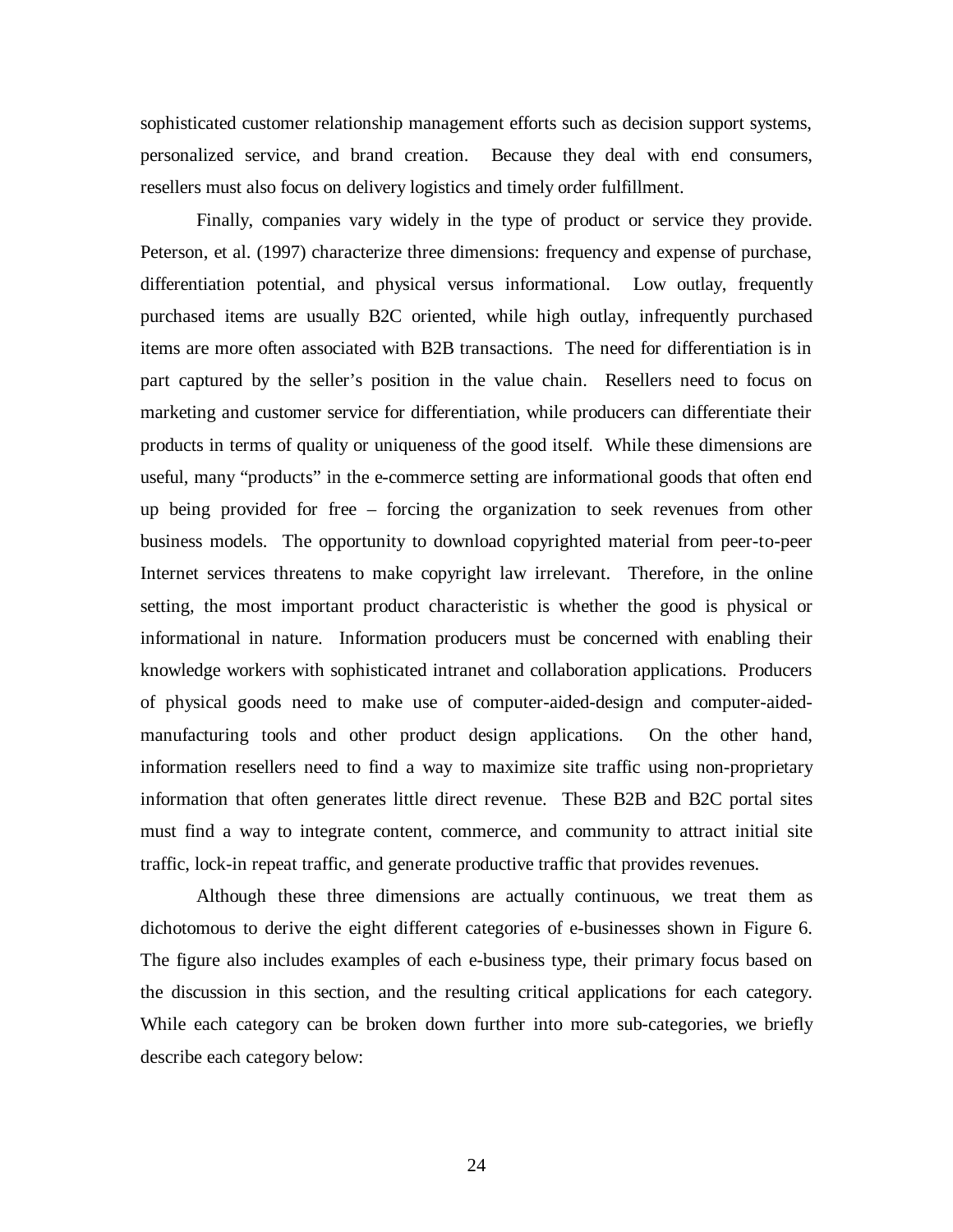| <b>Critical Applications</b> |                                                                                                                                                                  |                                                                                                                                                                            |                                                                                               |                                                                                                               |                                                                                                                         |                                                                                                                                                              |                                                                                                    |                                                                                                                                         |
|------------------------------|------------------------------------------------------------------------------------------------------------------------------------------------------------------|----------------------------------------------------------------------------------------------------------------------------------------------------------------------------|-----------------------------------------------------------------------------------------------|---------------------------------------------------------------------------------------------------------------|-------------------------------------------------------------------------------------------------------------------------|--------------------------------------------------------------------------------------------------------------------------------------------------------------|----------------------------------------------------------------------------------------------------|-----------------------------------------------------------------------------------------------------------------------------------------|
|                              | online brochureware, online decision support<br>manufacturing systems, factory automation,<br>CAD/CAM, ERP systems, flexible<br>tools, online after-sale service | access to external databases, branding/image site,<br>management, executive information systems,<br>Intranet for collaboration and knowledge<br>online delivery to clients | integrated logistic systems, company-specific<br>Systems integration, online service support, | B2B exchange, auctions, industry-specific<br>information portal, industry/topic-specific<br>discussion forums | integrated build-to-order inter-ERP system,<br>Online storefront, decision support tools,<br>online after-sales service | global presence, multimedia presentations, portal<br>to affiliated storefronts, intranet for collaboration<br>Personalized front-end, accelerate user tasks, | capabilities, decision support tools, intelligent<br>Personalization marketing, global fulfillment | services (e-mail, financial services), multimedia<br>Personalized front-end, wide assortment of user<br>applications, chat, discussions |
|                              |                                                                                                                                                                  |                                                                                                                                                                            | storefront                                                                                    |                                                                                                               |                                                                                                                         |                                                                                                                                                              | agents                                                                                             |                                                                                                                                         |
| Primary Focus                | product innovation<br>customer service<br>Cost control,                                                                                                          | Knowledge<br>Retention,<br>Employee<br>Creation                                                                                                                            | Customer Loyalty,<br>Fulfillment<br>Efficient                                                 | Traffic, Efficiency<br>as Market-maker<br>Maximize Site                                                       | Differentiation<br>Supply Chain<br>Management,                                                                          | differentiation, fast<br>Personalization,<br>global delivery                                                                                                 | order fulfillment,<br>customer service<br>Personalization,                                         | customer loyalty<br>Personalization,<br>differentiation,<br>network effect,                                                             |
| Examples                     | Dow Chemical<br>Air Products<br>Millipore<br>Boeing                                                                                                              | Accenture<br>McKinsey<br>Razorfish<br>Forrester                                                                                                                            | American Express<br>Ingram Micro<br>OfficeDepot<br>Grainger                                   | VerticalNet<br>Covisint<br>e-Steel<br>Orbitz                                                                  | Delta Air Lines<br>L.L.Bean<br>Avon<br>Dell                                                                             | WSJ Interactive<br><b>BusinessWeek</b><br>Fuqua School<br>CNN.com                                                                                            | Walmart.com<br>ToyRUs.com<br>Amazon<br>Webvan                                                      | Yahoo<br><b>NBCi</b><br><b>AOL</b><br>eBay                                                                                              |
| E-Business Type              | Manufacturer<br>Traditional                                                                                                                                      | Knowledge<br>Vendor                                                                                                                                                        | Service Provider<br>Value Added                                                               | E-Hub                                                                                                         | Selling Direct<br>Manufacturer                                                                                          | Information<br>Service<br>Online                                                                                                                             | Retailer                                                                                           | Community<br>$\rm Portal$                                                                                                               |
| Good                         | Physical                                                                                                                                                         | Information                                                                                                                                                                | Physical                                                                                      | Information                                                                                                   | Physical                                                                                                                | Information                                                                                                                                                  | Physical                                                                                           | Information                                                                                                                             |
| Position                     | Producer                                                                                                                                                         |                                                                                                                                                                            | Reseller                                                                                      |                                                                                                               | Producer                                                                                                                |                                                                                                                                                              | Reseller                                                                                           |                                                                                                                                         |
| Target                       | B <sub>2</sub> B                                                                                                                                                 |                                                                                                                                                                            |                                                                                               |                                                                                                               | B <sub>2C</sub>                                                                                                         |                                                                                                                                                              |                                                                                                    |                                                                                                                                         |

Figure 6. E-Business Classification Grid Figure 6. E-Business Classification Grid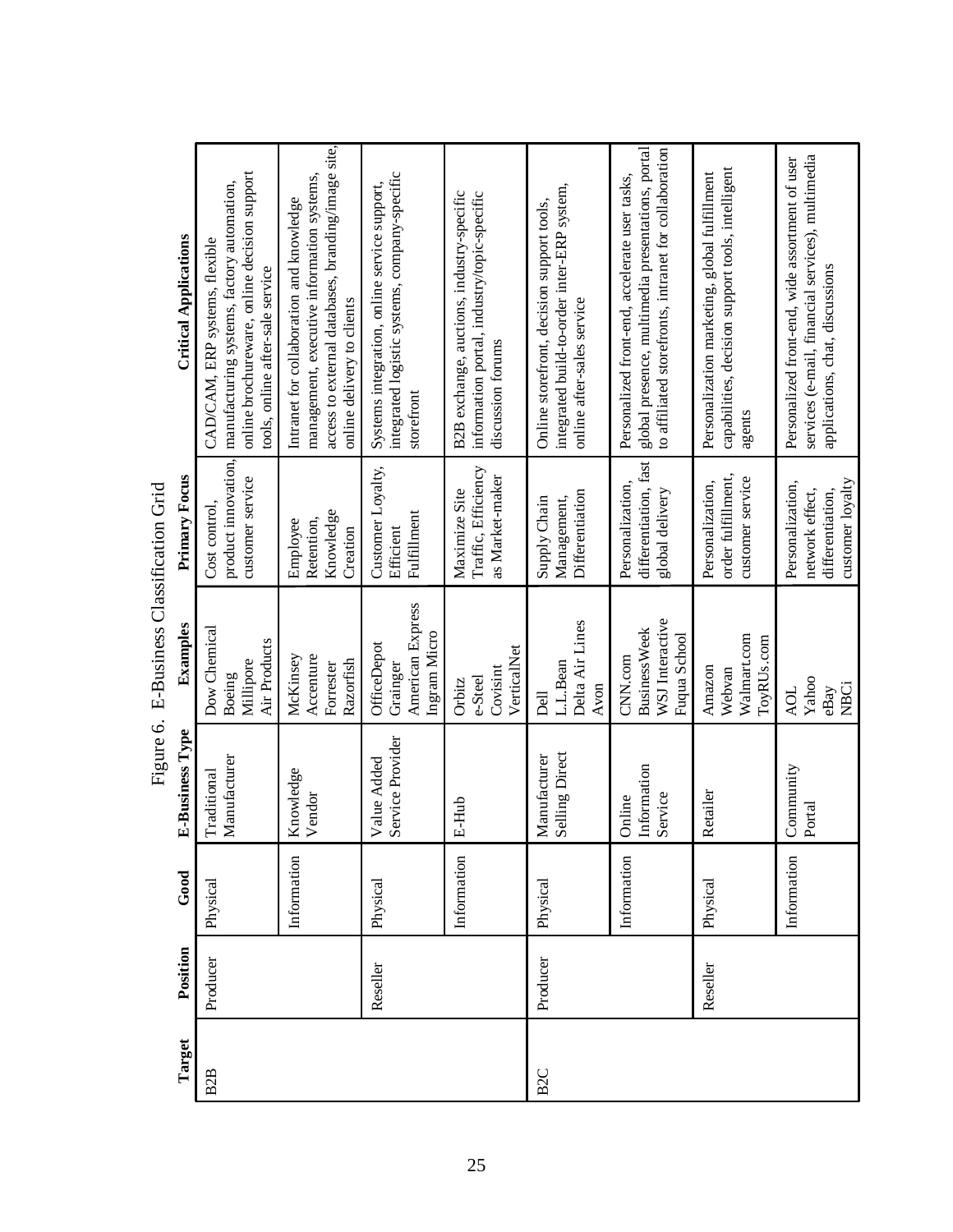- *Traditional Manufacturers* produce physical goods that are generally sold to other corporate customers. While we use the term "manufacturer", we do not necessarily limit ourselves to industrial settings. Controlling development and manufacturing costs, developing new innovative products, and providing strong customer service are key focus areas for these companies.
- *Knowledge Vendors* include management consulting services, corporate educational services, and online databases and news services targeted mainly at corporate clients. These companies produce products and services that are direct result of intellectual capital in the organization. Therefore, retaining employees and empowering them for collaborative knowledge creation are critical focus areas. Firms that produce original information goods like new software programs aimed at corporate clients also fit into this category.
- *Value Added Service Providers* act as intermediaries to sell products and services to other businesses. These organizations find innovative ways to integrate products and services to create value such as travel agents and office solutions companies. Critical focus areas include creating and maintaining customer loyalty and efficient order fulfillment to minimize time and costs for their clients.
- *E-Hubs* as discussed by Kaplan and Sawhney (2000) are industry-specific, vertical portals that generate revenues via B2B exchanges. While some e-hubs are created by new entrants into an industry, more recent hubs have been created by a consortium of major industry participants, resulting in close scrutiny by the Justice Department (FTC 2000). E-hubs need to focus on maximizing traffic by aggregating useful content, create loyalty and lock-in using community features, and generating significant efficiencies as a market-maker within the B2B exchange.
- *Manufacturers Selling Direct* are similar to traditional manufacturers except that they utilize the unique features of the Web to bypass intermediaries and sell direct to consumers. These manufacturers must be careful to avoid or minimize channel conflict if they sell in traditional channels as well. By carefully combining supply chain management and a highly differentiated customer service via the online storefront, several of these manufacturers have been very successful online.
- *Online Information Services* provide unique information that is either original in its development or provides a unique editorial perspective. Also included in this category are online educational offerings such as the Fuqua School of Business at Duke University that has been a leader in developing original, high quality online educational courses. Personalized customer service, differentiation through content originality, packaging and delivery, and timely online delivery are critical applications.
- *Retailers* can include new dot-com e-tailer start-ups and more traditional retailers moving into the e-commerce space. Gulati and Garino (2000) discuss the challenges associated with integrating the online offering with the traditional brick-and-mortar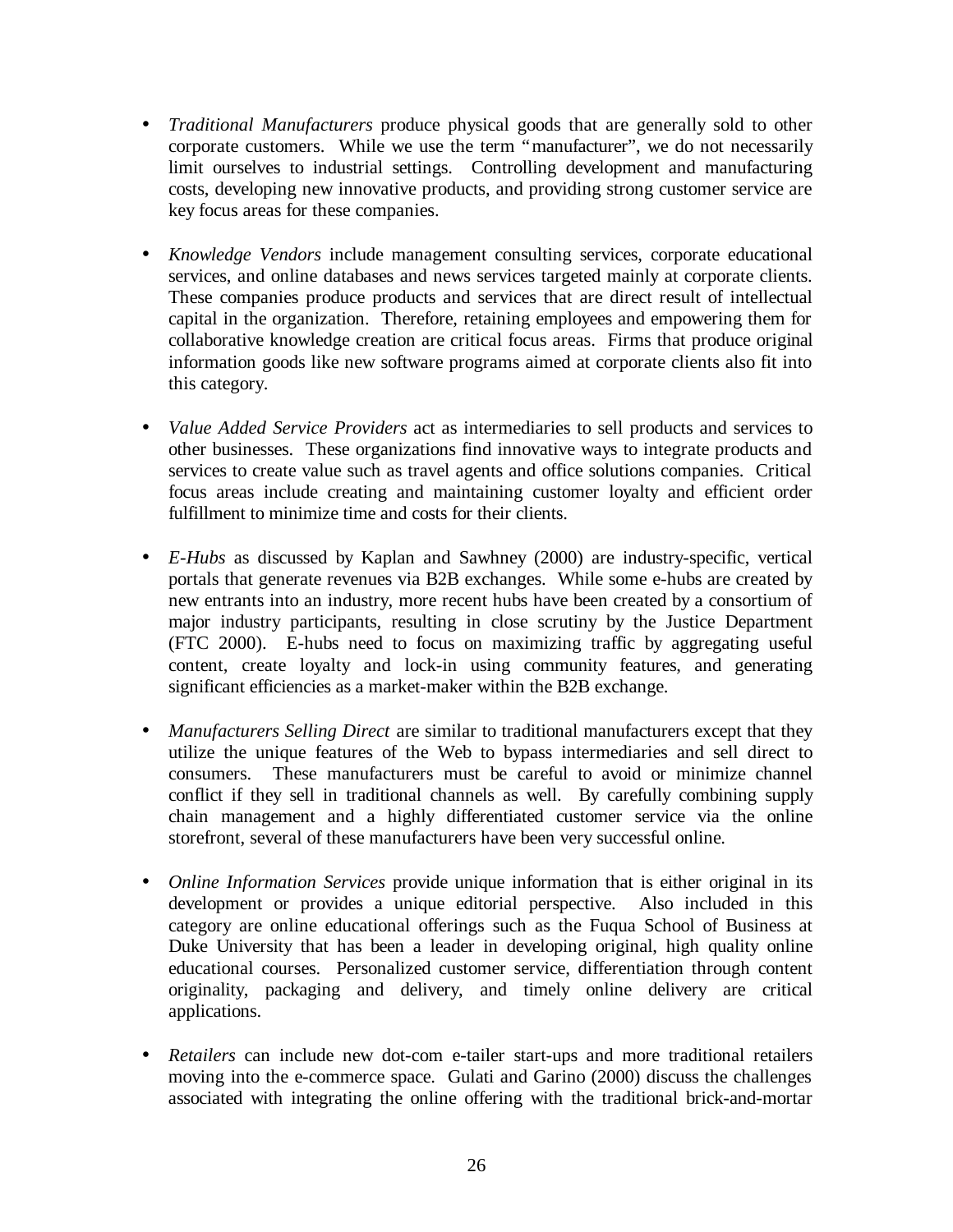stores versus separating the online storefront into a separate brand identity. Important areas to focus on include personalization, order fulfillment and delivery, and prepurchase and postpurchase customer service.

• *Community Portals* are those that seek to aggregate many different online information services into an integrated customer experience. These portals typically provide services such as aggregation of personalized news stories, e-mail services, links to shopping sites, online bill payment, and a wide range of community discussion features. The goal is to create lock-in often fueled by network effects as the size of the community grows past critical mass.

Clearly, developing a set of e-business metrics will depend on what type of ebusiness is under consideration. Further, within each e-business category, the strategic thrust of the enterprise, and consequently that of its electronic applications, will play a major role in the definition of the e-metrics. For example, a retailer such as Wal-Mart focuses on providing customers with products at the lowest possible price, while Home Depot focuses on providing superior customer service to do-it-yourself homeowners. Clearly, the focus of their electronic applications will be significantly different, although they belong to the same e-business category in Figure 6. In the following subsections, we define the major strategic thrusts of e-businesses, and explain the linkage between these strategic thrusts and their relevant applications in the E-Business and E-Commerce Value Grids. As we explain later, this drives the selection of the appropriate e-metrics to monitor.

## **5.1 Competitive Strategy Classification for E-Businesses**

Porter (1980) argues that firms use three competitive strategies for above average performance. These generic strategies include cost leadership, product differentiation and focus (or niche). Cost leadership refers to the lowest operating cost per unit of output within an industry. Product differentiation refers to the perception by customers of unique and desirable features in products. The focus strategy is an attempt to tailor the firm's products and services to a narrow target group, segment, or market niche. Such a strategy pays strict attention to the needs of the target segment and uses either cost leadership or product differentiation within that segment. Several researchers have found empirical support for Porter's typology and its core constructs seem robust.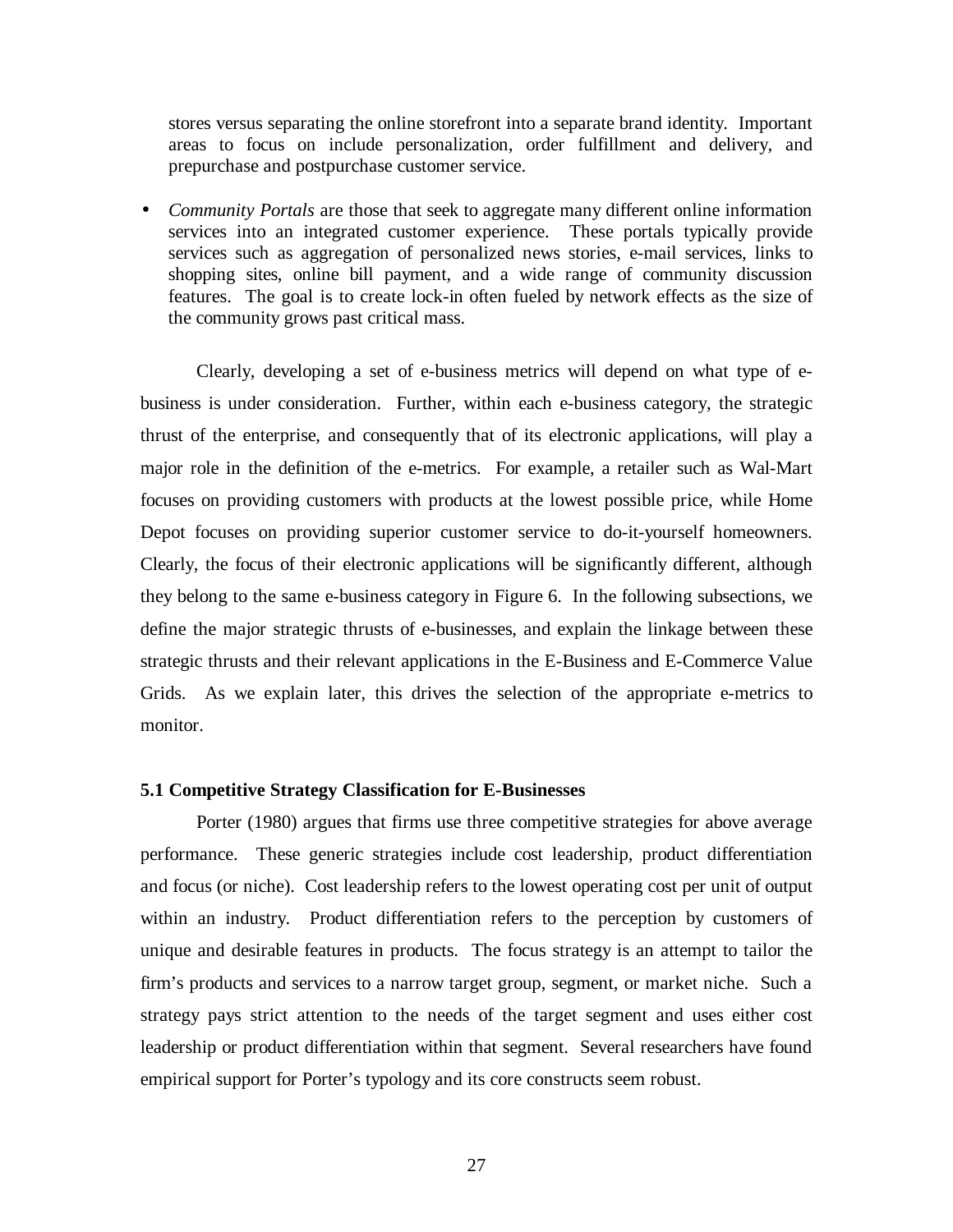Mintzberg (1988) proposes an alternative typology that desegregates the product differentiation strategy into differentiation through *Quality, Image, Design, Price, Support, and Undifferentiated.* Mintzberg's typology does not include *Focus* because he argues that the focus strategy addresses the scope of the market domain, while Porter's other strategies reflect how a firm competes within its chosen domain. Further, he labels Porter's cost leadership strategy as differentiation by price. Recent empirical evidence suggests that Mintzberg's typology better explains the strategic behavior of firms (Kotha and Vadlamani 1995).

Miller and Roth (1994) develop a typology of manufacturing strategies based on a cluster analysis of survey data from 195 firms about their competitive capabilities. The authors identify three manufacturing strategic groups – *caretakers, marketeers* and *innovators.* Caretakers compete on the basis of price. Marketeers distinguish themselves through various market-oriented competitive capabilities such as dependable service, high quality, broad distribution and broad product lines. Innovators are differentiated by their emphasis on introducing new products quickly and making frequent changes in design.

With this as background, the competitive strategy constructs used in this research are shown in Figure 7. It is based on a synthesis of the above three typologies by selecting those constructs that are related to the possible strategic thrusts of Internet based applications. We divide cost leaders into those that achieve *Cost Leadership through Manufacturing Efficiency* and those that achieve *Cost Leadership through Supply Chain Efficiency*. Product differentiators are classified into those that achieve *Differentiation through Product and Service Innovation*, those that achieve *Differentiation through Customer Service Excellence,* and those that achieve *Differentiation through Brand and Image Superiority.*

#### **5.2 Mapping the Competitive Strategies to the E-Business Classification**

The top half of Figure 7 shows the mapping of e-business categories to the strategic thrusts of their e-business and e-commerce applications. Two important issues must be emphasized. First, the figure is not intended to show all possible strategic thrusts of applications for each e-business category. Its purpose is to highlight the strategic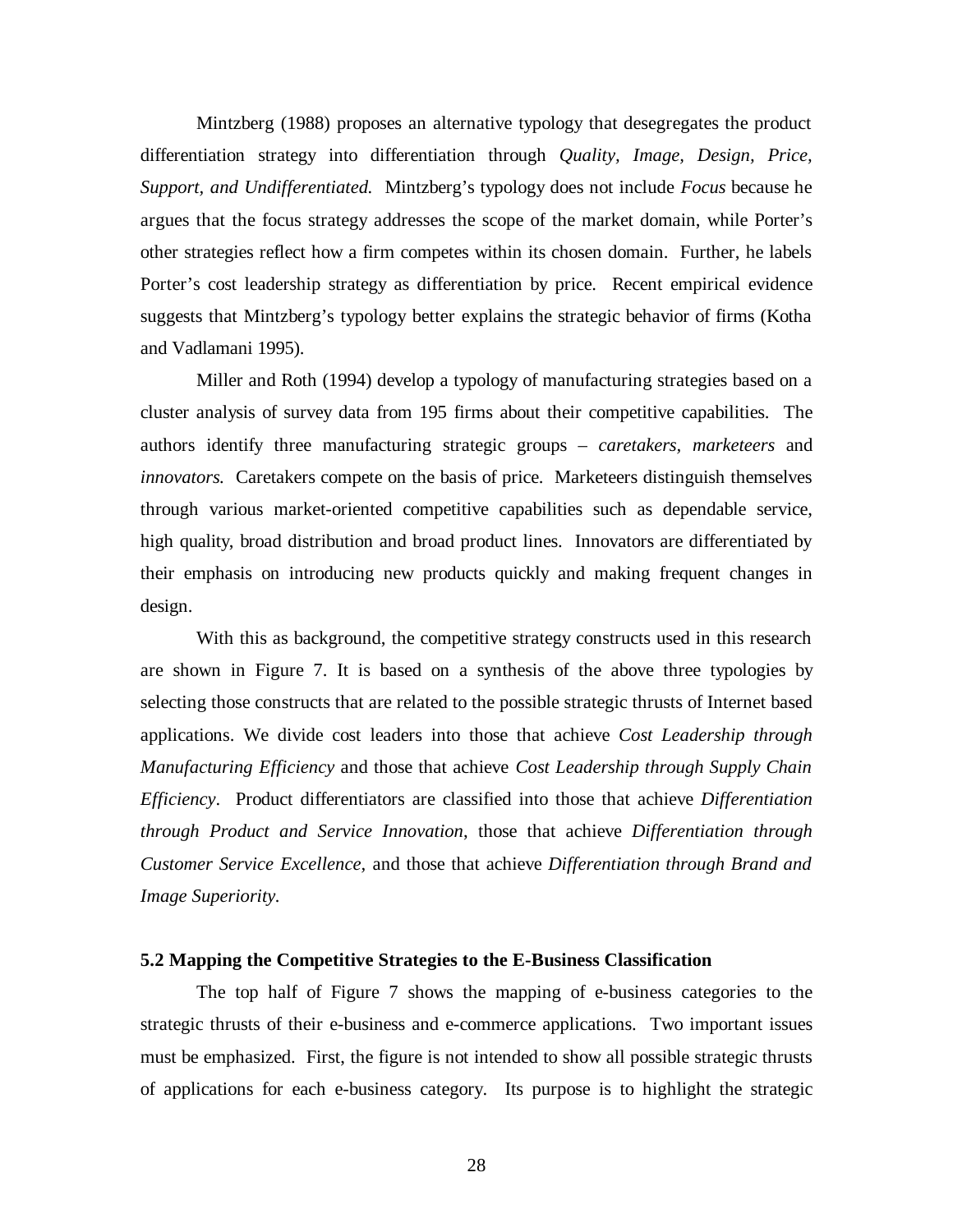thrusts that are primary to a typical member of the category. Second, while the figure shows the possible primary strategic thrusts for each type of e-business, a specific organization may decide on even fewer critical areas based on their overall corporate strategy.



Figure 7. Mapping Application to E-Business Categories via Strategic Thrust Construct

*Traditional manufacturers* who produce and sell physical goods to other businesses can use the Internet for reducing manufacturing and supply chain costs through better coordination with their suppliers and better control of their shop floor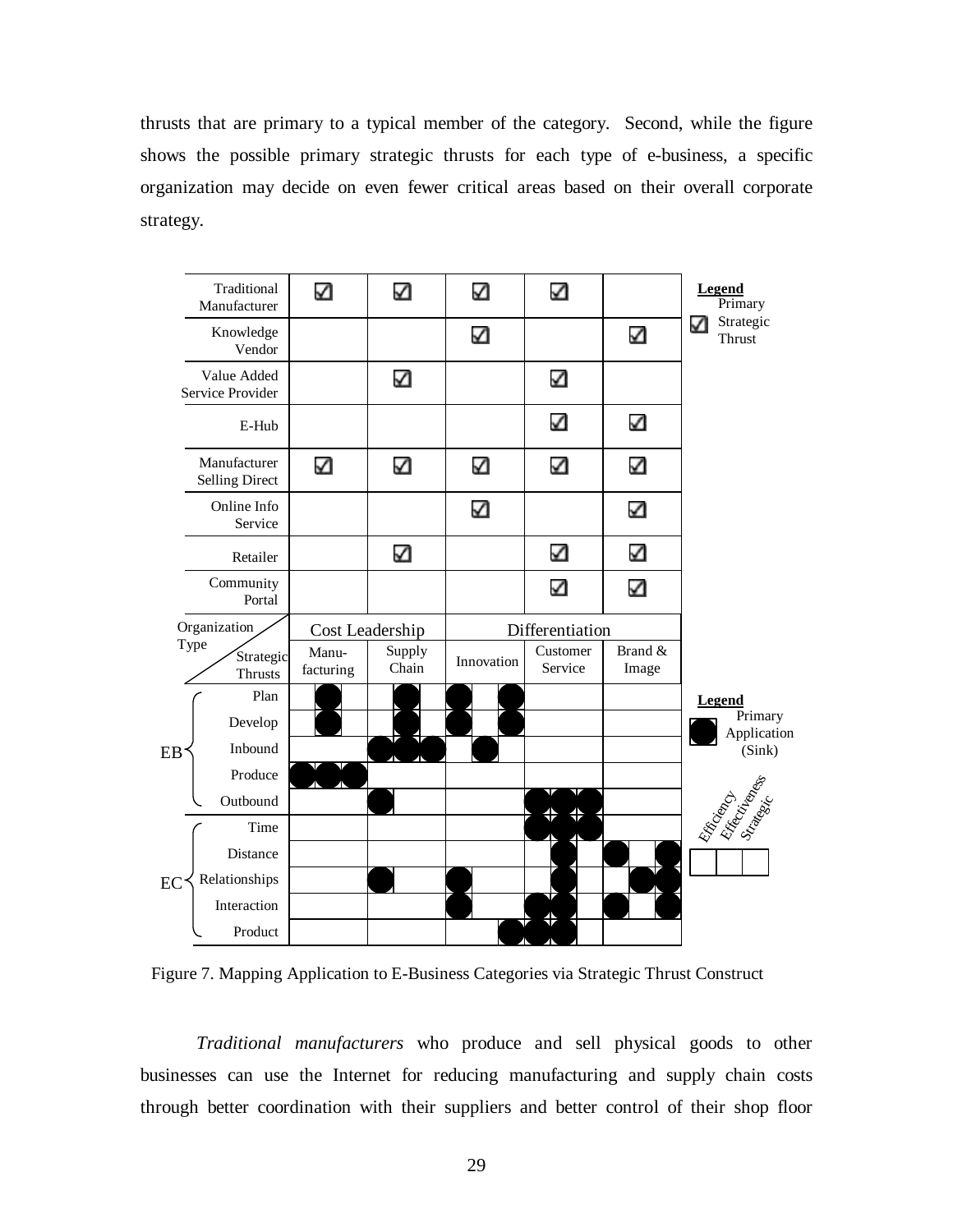processes. Other key focus areas include product innovation through Web-enabled support of cross-functional design teams, and superior customer service through Web access to order and product information. Creating a superior brand through their Web site is of lower importance for this category because they do not sell primarily to consumers. *Knowledge Vendors* do not produce a physical good. Consequently, their primary Web-based applications will focus on using their Web site to disseminate knowledge to the user to build a superior brand, and developing innovative knowledge products using internal Intranet applications for knowledge worker collaboration. *Value Added Service Providers* resell physical goods to other businesses. Their competitive advantage comes from their ability to lower their supply chain costs and provide superior customer service. *E-Hubs* are resellers of information goods that they do not produce. Their competitive advantage comes from a superior Web brand that locks-in users and from their ability to provide superior customer service. A *Manufacturer Selling Direct* to consumers can use the Internet to address the entire gamut of strategic thrusts in the figure. An organization in this category, such as Dell Computers, will typically have a wide range of e-applications that help it to achieve lower costs, build superior Web presence, develop innovative information enhanced physical products, and provide superior service (Dell Online 1998). *Online Information Service Providers* provide information and knowledge goods to consumers. While Web technology may positively impact their knowledge supply chain, the primary focus of their applications will be on innovative Web-based information delivery mechanisms and building a strong brand on the Web. *Retailers* resell physical goods to consumers. The primary focus of their Web based applications will be on lowering their supply chain costs, building a strong brand name on the Web to attract customers, and providing superior customer service through the Web interface. *Community Portals* provide access to other sites on the Web to consumers. They neither produce nor sell any goods directly. Thus, the primary strategic thrust of their applications will be on building a sustainable brand on the Web and providing superior customer service.

The lower part of Figure 7 shows the primary applications that can be used to support the competitive thrusts described above. This part of the figure must be read in conjunction with the E-Commerce and E-Business Value Grids in Figures 2 and 3.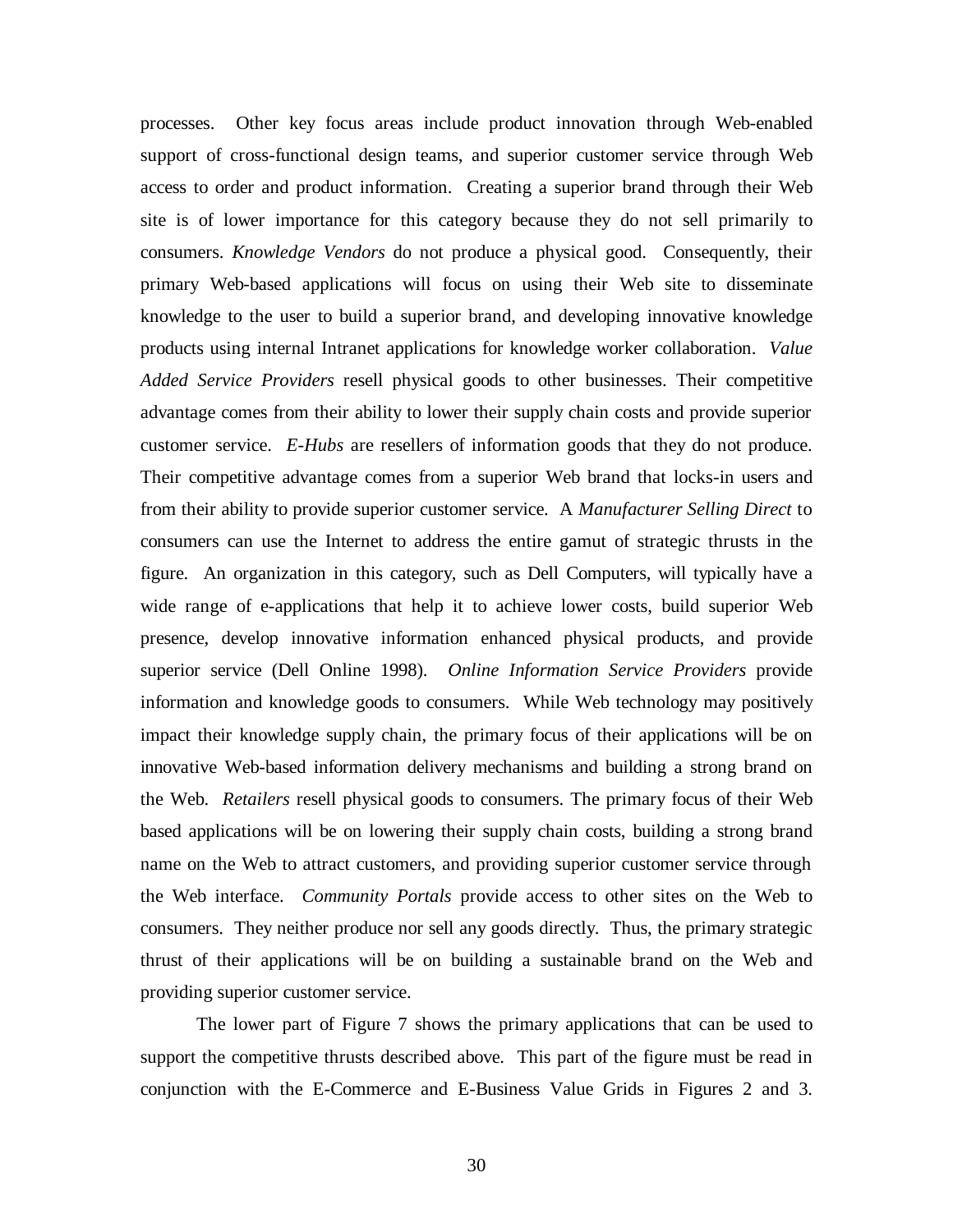While the set of applications for each strategic thrust are too numerous to describe in the text, a few observations should be made about the figure. The primary applications are clustered along the diagonal of the figure. Thus, the primary enablers of achieving cost leadership are the back-end e-business applications described in Figure 3, while the primary enablers of product differentiation are the front-end e-commerce applications described in Figure 2. Product innovation requires both e-business and e-commerce primary applications. It is also important to note that the figure does not show the secondary applications (information sources) that enable the primary applications highlighted in the figure. Such enabling information sources are too numerous and often too company-specific to include in the diagram. However, their presence cannot be ignored. Thus, for example, while superior customer service is achieved through the front-end applications in the E-Commerce Value Grid, the importance of back-end ebusiness supporting applications cannot be ignored. In the next section, we define three different types of e-metrics and show how this functionality interaction mapping can be used to generate metrics for each of the eight categories of e-businesses.

#### **7. Three Types of E-Metrics**

We now turn our attention to how functionality interaction using the two grids allows us to develop specific e-business metrics. By mapping an organization's ebusiness strategy into a series of functionality interaction maps as shown in Figure 4, we can consider three different types of metrics.

## *Type I – Metrics within Sink Applications*

Type I metrics are those that measure the success of a single sink application in either grid. Until now, most e-commerce or e-business activities have been considered in isolation. For example, managers might inquire, "How successful are we at establishing an online community among our users?" or "To what extent have we achieved a global presence using our Web-based interface?" Each cell the organization chooses to focus on represents a specific functionality that can be measured for success.

For example, for an online retailer focusing on personalization, specific metrics could include the number of times a cross-promoted item based on predicted interest is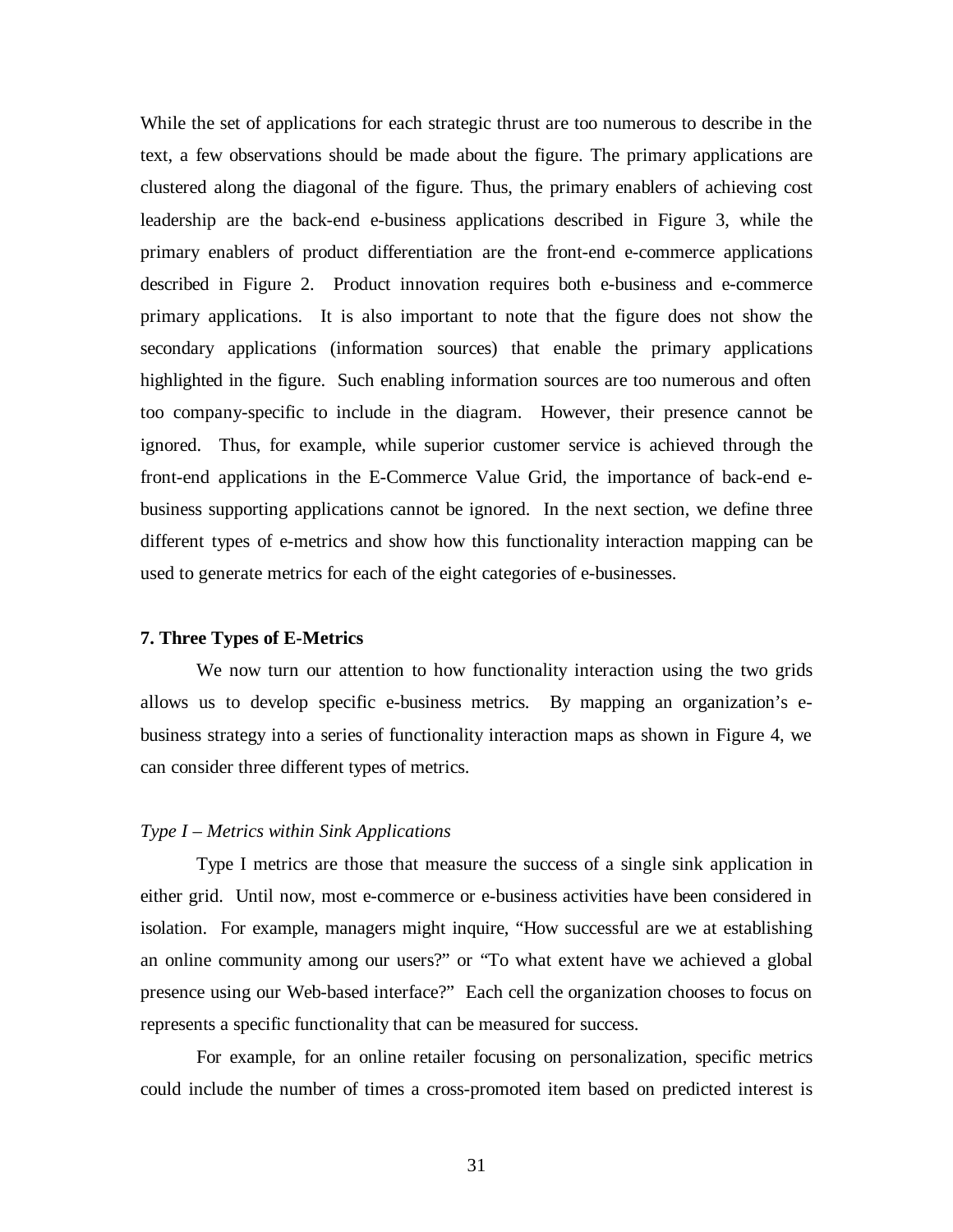inquired about and/or purchased, or the number of registered users who customize the company home page for their personal use. Metrics related to offloading replenishment responsibilities to partners could include the percentage of suppliers that have been delegated replenishment responsibilities, or the duration of manufacturing downtime due to out-of-stock conditions for both delegated and non-delegated suppliers. If a critical goal is to accelerate user tasks regarding postpurchase support activities, metrics could include the number of troubleshooting solutions to frequently asked questions available on the site, or the percentage of user inquiries answered via the Web interface with and without employee intervention, versus those answered via the phone center.

## *Type II – Metrics of Interaction Between Cells Within Grids*

Type II metrics measure the functionality interaction between two cells within the same grid. Specifically, Type II metrics measure the degree to which an information source succeeds in enabling an information sink within the same grid. For example, in Figure 4, five applications in the EC Value Grid are information sources feeding information into one information sink to create dependency. Each of the five arrows represents an information flow that should be measured using specific metrics. Continuing with the example in Figure 4, eliminating information float to create dependency could be measured by the frequency with which information is updated on the Web site, relative to competitors, or the frequency with which pricing is updated on the Web site, relative to competitors. Creating dependency by engaging in personalization could be measured by the number of times a customer makes a repeat purchase due to a cross-promoted item based on predicted interest, or the frequency of registered customers' visits due to click-throughs of e-mail reminders versus visits due to other mechanisms. Dependency via software agents or online decision support tools could be measured by the number of unique, proprietary software agents or DSS tools available on the Web site, relative to competitors, or the frequency with which a customer employs a software agent or DSS tool on the Web site. Finally, using rich multimedia to create dependency could be measured by the number of times a customer accesses streaming media on the Web site, or the number of unique multimedia files available on the site that are hit at a minimum threshold limit.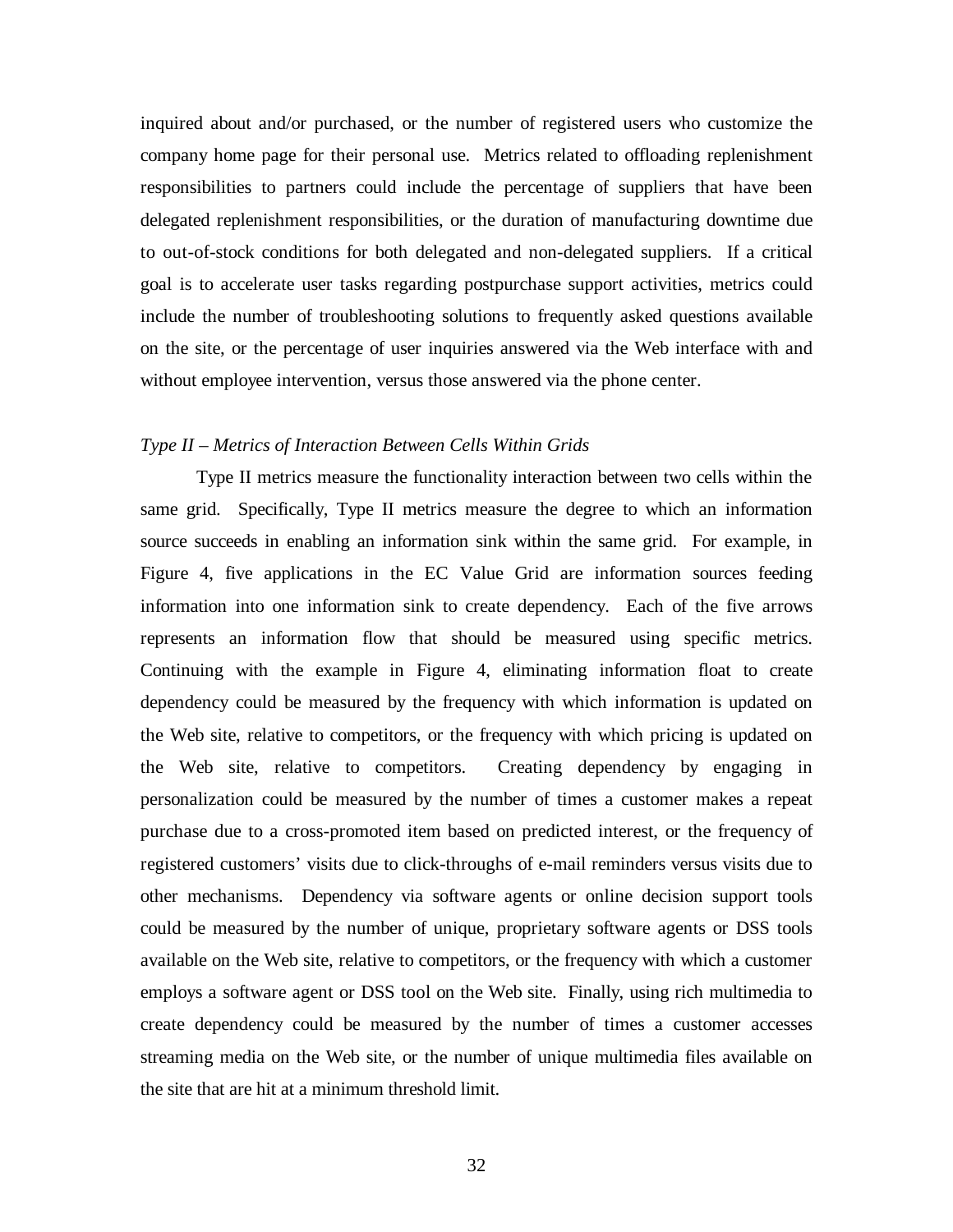## *Type III – Metrics of Interaction Between Cells Across Grids*

Finally, integration of back-end e-business applications with front-end ecommerce applications is important developing a comprehensive e-business strategy. Type III metrics measure the degree to which an information source succeeds in enabling an information sink in *another* grid. For example, in Figure 5, five applications in the E-Business Value Grid are information sources feeding information into one information sink in the EC Value Grid to eliminate information float. As with Type II metrics, each of these five arrows represents an information flow that should be measured using specific metrics. Metrics for measuring the elimination of information float due to supporting electronic transactions with suppliers and offloading replenishment responsibilities to suppliers could include the reduction in inventory of on-hand materials. This then allows supplier price cuts to be passed on quickly. Clearly, Type III metrics are much more involved and measure impact at a much finer level of detail than Types I and II. Eliminating information float using information from the integrated shop floor and ERP systems could include the speed with which new product configurations can be made available to customers due to flexible manufacturing systems. The ability to eliminate information float using a customized order status page could include the percentage of user inquiries about order delivery status answered via the Web interface with and without employee intervention, versus those answered via the phone center. Finally, the impact on float by instituting direct fulfillment via a logistics partner could be measured by the reduction in average delivery time due to shipments originating at trading partner facilities going directly to customers.

The functionality interaction map in Figure 5 then indicates at least one group of Type I metrics for the information sink application, five groups of Type II metrics measuring the functionality interaction within the EC Value Grid, and five groups of Type III metrics measuring the functionality interaction across grids. Clearly, managers must carefully pick which items to measure and should employ automated data collection and analysis methods when possible.

As explained in Section 6, the choice of e-metrics will be dictated by the strategic thrusts of the e-business. By applying Figure 7 to a particular type of e-business, the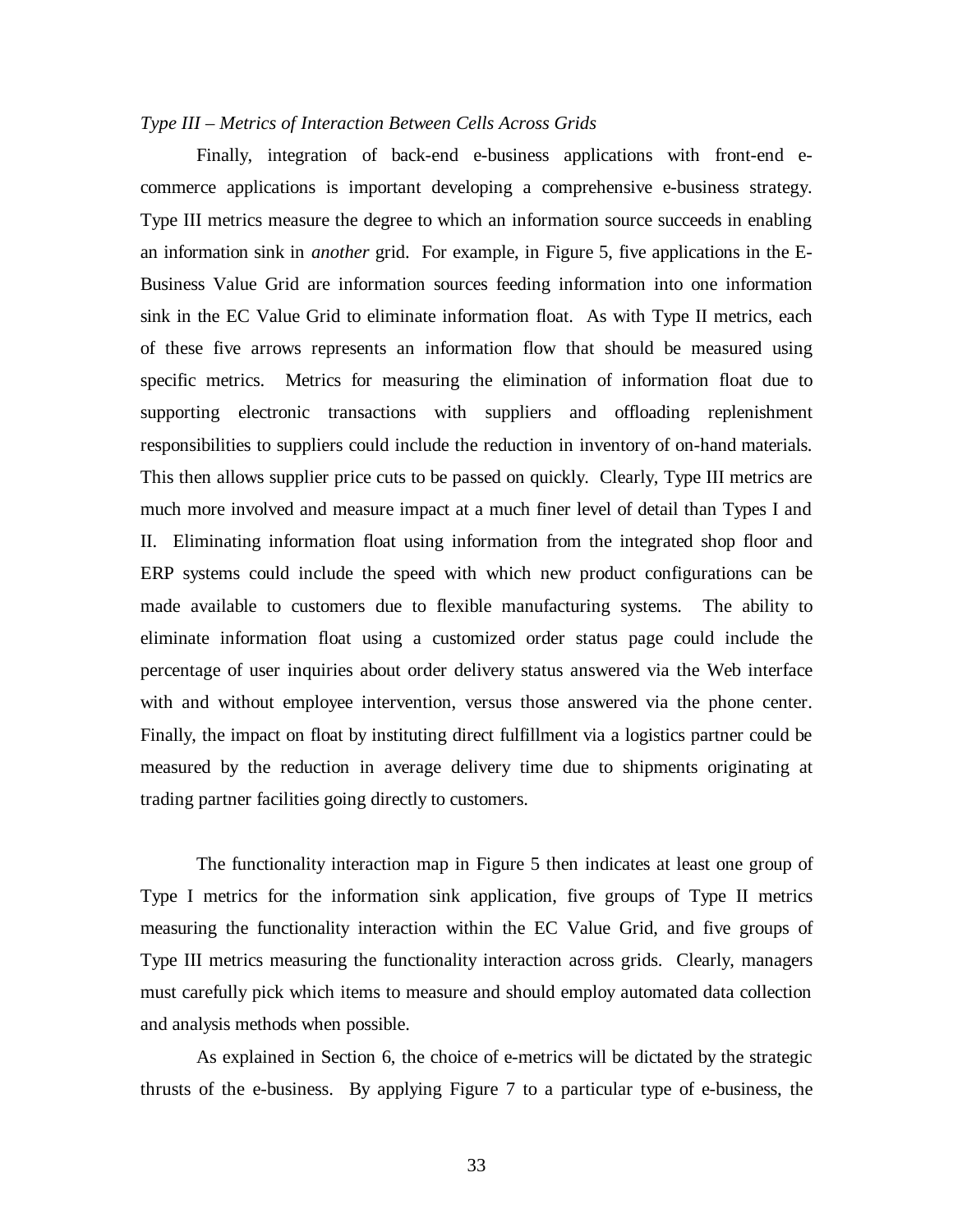strategic thrusts indicate which applications in which grids should become the primary focus of that organization. For each cell identified, the manager should then develop firm-specific Type I metrics to measure the success of each activity. This is then followed with the identification of appropriate enabling information sources for each information sink, the functionality interactions that should take place, and the appropriate firm-specific Type II and Type III metrics that should be measured.

#### **8. Conclusions and Implications**

In this paper, we have proposed a new framework for identifying e-business metrics. The framework identifies a set of e-commerce (front-end) and e-business (backend) applications that firms can utilize to generate value from their investments in Internet technology. A typology of e-businesses and their strategic thrusts identifies the key focus applications of a specific firm. Three types of e-metrics capture the efficacy of these primary applications (information sinks) and the functionality interactions with their enabling secondary applications (information sources). This framework has important implications for future research and practice in this emerging area.

## **8.1 Implications for Managers**

Managers rely on established metrics to validate assumptions about their business environment and judge the results of managerial practice. The importance of metrics in any field of study can hardly be argued. This paper aids the e-business manager in developing a set of e-metrics in several ways. Practitioners have typically approached the emerging and fast-paced field of e-business with ad hoc metrics of firm success. The framework provides a disciplined approach to the development of e-metrics that is comprehensive in nature and focuses on all relevant areas of the firm's value chain. Often, e-metrics are limited to the front-end applications involving the firm's Web presence, ignoring the back-end applications that enable their functionality. By focusing on the front-end, companies ignore the value obtained from a more efficient, Webenabled supply chain.

The choice of metrics is often made without establishing a clear link to the overall strategy of the firm. The framework achieves this through a classification of e-businesses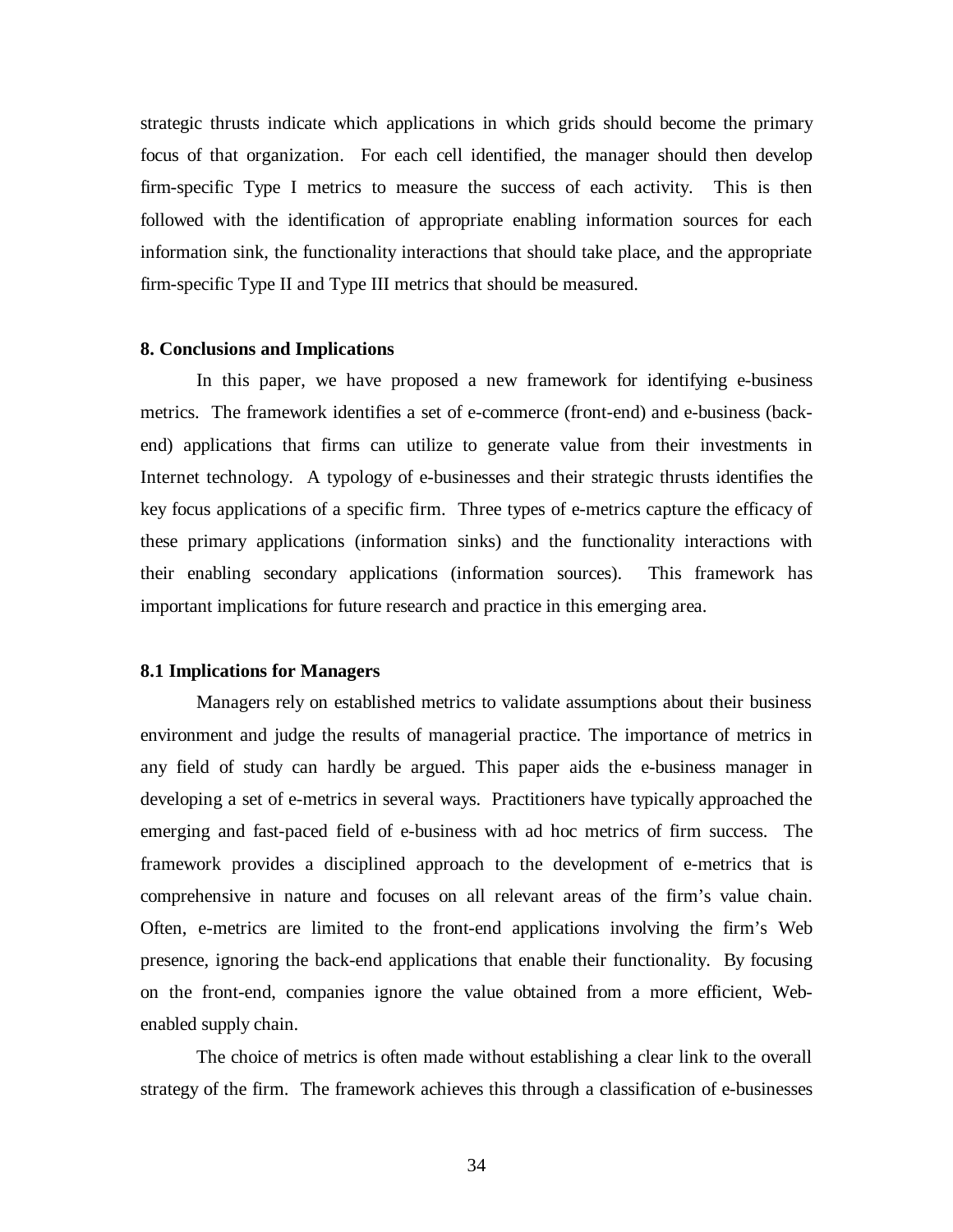and their corresponding strategic thrusts. These strategic thrusts can then be supported through specific e-applications from the E-Commerce and E-Business Value Grids. The choice of these applications dictates the choice of primary and secondary metrics that measure their efficacy. Thus, the framework establishes a clear and logical sequence of steps that links a firm's overall strategy to the choice of e-metrics.

The E-commerce and E-Business Value Grids provide an exhaustive set of Internet-based applications that managers can systematically consider for their business environment, that encompass all aspects of their value chain. Separate from the overall framework, these grids can be used in isolation by managers for this purpose. Also, the E-Commerce and E-Business Value Grids, along with the notion of functionality interaction described in the framework, can be used in tandem to visually map the firm's overall e-business strategy. The Grids can also be used to evaluate gaps in the firm's current strategy and to focus their efforts along key dimensions. In addition, the emetrics classification scheme ensures that both primary (often front-end) applications and enabling or secondary (often back-end) applications are carefully considered when evaluating success.

The authors hope that perhaps the most important, albeit indirect, contribution of this framework will be the increased emphasis in the future on those e-metrics that are related to the back-end applications in the E-Business Value Grid and their functionality interactions. As Internet commerce matures, it has become clear that a firm's Internet strategy involves more than its Web site and must incorporate every aspect of the value chain.

## **8.2 Implications for Researchers**

In this early stage of research on e-metrics, the development of a comprehensive framework that is based on existing literature from related areas, serves an important purpose in directing future research. In this section, we outline future research ideas that can address the current gaps in the evolving literature in this area.

We have made no attempt in this paper to develop a set of metrics for each cell in the two Value Grids. However, the framework provides the basis for developing a set of precise metrics that are more comprehensive in nature. We envision that the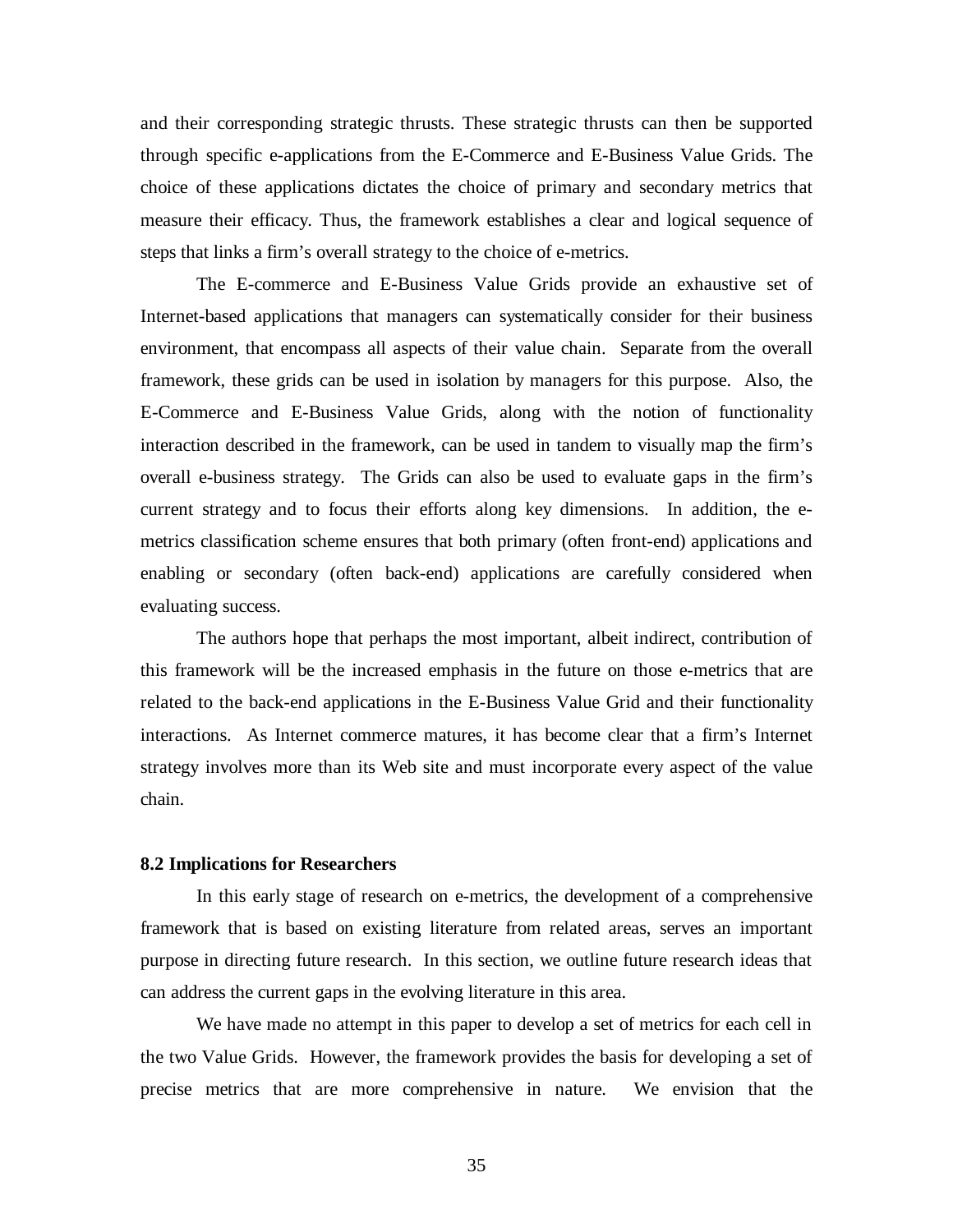development of such metrics through future research will be an important consequence of the framework. Development of specific metrics for each cell of the two Value Grids will have considerable impact on IS practice.

The framework provides a scheme for classifying existing literature in electronic commerce. The extensive literature survey in Table 1 depicts existing literature for each cell of the two grids. Indeed, each cell of Table 1 represents a fertile area for future research. Two observations can be made in general about the literature classification in Table 1. First, while several case studies of specific organizations have been conducted, there are few studies that focus on empirically based analysis of e-commerce and ebusiness applications. Perhaps this has been due to the lack of publicly available data about such applications and their impact. Second, while the supply chain research community has focused on developing analytical models for the cells in the E-Business Value Grid, the IS literature has primarily focused on the cells of the E-Commerce Value Grid. Collaborative research across disciplines that examines the entire value chain is required. In addition, validating many of the existing analytical models with empirical studies is needed.

Other areas for further research include investigations to fully understand the functionality interactions between cells of the two grids. Understanding the true enablers of different applications and how to best measure this enabling mechanism will be valuable to practitioners developing e-business applications. Also, further research to refine the e-business categories and its linkages with e-business strategic thrusts, would aid practitioners in developing the right applications for their environment. Finally, the framework can also serve as a model for case-based research by highlighting the important issues that should be analyzed and providing a structure to conduct the analysis.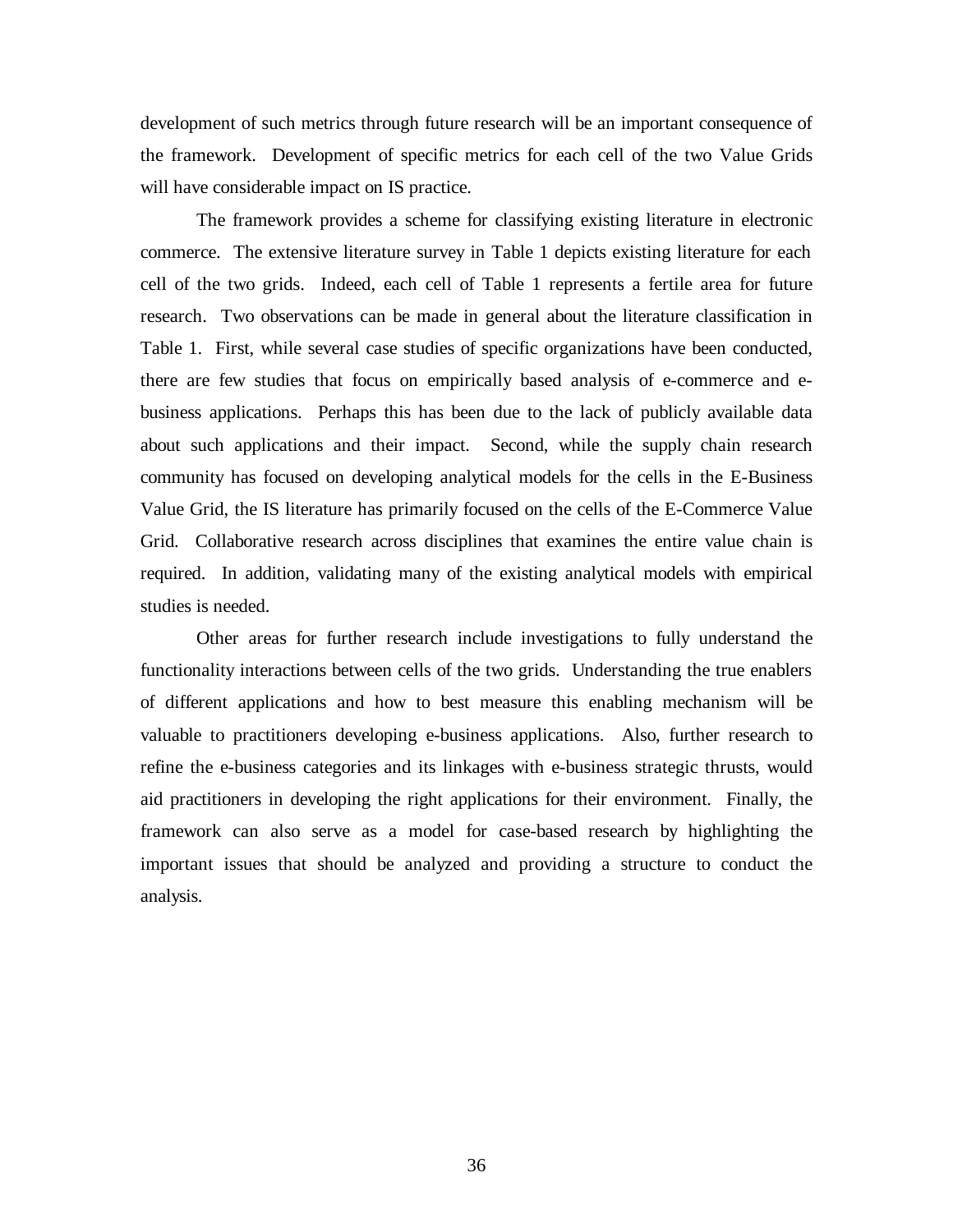#### **References**

- Ansari, A., S. Essegaier, R. Kohli. 2000. Internet recommendation systems, *Journal of Marketing Research* 37 (3) 363-375.
- Armstrong, A, J. Hagel. 1996. The real value of online communities, *Harvard Business Review* 78 (3) 134-141.
- Applegate, L.M., C.W. Holsapple, R. Kalakota, F.J. Radermacher, A.B. Whinston. 1996. Electronic commerce: building blocks of new business opportunity, *Journal of Organizational Computing and Electronic Commerce* 6 (1) 1-10.
- Bailey, J.P., Y. Bakos. 1997. An exploratory study of the emerging role of electronic intermediaries, *International Journal of Electronic Commerce* 1 (3) 7-20.
- Bakos, Y. 1997. Reducing buyer search costs: implications for electronic marketplaces, *Management Science* 43 (12) 1676-1692.
- Bakos, Y., E. Brynjolfsson. 1999. Bundling information goods: pricing, profits, and efficiency, *Management Science* 45 (12) 1613-1630.
- Balasubramanian, S. 1998. Mail vs. mall: a strategic analysis of competition between direct marketers and conventional retailers, *Marketing Science* 17 (3), 63-82.
- Barua, A., S. Ravindran, A.B. Whinston. 1997. Efficient selection of suppliers over the Internet, *Journal of Management Information Systems* 13 (4) 117-137.
- Beckert, B.A. 2000. ASPs & portals put engineers on the fast track, *Computer Aided Engineering* 19 (6) 26.
- Bradlow, E.T., D.C. Schmittlein. 2000. The little engines that could: modeling the performance of world wide Web search engines, *Marketing Science* 19 (10) 43-62.
- Broadbent, M., P. Weill. 1993. Improving business and information strategy alignment: learning from the banking industry, *IBM Systems Journal* 32 (1) 162-179.
- Buvik, A., G. John, 2000. When does vertical coordination improve industrial purchasing relationships?, *Journal of Marketing* 64 (4) 52-64.
- Cachon, G.P., M. Fisher, 2000. Supply chain inventory management and the value of shared information, *Management Science* 46 (8) 1032-1048.
- Chan, Y.E., S.L., Huff, D.W. Barclay, D.G. Copeland, D.G. 1997. Business strategy orientation, information systems orientation and strategic alignment, *Information Systems Research* 8 (2) 125-150.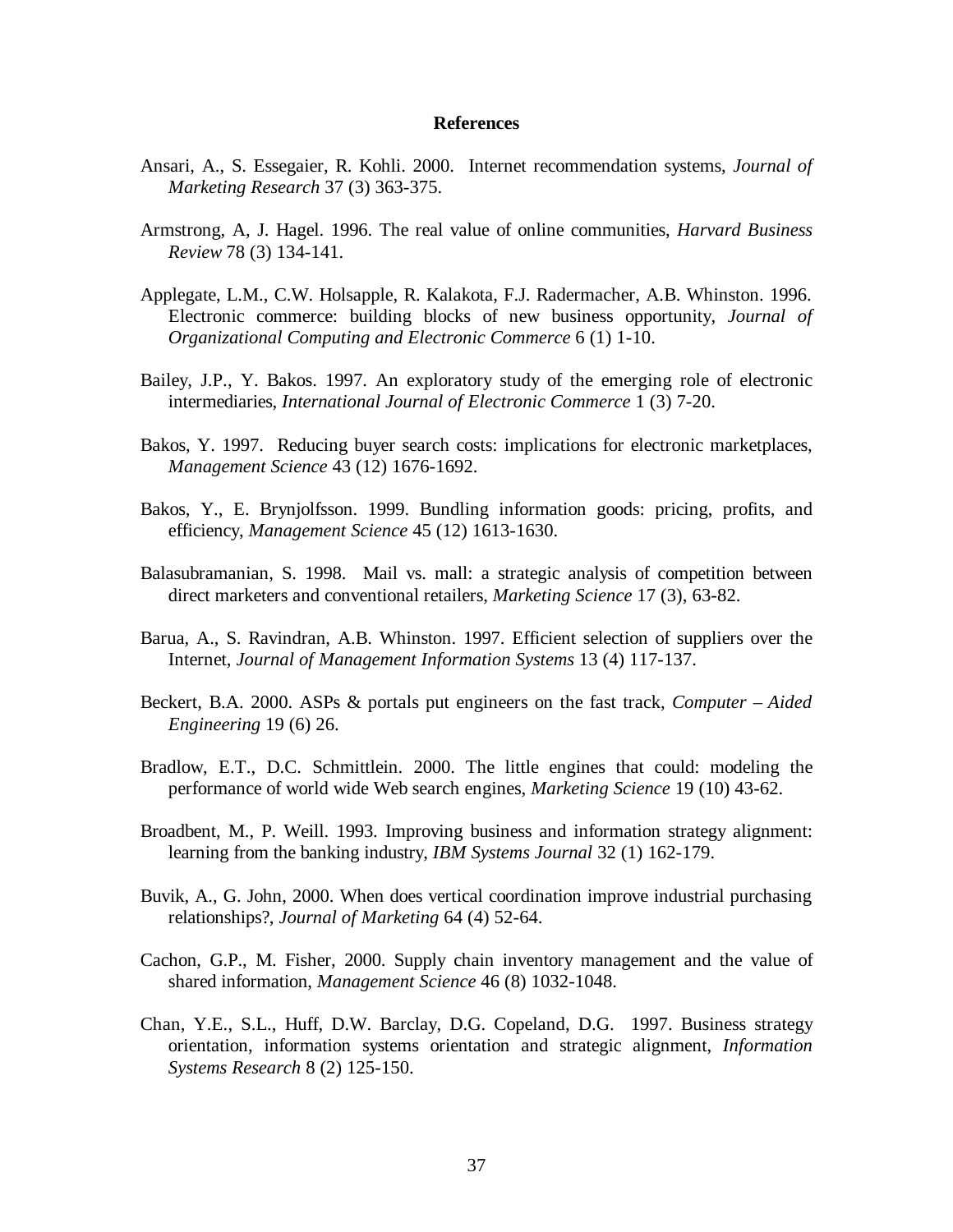- Chau, P.Y.K., G. Au, K.Y. Tam, 2000. Impact of information presentation modes on online shopping: an empircal evaluation of a broadband interactive shopping service, *Journal of Organizational Computing and Electronic Commerce* 10 (1) 1-21.
- Chalmers, R.E. 1999. Build your information infrastructure, *Manufacturing Engineering* 122 (5) 138-142.
- Chang, S.I., J.J. Visser. 1998. A framework of distributed quality control, *Computers & Industrial Engineering* 35 (1,2) 181-184.
- Chaudhury, A., D.N. Mallick, H.R. Rao. 2001. Web channels in e-commerce, *Communications of the ACM* 44 (1) 99-104.
- Cisco Systems, Inc. 2000. Harvard Business School Press Case 9-398-127, Rev. April 3, 2000.
- Componation, P.J., J. Byrd. 2000. Utilizing cluster analysis to structure concurrent engineering teams, *IEEE Transactions on Engineering Management* 47 (2) 269-280.
- Copler, J.A. 1996. Internet agents: spiders, wanderers, brokers, and bots, *Database* 19 (4) 102.
- Cortese, A.E., M. Stepanek. 1998. Good-bye to fixed pricing?, *Business Week*, May 4, 70-84.
- Dell, M., C. Fredman. 2000. *Direct from Dell: Strategies that Revolutionized an Industry*, Harper Collins Publishing, New York, N.Y.
- Dell Online 1998. Harvard Business School Press Case 9-598-116, Rev. April 15, 1998.
- Dewan, R., M. Freimer, A. Seidmann. 2000. Organizing distribution channels for information goods on the Internet, *Management Science* 46 (4) 483-495.
- Drucker, P.F. 1998. The discipline of innovation, *Harvard Business Review* 76 (6) 149- 155.
- FTC 2000. *Entering the 21st Century: Competition Policy in the World of B2B Electronic Marketplaces*, A Report by the Federal Trade Commission Staff, October 2000.
- Ghalayini, A.M., J.S. Noble, T.J. Crowe. 1997. An integrated dynamic performance measurement system for improving manufacturing competitiveness, *International Journal of Production Economics* 48 (3) 207-225.
- Gorry, G.A., M.S. Scott Morton. 1971. A framework for management information systems, *Sloan Management Review* Fall 1971, 55-70.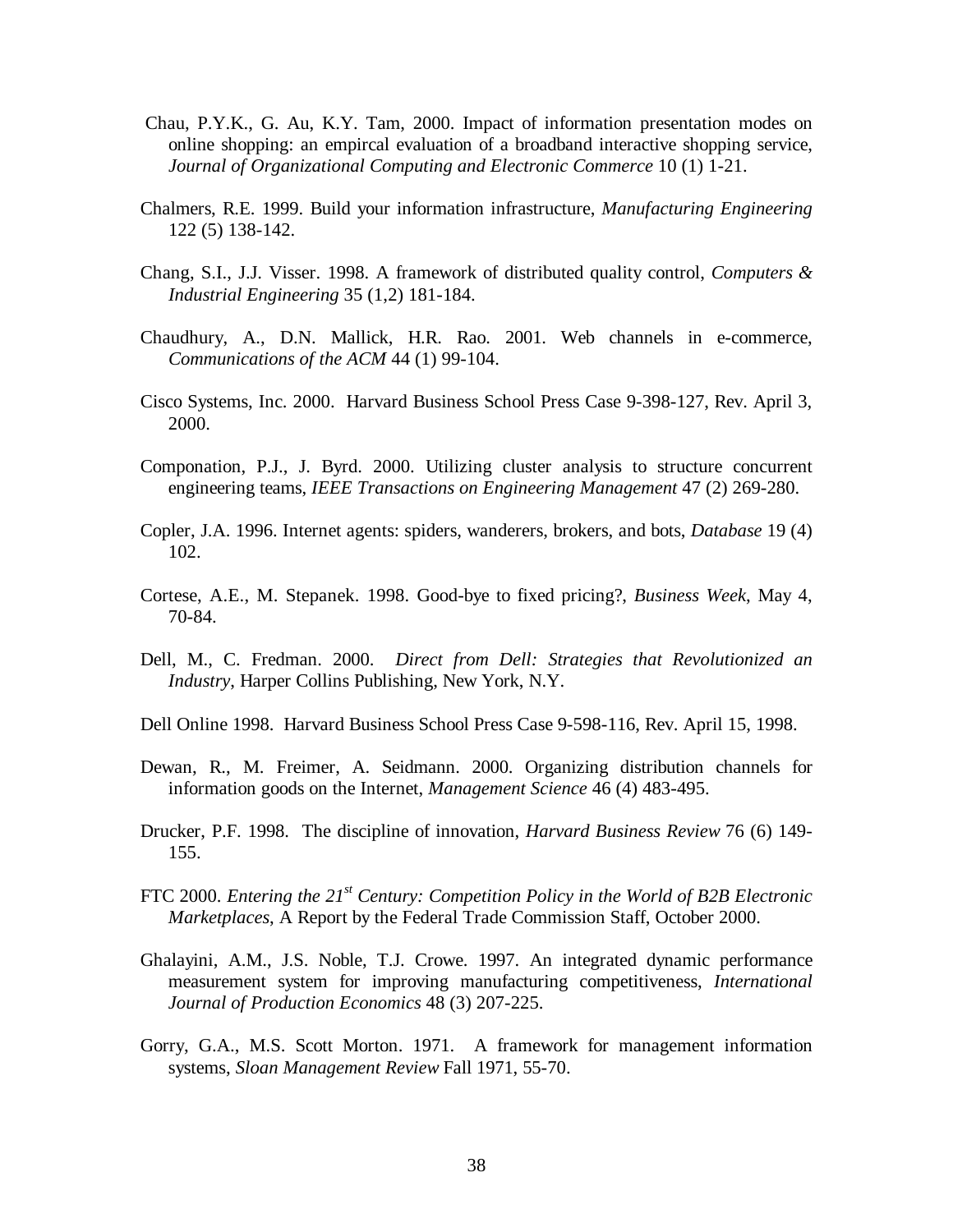- Grover, V., P. Ramanlal, 1999. Six myths of information and markets: information technology networks, electronic commerce, and the battle for consumer surplus, *MIS Quarterly* 23 (4) 465-495.
- Gulati, R., J. Garino. 2000. Get the right mix of bricks and clicks, *Harvard Business Review* 78 (3) 107-114.
- Gurin, R. 1999. Who's got the goods, *Automatic I.D. News* 15 (9) 28-34.
- Hackbarth, G., W.J. Kettinger. 2000. Building an e-business strategy, *Information Systems Management* Summer 2000.
- Hammer, M., J. Champy. 1993. *Reengineering the Corporation*, Harper Business Publishing, New York, N.Y.
- Hammer, M., G.E. Mangurian. 1987. The changing value of communications technology, *Sloan Management Review* 28 (2) 65-71.
- Hart, P.J., C.S. Saunders. 1998. Emerging electronic partnerships: antecedents and dimensions of EDI use from the supplier's perspective, *Journal of Management Information Systems* 14 (4) 87-111.
- Hatch, M., R.D. Badinelli. 1999. A concurrent optimization methodology of concurrent engineering, *IEEE Transactions on Engineering Management* 46 (1) 72-86.
- Haubl, G., V. Trifts. 2000. Consumer decision making in online shopping environments: the effects of interactive decision aids, *Marketing Science* 19 (1) 4-21.
- Hauser, J., G. Katz. 1998. Metrics: you are what you measure! *European Management Journal* 16 (5) 516-528.
- Hoffman, D.L., T.P. Novak, P. Chatterjee. 1995. Commercial scenarios for the Web: opportunities and challenges, *Journal of Computer-Mediated Communication*, Special Issue on Electronic Commerce, 1 (3).
- Houdeshel, G., H.J. Watson. 1987. The management information and decision support (MIDS) system at Lockheed Georgia, *MIS Quarterly* 11 (1) 127-140.
- Howells, R. 2000. ERP needs shop-floor data, *Manufacturing Engineering* 125 (4) 54-62.
- Huang, G.Q., K.L. Mak. 1999. Design for manufacture and assembly on the Internet, *Computers in Industry* 38 (1) 17-30.
- Huber, G.P. 1991. Organizational learning: the contributing processes and literatures. *Organization Science* 2, (1) 88-115.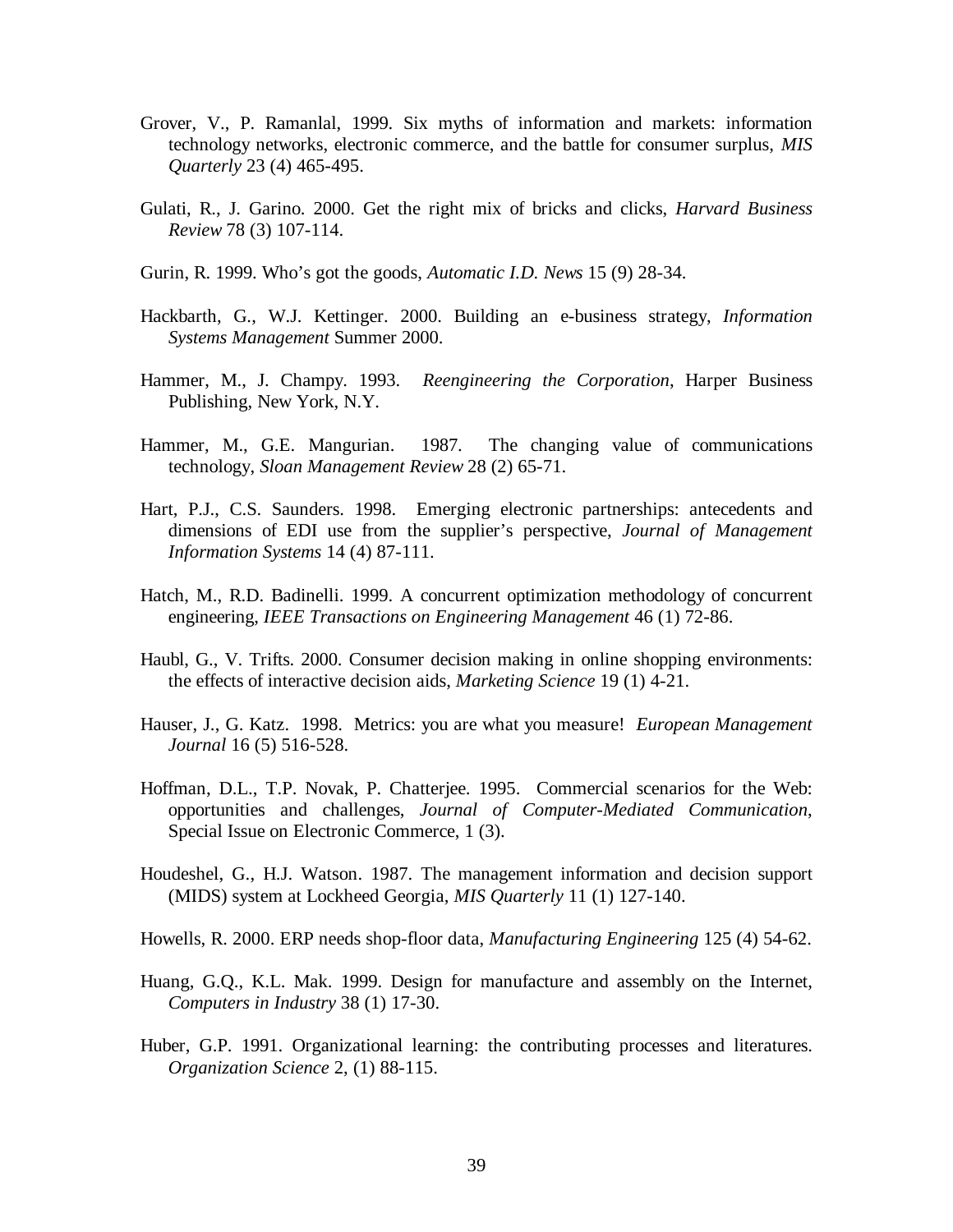- Jarvenpaa, S.L., P.A. Todd. 1997. Consumer reactions to electronic shopping on the world wide Web, *International Journal of Electronic Commerce* 1 (2) 59-88.
- Kalakota, R., J. Stallaert, A.B. Whinston. 1996. Worldwide real-time decision support systems for electronic commerce applications, *Journal of Organizational Computing and Electronic Commerce* 1 (1) 11-32.
- Kambil, A., P.F. Nunes, D. Wilson. 1999. Transforming the marketspace with all-in-one markets, *International Journal of Electronic Commerce* 3 (4) 11-28.
- Kang, H.W., J.W. Kim, S.J. Park. 1998. Integrated modeling framework for manufacturing systems: a unified representation of the physical process and information system, *International Journal of Flexible Manufacturing Systems* 10 (3) 231-265.
- Kaplan, R.S., D.P. Norton. 1992. The Balanced Scorecard: Measures that Drive Performance, Harvard Business Review 70 (1) 71-80.
- Kaplan, S., M. Sawhney. 2000. E-Hubs: the new B2B marketplaces, *Harvard Business Review* 78 (3) 97-103.
- Katz, M., C. Shapiro. 1994. Systems competition and network effects. *Journal of Economic Perspectives* 8 (2) 93-115.
- Katz, M., C. Shapiro. 1986. Technology adoption in the presence of network externalities. *Journal of Political Economy* 94(4) 822-841.
- Kenney, D., J.F. Marshall. 2000. Contextual marketing: the real business of the Internet, *Harvard Business Review* 78 (6) 119-125.
- Konsynski, B.R. 1993. Strategic control in the extended enterprise, *IBM Systems Journal* 32 (1) 111.
- Kotha S., B.L. Vadlamani. 1995. Assessing generic strategies: an empirical investigation of two competing typologies in discrete manufacturing industries, *Strategic Management Journal* 16, 75-83
- Lee, H.G., T. Clark, K.Y. Tam. 1999. Can EDI benefit adopters?, *Information Systems Research* 10 (2) 186-195.
- Lim, K.H., I. Benbasat, L.M. Ward. 2000. The role of multimedia in changing first impression bias, *Information Systems Research* 11 (2) 115-136.
- Lee, H.L., K.C. So, C.S. Tang, 2000. The value of information sharing in a two-level supply chain, *Management Science* 46 (5) 626-643.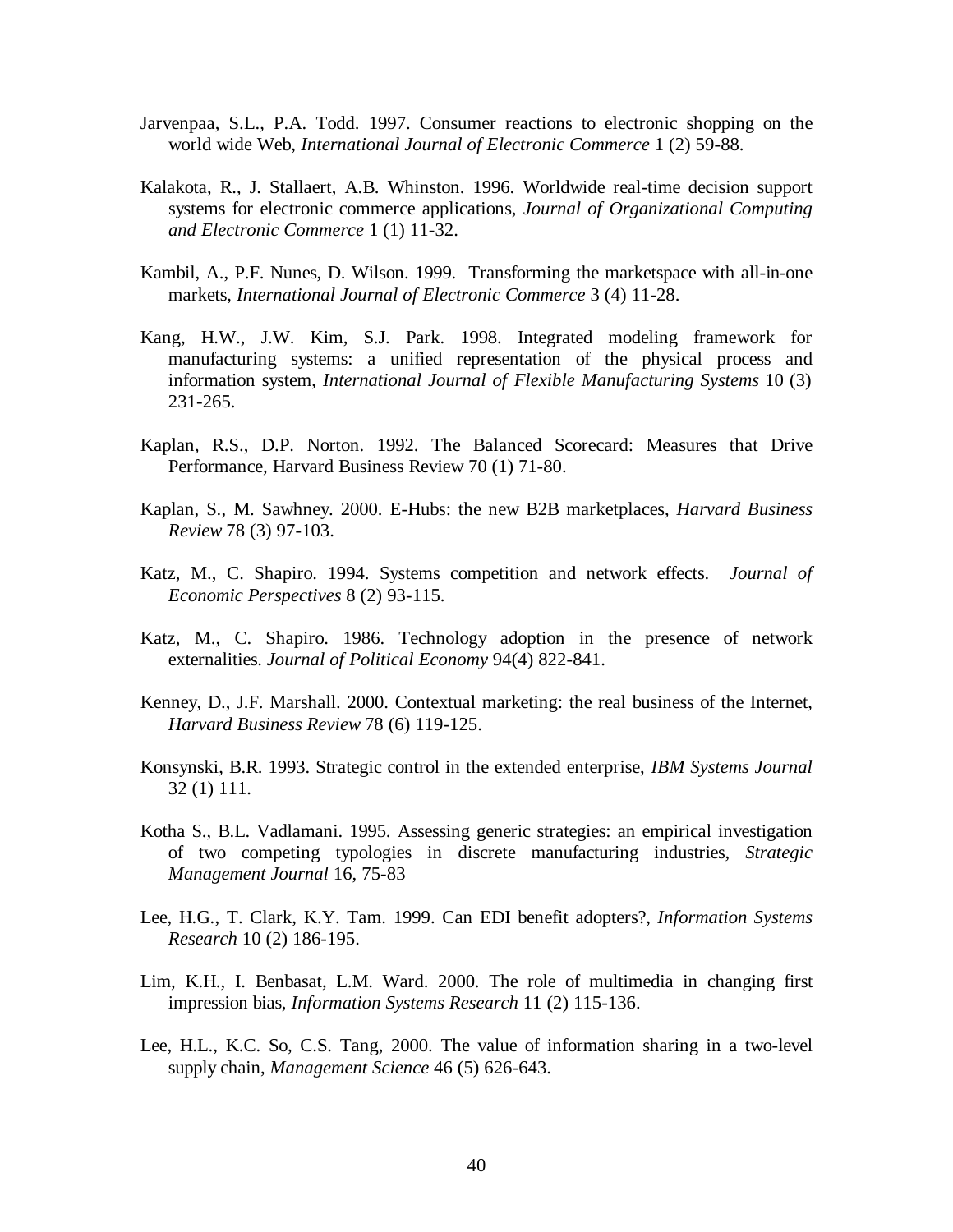- Malone, T.W., J. Yates, R.I. Benjamin. 1987. Electronic markets and electronic hierarchies, *Communications of the ACM* 30 (6) 166-170.
- *Measuring Business Value of Information Technology*. 1988. International Center for Information Technology, Washington, DC.
- Miller, E. 1999. Integrating PDM and ERP, *Computer Aided Engineering* 18 (3) 69-78.
- Miller J.G., A.V. Roth. 1994. A taxonomy of manufacturing strategies, *Management Science* 40 (3) 285-304
- Mintzberg H. 1988. Generic strategies: towards a comprehensive framework, *Advances in Strategic Management* 5,1-67
- Moore, J.F. 1997. *The Death of Competition Leadership and Strategy in the Age of Business Ecosystems*, Harper Business Press, New York.
- Mukhopadhyay, T, S. Kekre, and S. Kalathur. 1995. Business value of information technology: a study of electronic data interchange, *MIS Quarterly* 19 (2).
- Nelson, K.M., A. Kogan, R.P. Srivastava, M.A. Vasarhelyi, H. Lu. 2000. Virtual auditing agents: the EDGAR agent challenge, *Decision Support Systems* 28 (3) 241-253.
- NetGenesis 2000. E-metrics business metrics for the new economy, NetGenesis Corp., Cambridge, MA. Whitepaper available for download from the NetGenesis Web site [http://www.netgen.com/forms/emetrics/index.cfm].
- Novak, T.P., D.L. Hoffman. 1997. New metrics for new media: toward the development of Web measurement standards, *World Wide Web Journal*, 2 (1), 213-246.
- Peterson, D.M. 1996. The evolution of intelligent agents, *Business Communications Review* 26 (11) 38-41.
- Peterson, R.A., S. Balasubramanian, B.J. Bronnenberg. 1997. Exploring the implications of the Internet for consumer marketing, *Academy of Marketing Science* 25 (4) 329- 246.
- Porter, M.E. 1980. *Competitive Strategy*, Free Press, New York, 1980
- Porter, M.E., V.E. Millar. 1985. How information gives you competitive advantage, Harvard Business Review 63 (4) 149-160.
- Riggins, F.J. 1999. A framework for identifying Web-based electronic commerce opportunities, *Journal of Organizational Computing and Electronic Commerce* 9 (4) 297-310.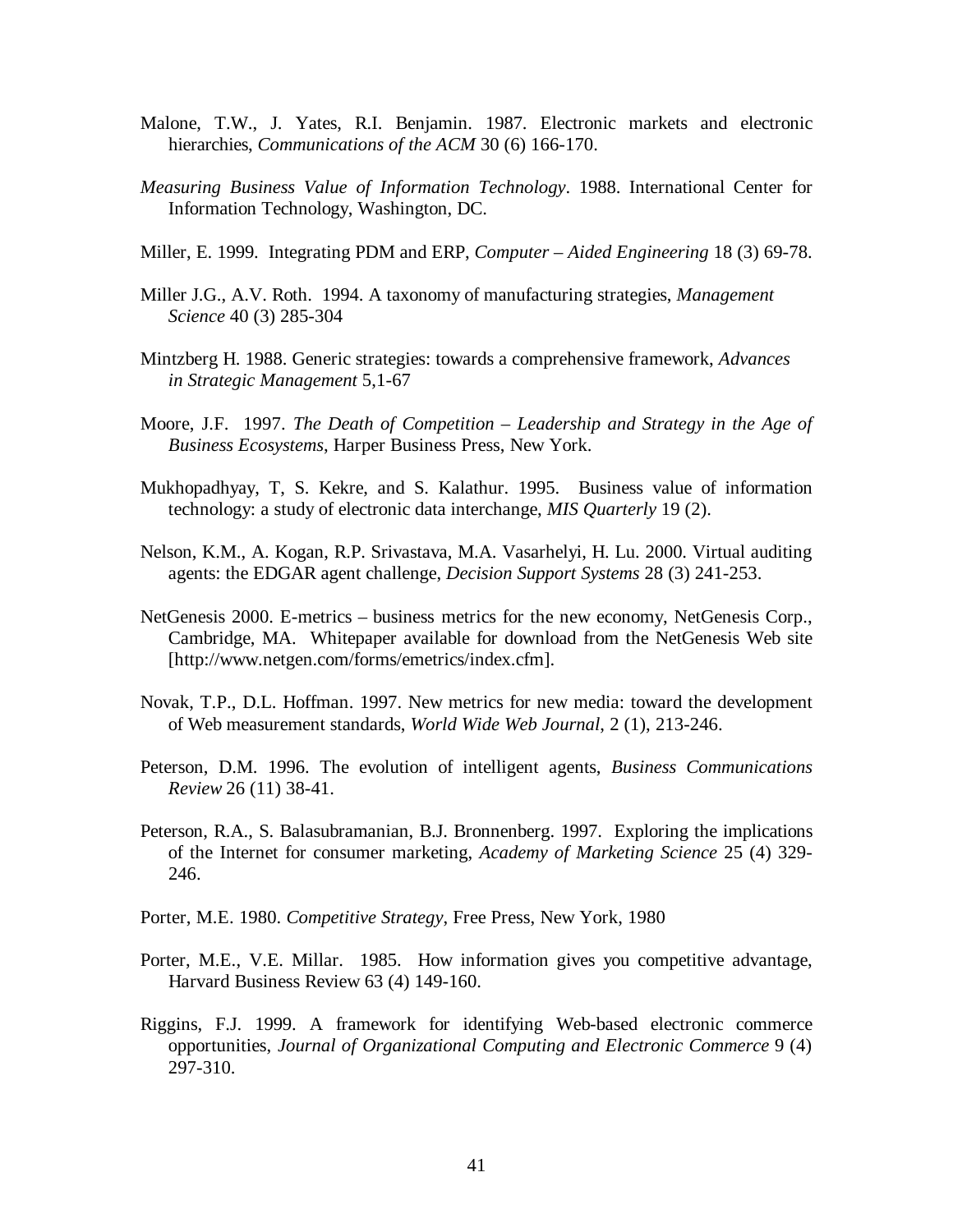- Riggins. 2001. The impact on traditional retailers of market entry of an online direct intermediary, DuPree College of Management Working Paper.
- Riggins, F.J., C.H. Kriebel, T. Mukhopadhyay. 1994. The growth of interorganizational systems in the presence of network externalities, *Management Science* 40 (8) 984- 998.
- Riggins, F.J., H.S. Rhee, H.S. 1998. Toward a unified view of electronic commerce, *Communications of the ACM*, 41 (10) 88-95.
- Riggins, F.J., H.S. Rhee, H.S. 1999. Developing the learning network using extranets, *International Journal of Electronic Commerce* 4 (1) 65-83.
- Roche, E., 1999. Product development, *Harvard Business Review* 77 (1) 21-24.
- Scott, J.E. 2000. Facilitating interorganizational learning with information technology. *Journal of Management Information Systems* 17 (2) 81-113.
- Shapiro, C., H.R. Varian. 1998. Versioning: the smart way to sell information, *Harvard Business Review* 76 (6) 106-114.
- Sharda, R., D.M. Steiger. 1996. Inductive model analysis systems: enhancing model analysis in decision support systems, *Information Systems Research* 7 (3) 328-241.
- Shin, Y., S.H. Han, D.H. Bae. 2000. Integration of heterogeneous CAD databases using STEP and the Internet, *Decision Support Systems* 28 (4) 365-379.
- Srinivasan, K., S. Kekre, T. Mukhopadhyay. 1994. Impact of electronic data interchange technology on JIT shipments. *Management Science* 40 (10) 1291-1304.
- Stepanek, M. 2000. Tell me a (digital) story, *Business Week*, May 15, 2000.
- Todd, P., I. Benbasat. 1999. Evaluating the impact of DSS, cognitive effort, and incentives on strategy selection, *Information Systems Research* 10 (4) 356-374.
- Trunk, C. 2000. Warehouse offers … one-stop shopping for dot-coms, *Material Handing Management* 55 (12) 53-58.
- Walker, J.H. 2000. Logistics goes on-line, *Chemical Week* 162 (36) 39.
- Watson, H.J., R.K. Rainer, Jr, C.E. Koh. 1991. Executive information systems: a framework for development and a survey of current practices, *MIS Quarterly* March 1991, 13-30.
- Webster, J. 1998. Desktop videoconferencing: experiences of complete users, wary users, and non-users, *MIS Quarterly* 22 (3) 257-286.